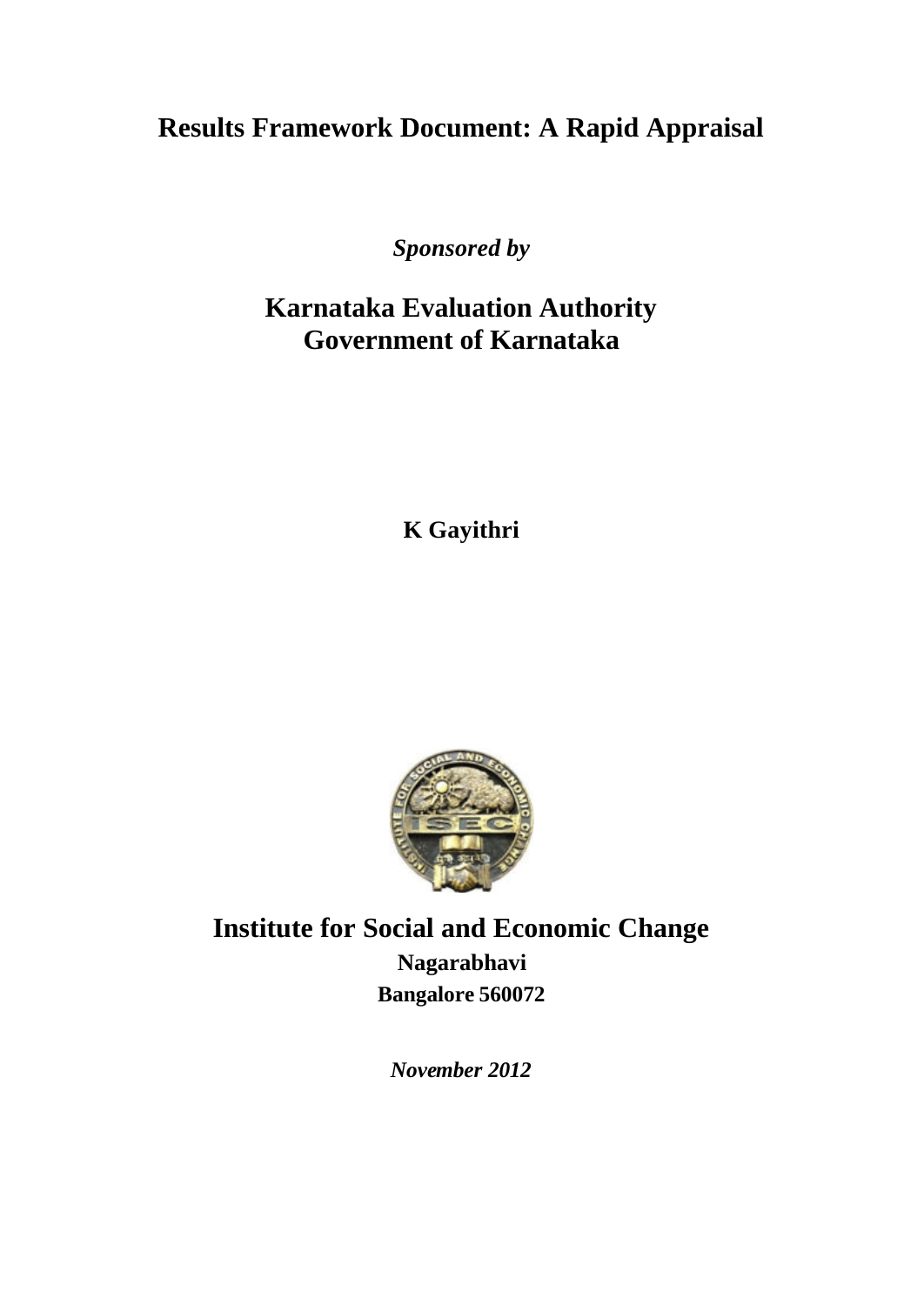## **CONTENT**

# **Page No.**

## *Acknowledgements*

| <b>Section I</b>   | <b>Results Framework Document: A Rapid Appraisal:</b><br><b>Background</b>                           | 1  |
|--------------------|------------------------------------------------------------------------------------------------------|----|
| <b>Section II</b>  | <b>RFD Framework and Guidelines</b>                                                                  | 6  |
| <b>Section III</b> | <b>Review of the Process of RFD Rollout, Capacity</b><br><b>Building Initiatives and its Impact</b>  | 18 |
| <b>Section IV</b>  | <b>Usefulness of the Document in Present Context</b>                                                 | 20 |
| <b>Section V</b>   | <b>Review of RFD 2011-12 Documents for Five</b><br><b>Departments for the Contents and Timelines</b> | 23 |
| <b>Section VI</b>  | ATF (GOI) Suggestions on the RFDs                                                                    | 32 |
| <b>Section VII</b> | Way forward                                                                                          | 33 |

**References 41**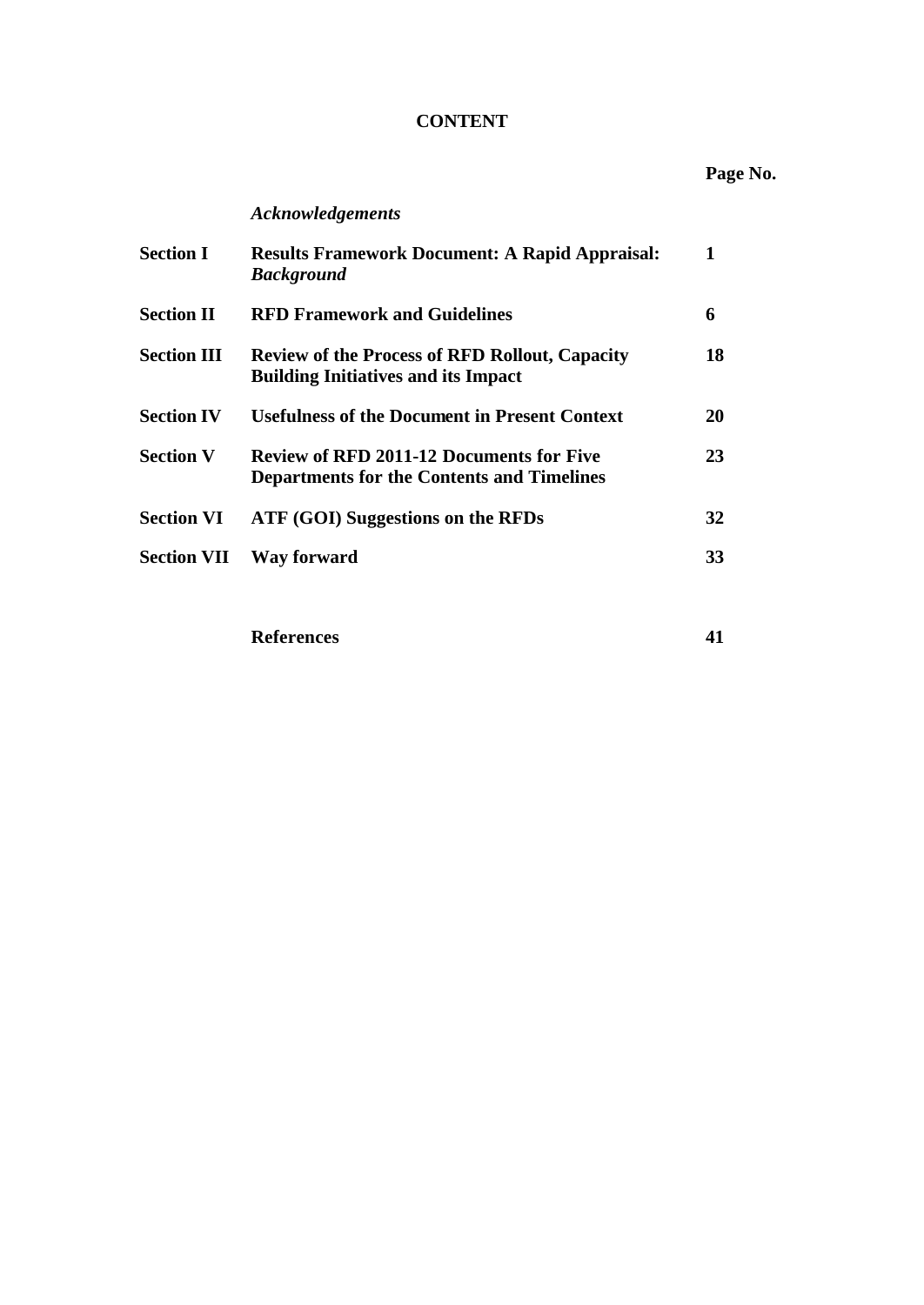## **ACKNOWLEDGEMENTS**

Many have significantly contributed to the completion of the present study for which we are deeply indebted:

First, we are thankful to the Karnataka Evaluation Authority, Government of Karnataka for assigning us this important responsibility of appraising the results framework document. We are extremely thankful to Shri. Sanjiv Kumar, formerly Principal Secretary, Planning Department and Smt. Anita Kaul, Principal Secretary Planning Department for assigning this work and for fruitful discussions. During the conduct of this study, we have had useful discussion with many senior officers of Government of Karnataka including Shri. Bharathlal Meena, Shri. Kumar Naik, Shri. Ramesh Zalki, Shri. Subhash Kuntia, we are extremely thankful to all of them for their time and useful insights. Dr. S. Madhswaran in the initial stages and Dr. Murthy subsequently were the anchors for the project, we are extremely thankful to them for useful discussions and facilitation.

Prof R.S. Deshpande, Director, ISEC has been very supportive of all the activities taken up under the project and also provided us with constructive suggestions from time to time.

A number of officers from the six departments included for the study provided immense support in providing the required information for the study. Shri. Lakshmipathy, Director, PMI, Planning Department has rendered extensive support and held useful discussions. We are very thankful to all of them.

Mrs. Jayamala, Research Officer on the project has spared no effort in providing technical support and meeting the time deadlines. Ms. Lavanya and Ms. Savitha (Christ University) and Ms. Manasa (Mount Carmel College), ISEC summer interns provided immense academic support to the project.

The administrative staff of the Institute, the Registrar, Accounts Officer and their team has been rendering a helping hand in the execution of the project.

The Project team is extremely thankful to each and every one mentioned above; without the support received from time to time the report would not have been completed.

**K. GAYITHRI** *Project Director*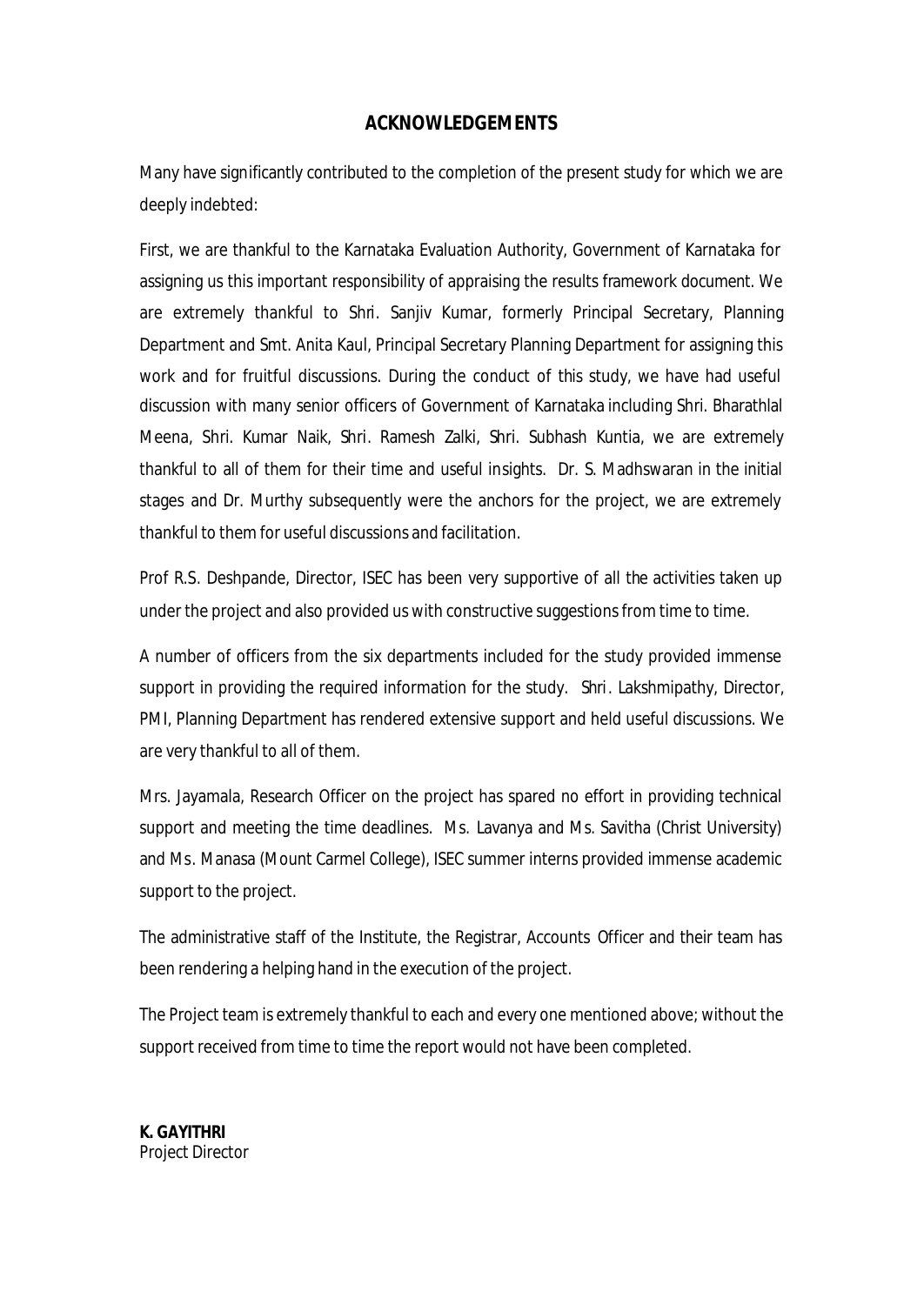### **Results Framework Document: A Rapid Appraisal**

### **Background:**

Accountability in the public sector has been conventionally judged based on compliance with rules and procedures relating to the financial outlays by the government. Focus of this kind of accountability is mainly on the inputs, with the performance judged largely in terms of spending no more and no less than appropriated in the budget. (The World Bank, 1998) Performance emphasis thus was mainly on the outlays and very rarely results of such spending programs received any attention. In addition budget allocations are traditionally guided by line item incrementalism (Wildavasky and Caiden, 1997) - wherein the previous expenditures determine the current budget allocations. The two key implicit assumptions of line item incremental budgeting that often result in misallocation of resources are- a) that the societal needs and priorities remain the same, b) increased spending is tantamount to enhanced services. Incremental budgeting practices have resulted in serious problems such as mushrooming of schemes, bloating of public expenditure and growing fiscal deficits. Given the hard budget constraints, incrementalism has posed a serious threat to the achievement of allocative efficiency. Developing countries cannot afford this for long given their socio-economic infrastructure inadequacies. A number of countries including India have encountered severe fiscal distress on account of such practices. In Indian context, while the government has been attempting fiscal consolidation through Fiscal Responsibility and Budget management measures, performance assessment is still in a nascent stage.

#### **RFD Framework**:

"Results framework" is increasingly becoming popular among many nations, a tool to monitor/ track the performance of governmental programs for their results/outcomes. Government of India too has adopted a "Performance Monitoring and Evaluation System" (PMES) in 2009 (vide PMO I.D. No. 1331721/PMO/2009-Pol dated 11.9.2009) requiring each department to prepare a Results-Framework Document (RFD). RFD is expected to provide a summary of the most important results that a department/ministry expects to achieve during the financial year. Two main purposes that RFD is expected to serve are (a) move the focus of the department from process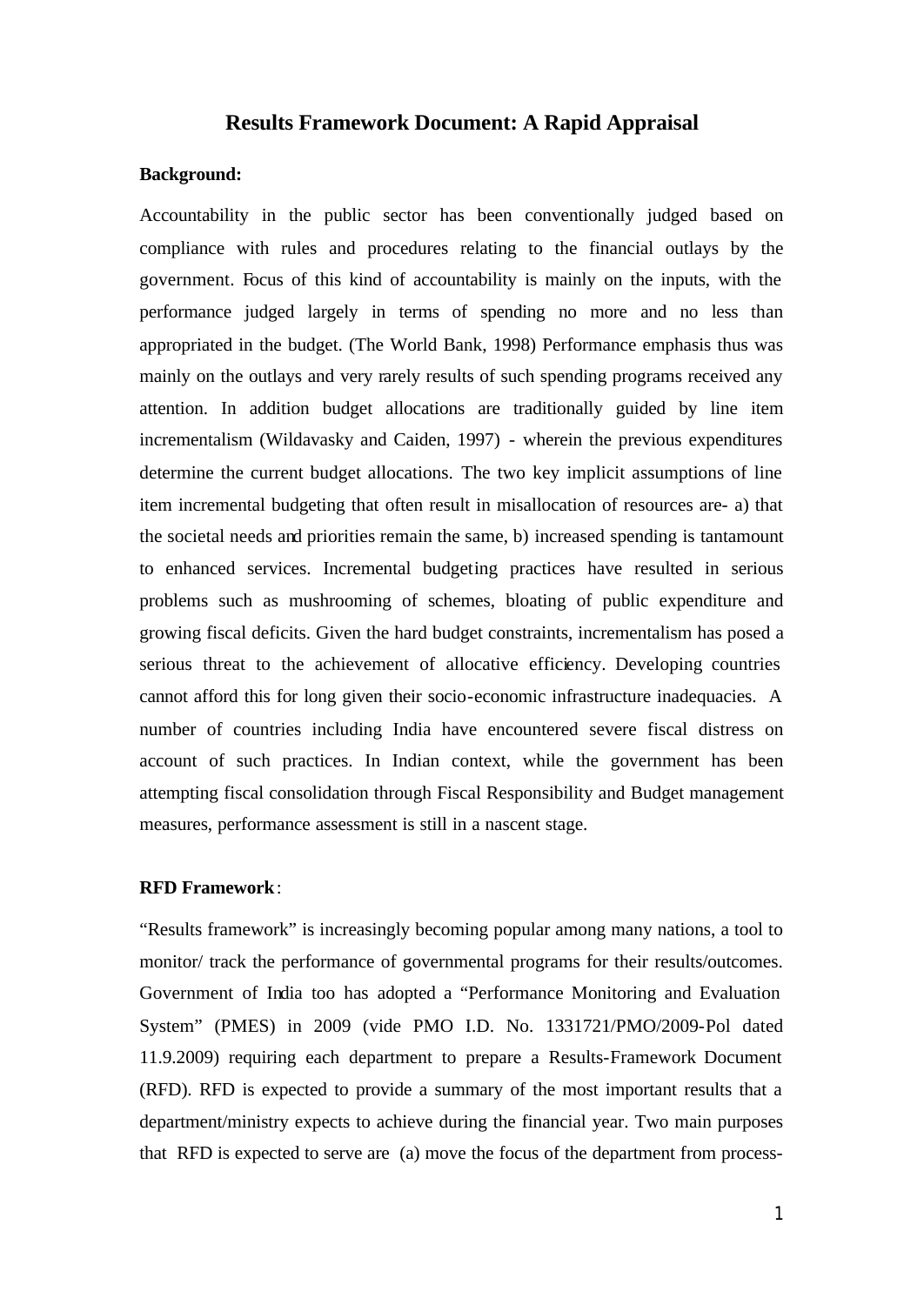orientation to results-orientation, and (b) provide an objective and fair basis to evaluate department's overall performance at the end of the year. (GOI) Three basic questions addressed by the departments in the RFD are i) what are the main objectives of the department for the year? ii) What actions are necessary to achieve these objectives and finally iii) what are the success indicators necessary to evaluate these actions? The matrix that results from this exercise is locked into an online MIS system which is then tracked through the year. The department's progress against these set targets is first reviewed after 6 months and finally evaluated at the end of the year (31 March). Recently the state governments too have initiated the RFD process and Government of Karnataka is among the forerunners.

#### **Institutionalizing RFD Issues:**

Government of Karnataka has more or less adopted the GOI framework and about 40 departments have prepared the document for 2011-12. This framework is proposed to be carried forward with the timelines suggested in the guidelines. There are a number of issues that need to be addressed before scaling up preparation of RFD by all the departments and institutionalizing the same. This is in view of the fact that country experiences which date back to 1960s reveal that shifting from 'inputs/outlays' focus to 'Results/outcome' focus is not a very simple process and its success involves not in merely changing the manner in which information is presented but by bringing about effective changes to the expenditure planning and management in its entirety covering the stages of program planning, execution and evaluation. Its success too depends to a large extent on the effective change in the mindset of all the stake holders.

Governments desirous of changing their performance management in line with the results focus have a great deal to learn from the design, approach and the myriad challenges encountered by the countries that started similar persistent initiatives earlier on. Among many implementation challenges some key issues countries faced include the identification of performance indicators, generation of objective, verifiable and reliable performance data and its usage in the expenditure decision making process- a very essential requirement to enhance allocative efficiency of public expenditure. There are country evidences wherein governments have generated loads of information by involving huge manpower and financial resources, most of which could not be used or serve as the basis for policy refinement. It is apt to quote,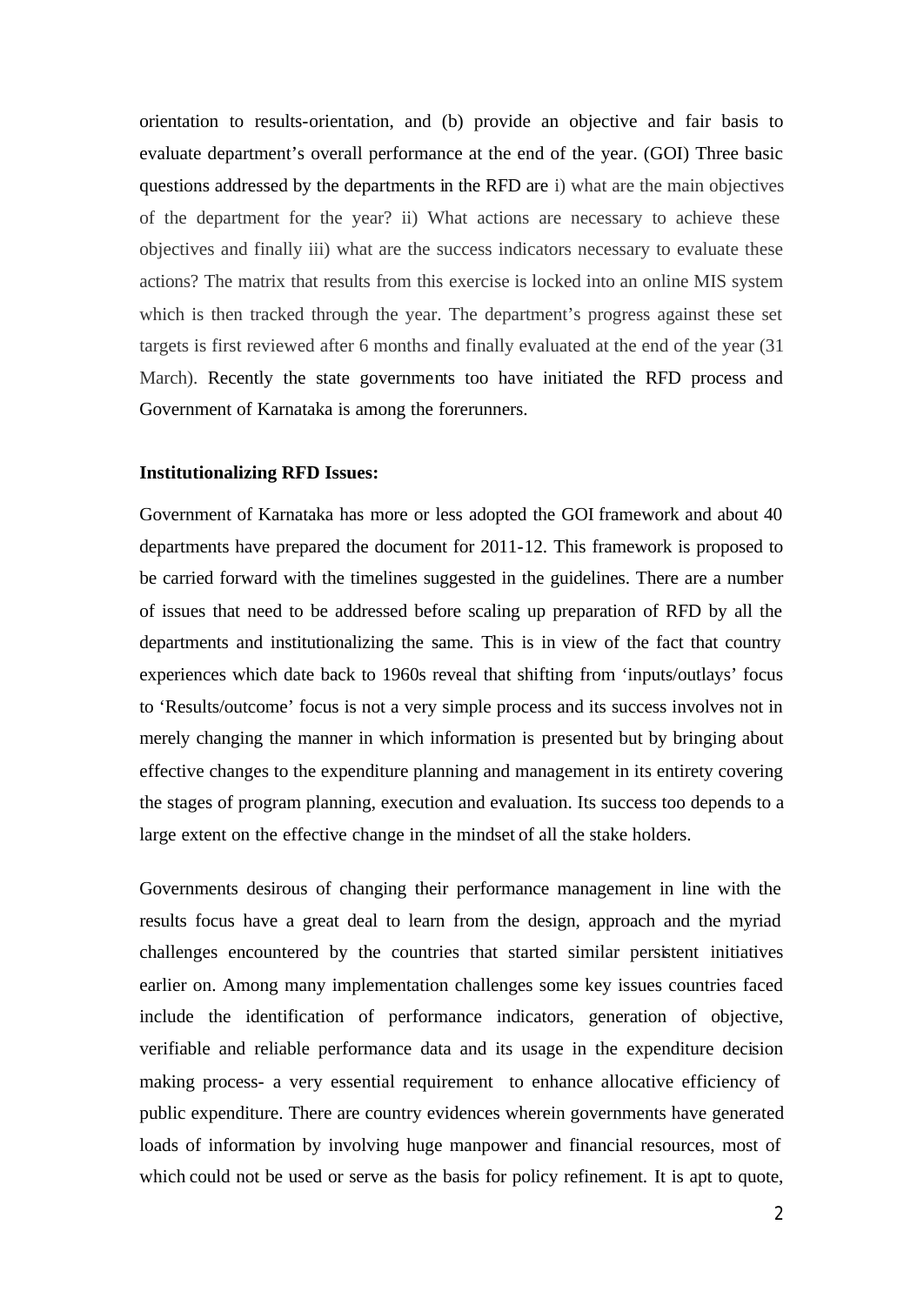Thomas, who states, "Governments in many countries have invested significant amounts of money, staff and their reputations in the development and implementation of performance measurement, management and accountability (PMMA). Experience to date in most such governments has been disappointing in terms of PMMA fulfilling the somewhat grandiose promises with which such approaches were usually launched. What is popular in terms of rhetoric and theory has proven difficult to implement successfully in practice." ( 2008,169) There is also a growing concern that these experiments are at cross roads even among the nations such as New Zealand that their struggle to develop more systematic non-financial measures including outcome performance systems continues at the end of almost three decades in their persistent effort. Gill states, "…Contrary to some accounts, the original design of the New Zealand model was for an output and outcome performance system but that, in the implementation, the financial dimension of output was better developed and has proved more resilent. By contrast, from both the top-down and the bottom- up, attempts to develop more systematic non-financial measures, including outcomeoriented performance systems have failed" (Gill, Derik, KPMG, 2008, 39) Learning from the experience of countries that have initiated similar performance assessment earlier on can certainly help the countries that are currently launching similar initiatives to avoid going through the pitfalls experienced by them.

In this background it becomes very essential to appraise the GOK RFD effort to examine whether the framework currently put in place helps serve the professed objectives of the RFD. Issues in the present context include:

- Whether the current RFD framework used in Karnataka encompasses all the essential components of an ideal results framework to enable the departments to track the results of their program interventions and also whether they have been appropriately defined, if not what value addition is possible.
- The departmental objectives have a great bearing on the end results, hence need to be well defined and should be in tune with the results expected of the department and encompass all the activities of the department. It is important to review the objectives spelt out in the RFDs prepared by the select departments for their relevance and adequacy.
- Whether the success indicators listed, the most important component of Results framework, are the critical ones to measure the progress of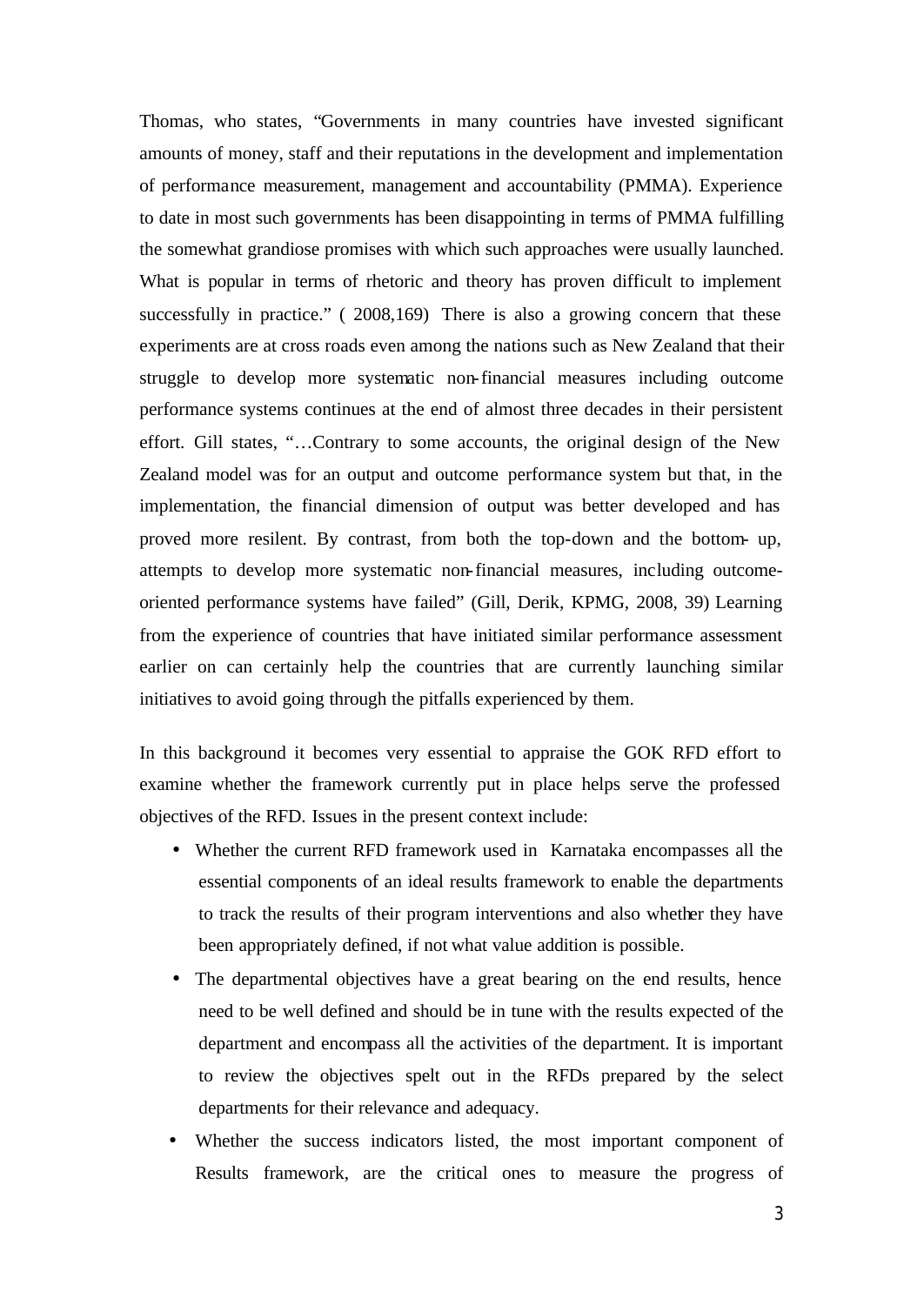departments for their results and comprehensive to cover the key functions of the department. It is important to check whether appropriate 'outcome' indicators are included. This is very important in view of the fact that the departments have a tendency to include a lot of 'input' and 'output' information and rarely the 'outcomes/results' are listed- albeit due to non – availability of data.

- Tracking of the progress in the trend values of the indicators for the current and projected time period is very important. However, it is important to examine how these projections are made by the departments, are they aware of the likely financial allocations for the years under consideration? What are the underlying assumptions for the projected trend values? etc.,
- The timelines proposed for the preparation of RFD need to be carefully reviewed for the feasibility and use. The progress made in the past should serve as a guide for making informed decisions and it is essential to have the timelines framed in a manner to facilitate the same.

In the backdrop of these issues the following terms of reference for the rapid appraisal are framed:

- Genesis of RFD in Karnataka
- Review of RFD framework, guidelines and their relevance
- Review of the process of RFD rollout, capacity building initiatives and its impact.
- Preparedness of departments for RFD and its qualification and usefulness of the document in present context.
- Review of RFD 2011-12 documents for five departments for the contents and timelines
- Review of the suggestions made by the experts (from Delhi) on the five selected departmental RFDs and action taken by the departments on the suggestions made and how far the process improved the quality and relevance of the RFD.
- Way forward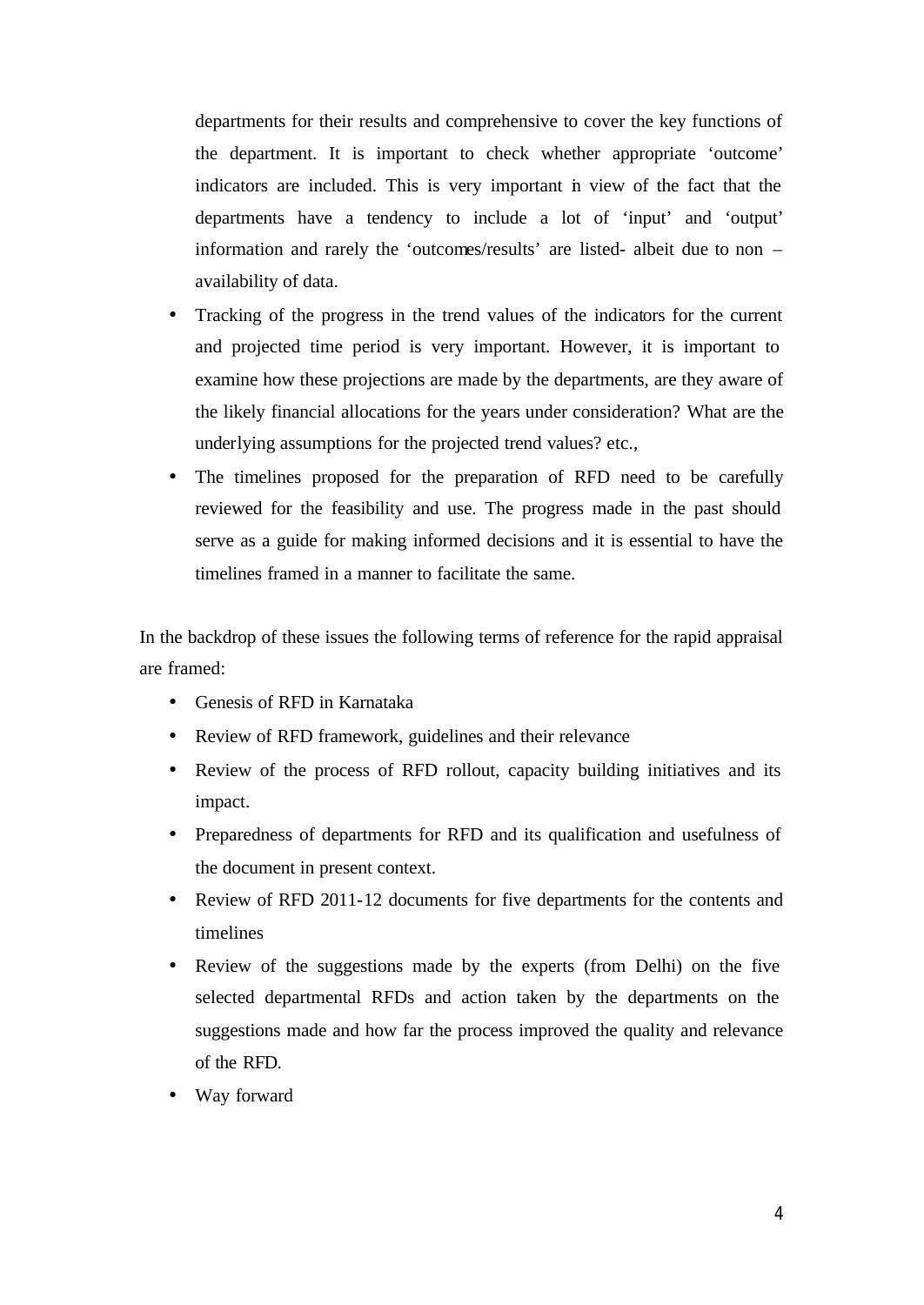**Departments:** The rapid appraisal has been undertaken for six departments (Health and Family Welfare, School Education (Public Instruction), Agriculture, Horticulture, Public Works Department and Rural Development and Panchayat raj. The method for the study has been largely a detailed desk review of the frameworks used by Government of Karnataka in the backdrop of prevailing performance assessment frameworks and available international best practices. The research team has had detailed discussions with the key stakeholders comprising of the officers associated with the preparation of Current RFD; the senior officers from the select departments and the officers who have actua lly developed the tool, the details are appended.

This RFD appraisal is organized as follows. Section II has reviewed the RFD framework and guidelines. Discussion relating to the RFD rollout, capacity building initiatives and its impact as understood from the content of the select RFDs is made in section III. Usefulness of the RFD in the present context is discussed in section IV based on the strengths, weaknesses, opportunities and threats of the RFD framework used in Karnataka. Review of the RFD (2011-12) for its content and timelines is presented in section V. A brief summary of the suggestions provided by the experts from Government of India is presented in the penultimate section. Way forward based on the lessons that can be learnt from the global experience in results framework is presented in the last section.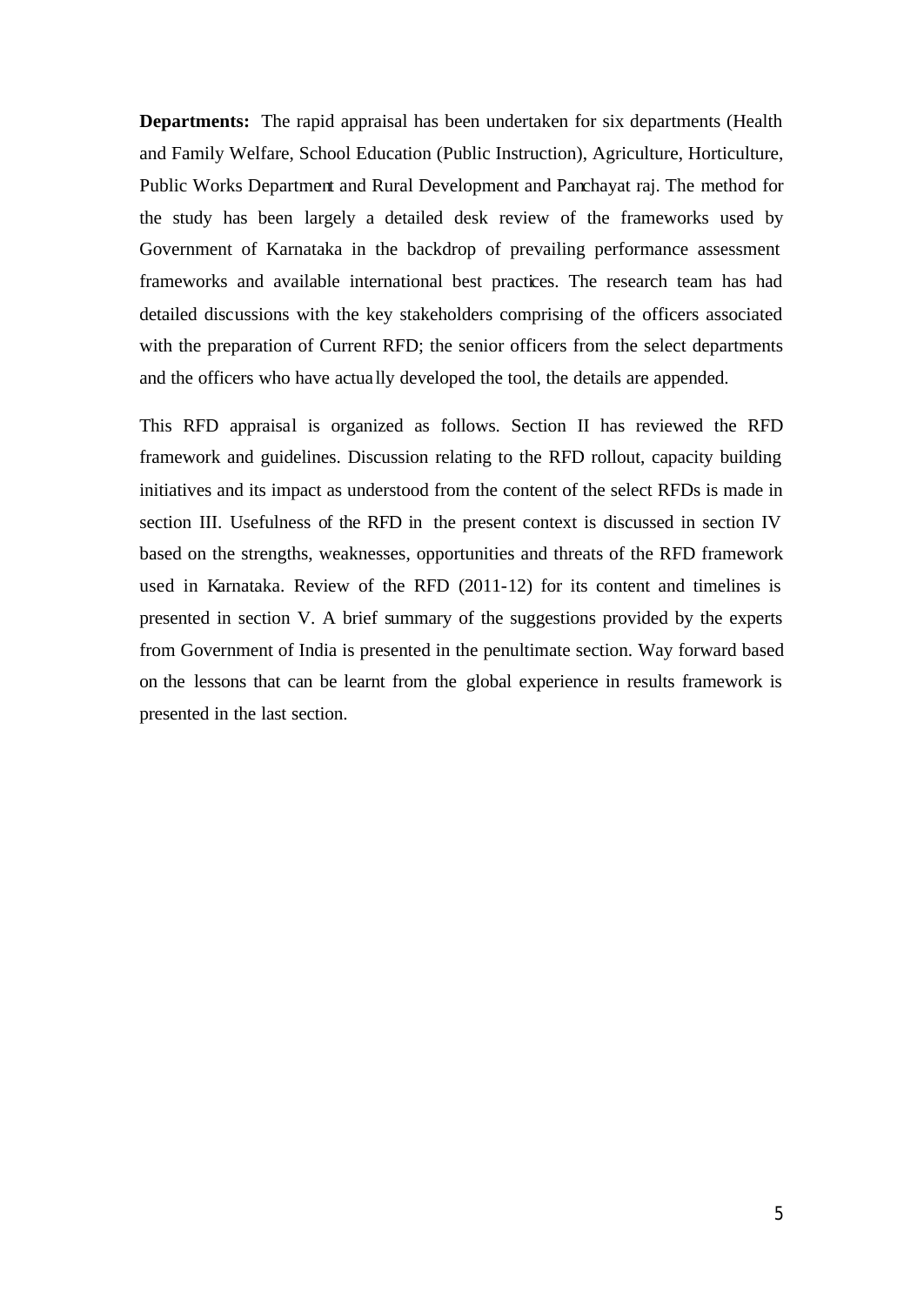## **Section II**

## **RFD Framework and Guidelines**

A generic RFD framework has been developed by the Government of India and working guidelines have been prepared often with illustrations to enable preparation of RFD by the departments. RFD being a new concept, it is very essential that the capacity of the officers is built and detailed guidelines are provided in the preparation of a meaningful RFD document, hence these efforts are welcome. In what follows is a brief review of the RFD guidelines.

### **RFD contains six sections:**

- Ministry's vision, Mission, Objectives and functions
- Inter se priorities among key objectives, success indicators and targets
- Trend values of the success indicators
- Description and definition of success indicators and proposed measurement methodology
- Specific performance requirements from other departments that are critical for delivering agreed results
- Outcome/impact of activities of department/ ministry

## *Purpose of RFD*:

Introducing the RFD concept, the guidelines very appropriately lay down two important purposes of the document a) shift the focus of the department from process orientation to results orientation and b) provide an objective and fair basis to evaluate department's overall performance at the end of the year (RFD, 2011-12, 2) While the above two purposes are very important, yet another important objective with which the RFD effort is undertaken by a number of countries is to tone up the expenditure planning and management process. This is in view of the fact that public expenditure decision making is flawed under the conventional incremental budgeting process, as it never takes into consideration the results of past program intervention. The results framework is hoped to aid in informed public expenditure decision making, as it enables in an understanding of the progress made by the programs in achieving the expected results and the impending needs and requirements. Hence, an important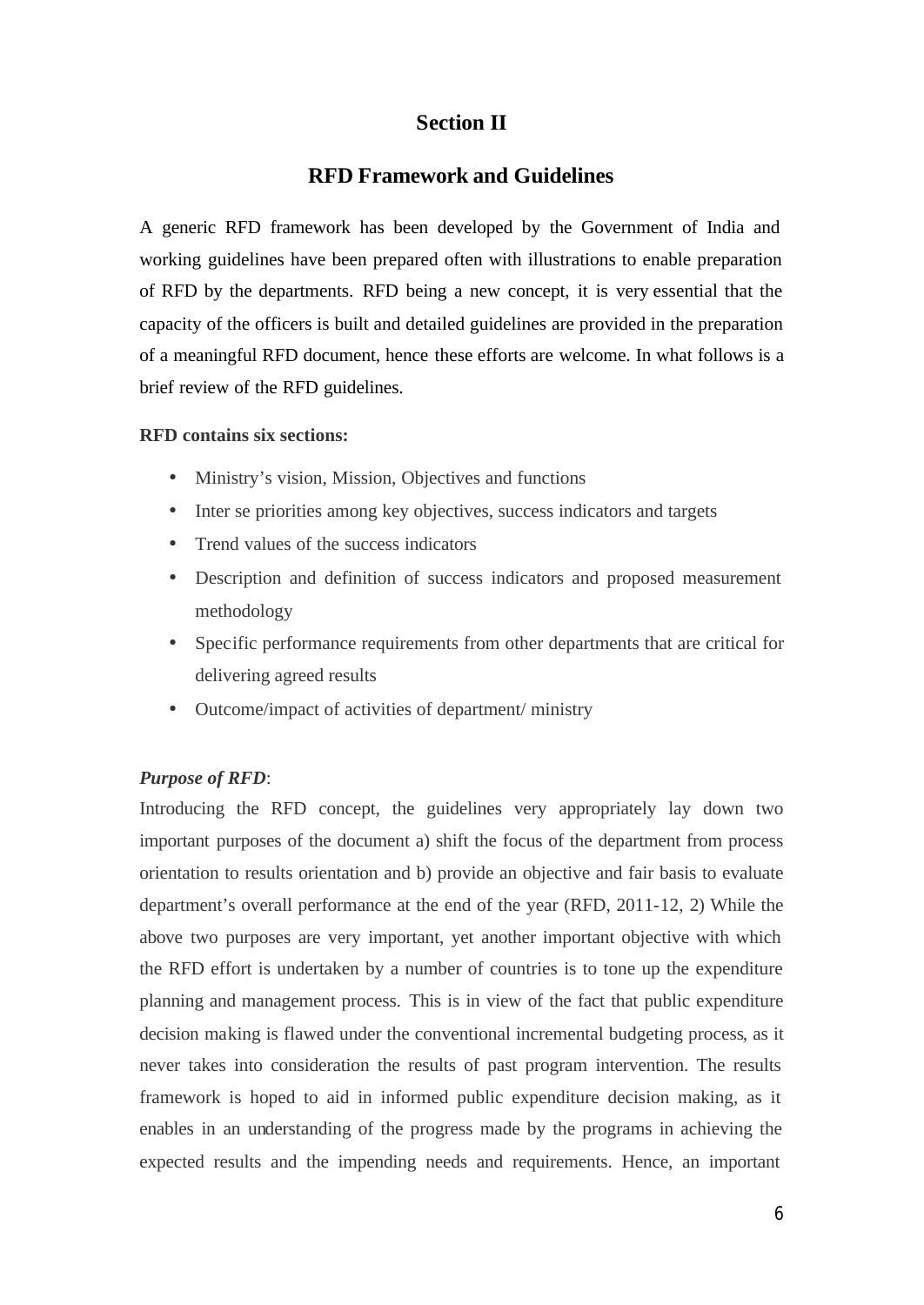purpose of introducing frameworks such as results framework is to enable the governments to enhance the allocative efficiency of public spending. This is too important a purpose of the results framework to be left out in the process of initiating results focus. Guidelines need to adequately emphasize on this aspect of RFD. Given the multiple objectives conceived for many of the government programs and the innate measurement issues, it has been often argued to "emphasize the learning and improvement aims of Performance measurement, management and accountability more than the control and accountability purposes." (Thomas, 2008, 186)

#### *Ministry's vision, Mission, Objectives and functions:*

The RFD guidelines provide a very neat description of the vision, Mission and objectives to be laid down by each of the departments, often citing some examples to provide clarity for appropriately spelling them out. These are very important for the departments to have clarity regarding the mandate for their departments and their boundaries of operations.

The guidelines spell out the 'objectives' in a greater detail which is very essential as they indicate the expected results of the departmental programs. RFD guidelines very aptly state that "Objectives could be of two types a) outcome objectives addressing the ends to be achieved and b) process objectives specify the means to achieve the objectives. As far as possible, the department should focus on outcome objectives" (RFD, 2011-12, 4).

A major problem, however, is with reference to the mandatory requirement specified for the departments having activities related to items such as flag ship programs, SCP and TSP etc., to have exclusive objectives with appropriate weightage. It is to be noted that very often, many of the departmental schemes together contribute to the achievement of the outcomes- singling out the outcomes to some schemes like flagship is not appropriate. This may not be very meaningful in view of the fact that, in Karnataka, there are state government initiated activities also operating in parallel as under the flagship programs etc., to achieve certain outcomes, and ascribing all results to one set of programs would be erroneous. An ideal method would be to meaningfully group the related schemes into 'programs' and 'sub programs' based on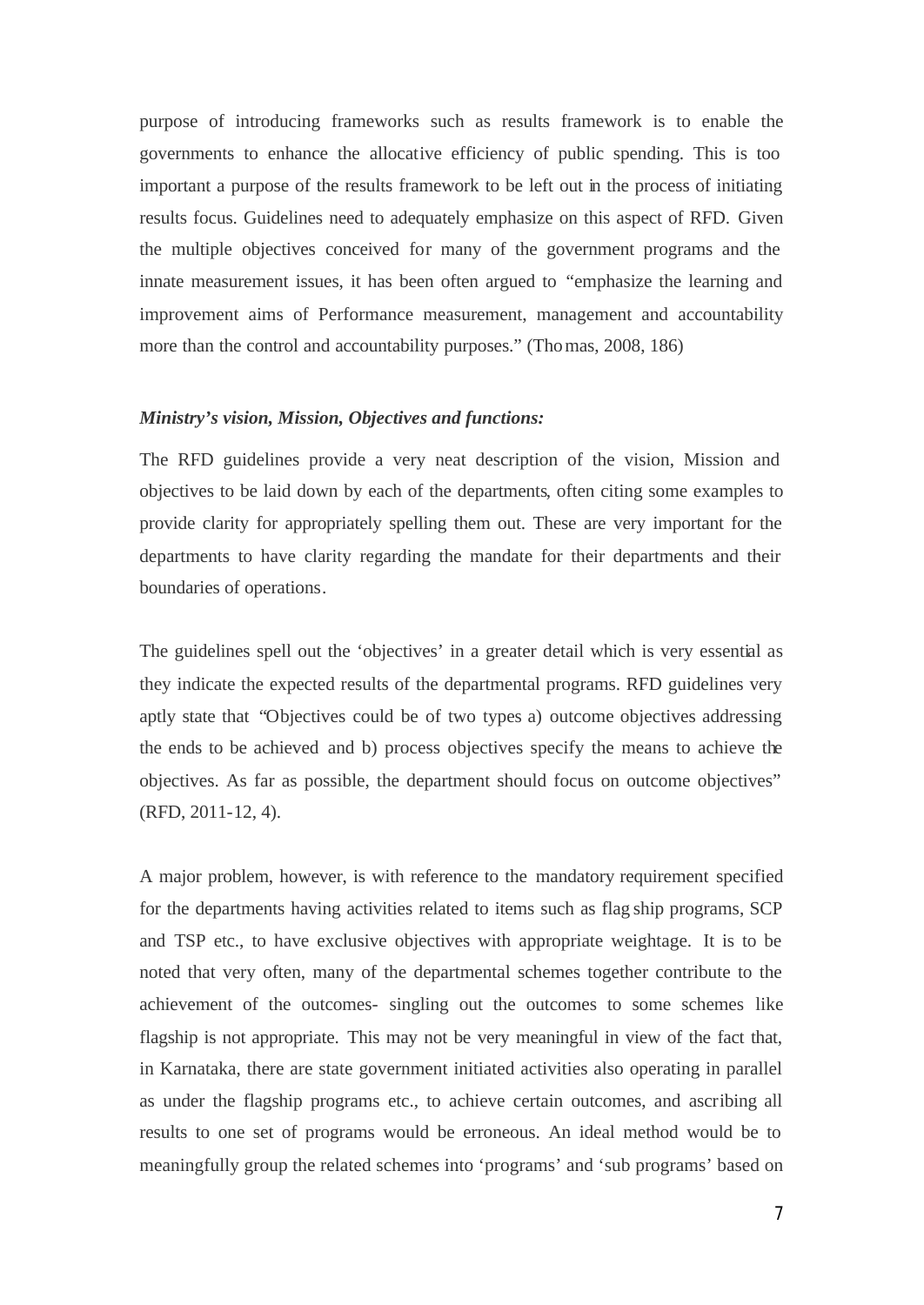the outcomes expected of them .It is a very common method used by countries such as Australia and United Kingdom in connecting the schemes and outcomes. Expecting individual activities to lead to outcomes is not an appropriate method.

A number of OECD countries have attempted programmatic reclassification of their central government budget line items. Australia, France, Netherlands, Sweden and the United Kingdom offer good examples of reclassified budgets based on program criteria.(Dirk-Jan Kraan, 2007) These reform initiatives shifted the focus from single line items which have for long served as the focal points of expenditure control to grouping of certain related line items that contribute to specified outputs and outcomes. The broad objective of a program focus is to enable result oriented public expenditure decision making<sup>i</sup>.

In Australia, "under Program Management and Budgeting (PMB), expenditures were classified on the basis of a hierarchy of programs, sub-programs and activities, each related to purposes and objectives (as opposed to the line-item budgeting system previously in use).Management reporting systems to monitor and report on program achievement were based on this program structure. As well, the program format enhanced the alignment of the annual parliamentary appropriations with program management. Under PMB, performance information was seen as essential." Australian states like New South Wales, Queen's land, Western Australia introduced similar reforms. In making this possible, a required necessary condition is to factor in an element of discretion and flexibility for the line departments to reallocate resources among the line items. This may pose a threat to the conventional input control, however by making the line departments accountable for the outputs to be produced for the resources allocated, effective control can be exerted on the utilization of funds. This exercise involves a careful reclassification of the line items in to groups that collectively result in certain outputs and outcomes.

The RFD guidelines do not adequately reflect on the functions. It just states these functions should be consistent with the allocation of business for the department. How the mission and functions are different from one another needs better clarity?

The three basic questions that the RFD seeks to address are a) what are department's main objectives for the year? b) What actions are proposed to achieve these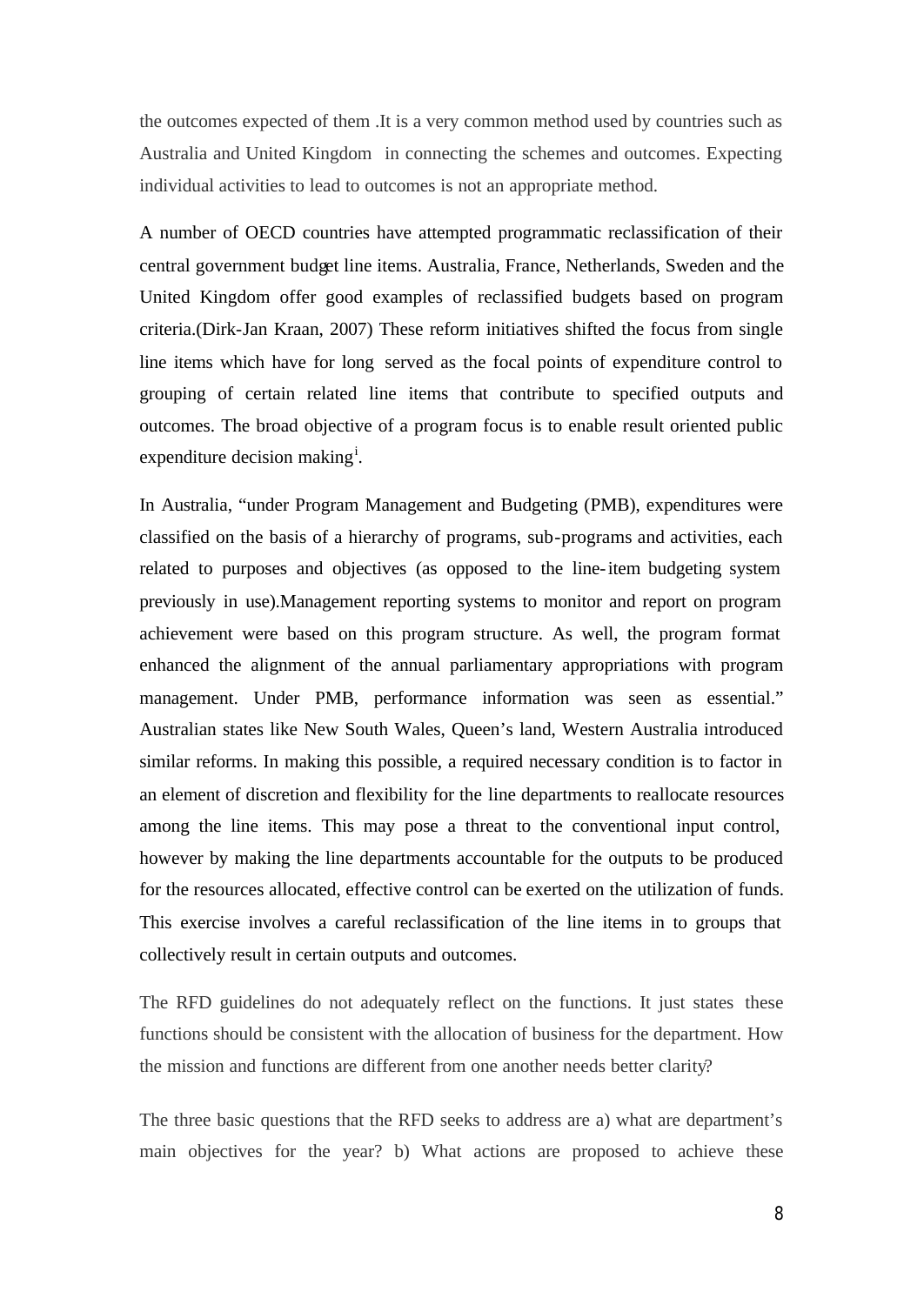objectives? c) How would someone know at the end of the year the degree of progress made in implementing these actions? Section 2 and 3 are expected to provide the necessary inputs to answer the above queries, hence they represent the key components of departmental performance assessment.

There are a number of ambiguities in the guidelines for the development of these two sections, which can result in poor RFDs by the departments. Some are listed below:

- The instruction stating "from the list of all objectives, select those key objectives that would be the focus for the current RFD. It is important to be selective and focus on the most important and relevant objectives only" (RFD, 5) Often this can result in confusion such as should the size of the 'financial' allocation be used as the basis of importance or achievement of slated outcomes or any other aspect for judging the importance of the objective.
- The mandatory requirement to frame exclusive objectives with appropriate weightage for programs such as Flagship, Special component plan / Special area development plan etc., fails to recognize the fact that there are state schemes too contributing to these outcomes. Hence, an appropriate method to track outcomes of schemes is to combine all the related schemes that contribute to a set of expected outcomes.
- **Assignment of Weights**: The RFD guidelines are not very clear about the basis for ascribing weights to the objectives. It is not clear whether the departments should be using the financial allocation as the basis or the outcomes or the economic and social compulsions in assigning the weights. In the context of RFD wherein, the purpose is to evaluate and monitor, the financial aspect cannot be ignored. The guidelines need to spell these out more clearly.
- **Conceptual clarity**: The guidelines provided for filling up the column 3" specify means (actions) for achieving departmental objectives" is complicated and is highly misleading. The concepts such as 'policies' programs' 'schemes' and 'projects' are used synonymously. To illustrate this with an example from the health sector, reducing maternal mortality is the policy of the government. NRHM is the program that includes schemes like 'Janani Suraksha Yojana' involving activities that safeguard the health of expecting mothers. In the event, all the concepts are used interchangeably; there can be considerable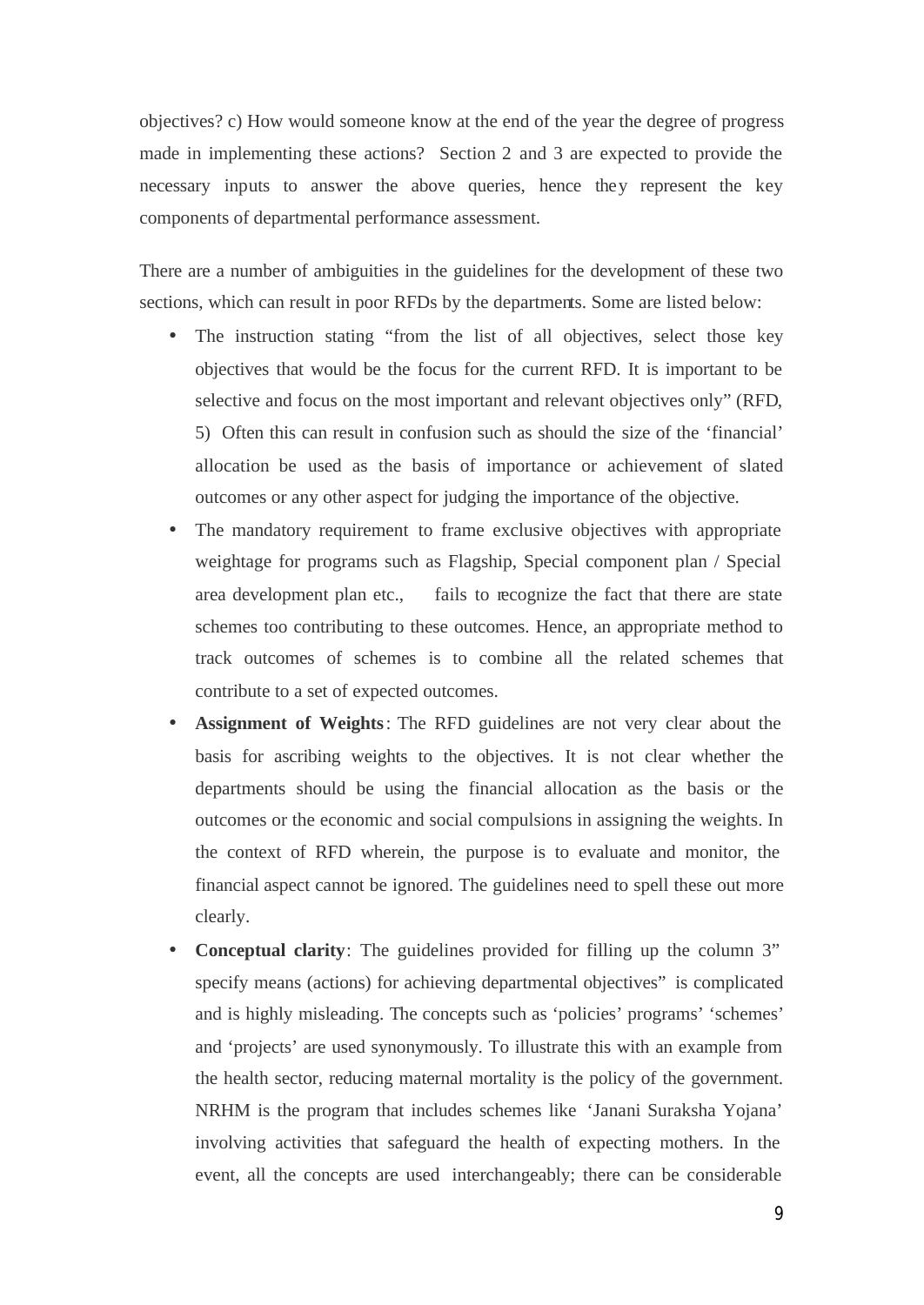amount of confusion for the officers developing the formats. It is further complicated by stating "objective represents the desired "end" and associated policies, programs and projects represent the desired "means". The latter are listed as "actions" under each objective" (RFD, 2011-12, 6).

- **Risk of generating too much of activity or output information**: Regarding specification of "success indicators", the RFD guidelines very aptly state that "these are the Key Performance Indicators"/'key Result Indicators" and these are the means to evaluate progress in achieving the policy, program, scheme and project…. It also states that they should represent the main business of the organization and should also aid in accountability… ideally one should have success indicators that measure outcomes and Impacts. However sometimes due to lack of data one is able to measure activities or outputs." (RFD, 2011- 12, 6) This section, as it can be observed from the RFDs of select departments, in the subsequent discussion, largely includes activities or outputs, very rarely, outcome indicators are included. In addition, the suggestion made in the RFD guidelines to include one or more indicators for each action has tended to generate too many indicators. These issues are discussed in more detailed manner in section V by tracking the number of indicators for the select departments. Countries have run the risk of generating loads of unusable information in similar pursuits. Schick (2010) cautions countries pursuing performance assessments to be cautious of the informational overload. This can cause colossal wastage of manpower and financial resources. It may also be observed in the context of government program interventions that many actions put together cause the 'outcomes'. Encouraging indicators for each and every activity by assigning weights to each of such indicators may complicate the process thoroughly.
- **Outcome/Impact**: In addition to the Key performance indicators that are expected to be indicating the outcomes/impact of the departmental programs listed in section 2, the RFD framework seeks information on the outcomes of the departmental activities in section 6. The departments are expected to identify the indicators for each of the outcomes and are expected to give the trend values. While the information provided in this section is not used for the purpose of evaluation, this appears to be overlap with the information in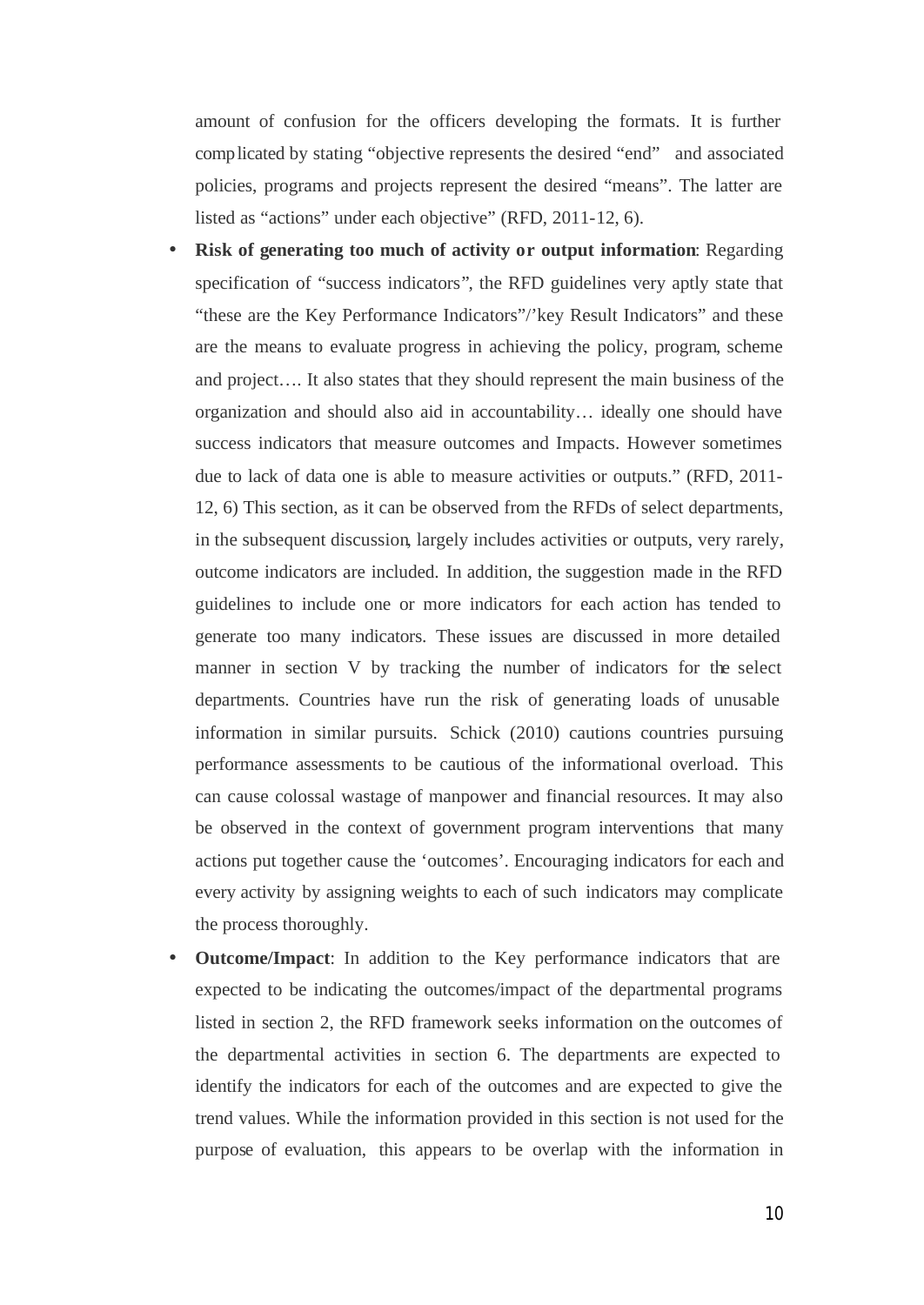section 2. This aspect can be addressed in the future RFD work of the state. It has also been observed from the select departmental RFDs that, section 2 performance indicators have largely been activities and some outcomes have been identified in section 6. In certain cases this section has serious lapses, such as they lack indicators that capture the very purpose for which the departments exist, lack of data, indicators that cannot be measured. This disconnect between the sections 2 and 6 need to be corrected

Performance assessment related literature has provided adequate discussion on the nature of "success indicators" that can be used by the government departments. A brief review of the literature is provided below.

Diamond (2006) provides a lucid account of the kind of performance indicators that need to be identified and used in the process of performance assessment and monitoring. This account also provides good guidance for those beginning this exercise; hence the relevant extract from Diamond (2006) is quoted below.

*Given the need for monitoring at all levels of the results chain, in principle, indicators are required at all levels. At some of the levels, however, indicators tend to be self-evident. Indeed, at the input level, there is no need for indicators, as the supply of inputs can be directly observed. If activities and outputs are highly specific in their formulation, indicators at these levels may follow almost by definition. At higher levels, separate indicators always have to be chosen and formulated.*

#### *The quality of indicators*

*Good and relevant monitoring requires good and relevant indicators. There are various versions of the features that add up to good and relevant indicators.* 

#### *An indicator should be*

*Valid – Does the indicator directly represent the result it is intended to measure?*

*Objective – Is the definition precise and unambiguous about what is to be measured?*

*Reliable – Is the data consistent or comparable over time?*

*In real life, the formulation of activities and outputs varies widely.*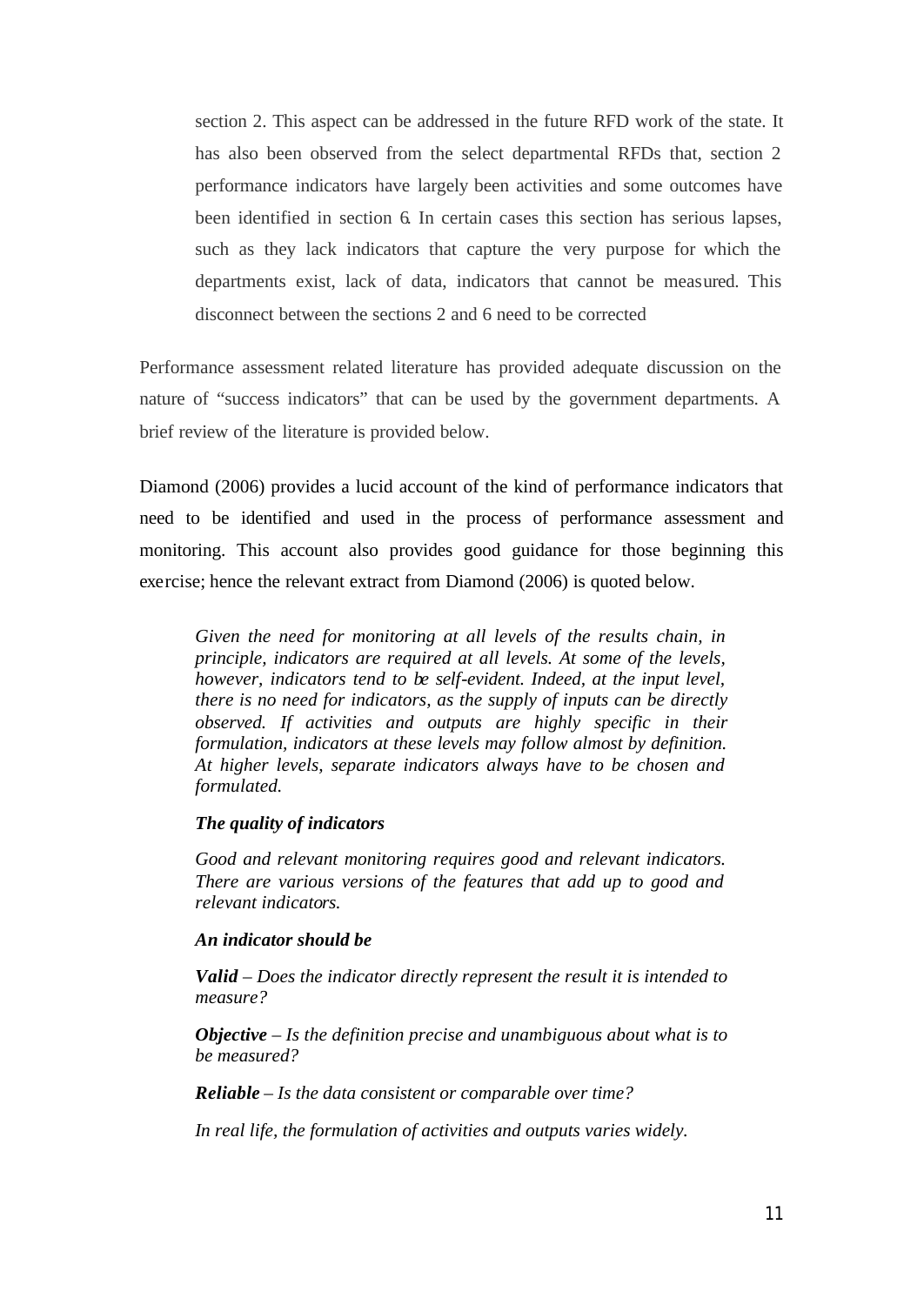*Generally, they are less quantified and specific in overall documents (e.g. programme documents; sector strategies) and more quantified and specific – and often broken down into more detailed sub-activities and sub outputs*

*– In documents relating directly to practical implementation (e.g. annual work plans). Practical – Can data be collected easily, on a timely basis and at reasonable cost?* 

*Useful – Will the data be useful for decision-making and learning?*

*Owned – Do partners and stakeholders agree that this indicator makes sense?*

*Another concept is "SMART", which stands for "Specific, Measurable, Achievable, Realistic (Relevant), and Time-bound". Strictly speaking, the SMART features do not relate to indicators, but to results (i.e. objectives and outputs)*

*To be SMART means to be Specific – Are you precise about what you are going to achieve?*

*Measurable – Are your objectives quantified?*

*Achievable – With a reasonable amount of effort and application, can the objective be achieved? Or are you attempting too much?*

*Realistic – Do you have the resources to make the objective happen? (Men, money, machines, materials, minutes)*

*(Relevant– Can the people with whom the objective is set make an impact on the situation?*

*Do they have the necessary knowledge, authority and skill?)*

*Time-bound – Is there a completion date clearly stated or defined?*

*The SMART features make an objective or an output "monitorable", thus highlighting how formulating good objectives and outputs are essential to the monitoring effort: Without SMART objectives and outputs, it becomes very difficult to choose and formulate relevant indicators for measuring progress. It is therefore worthwhile to formulate – or to seek influence on the formulation of – program and sector objectives at all levels with a view to making them as SMART as possible.*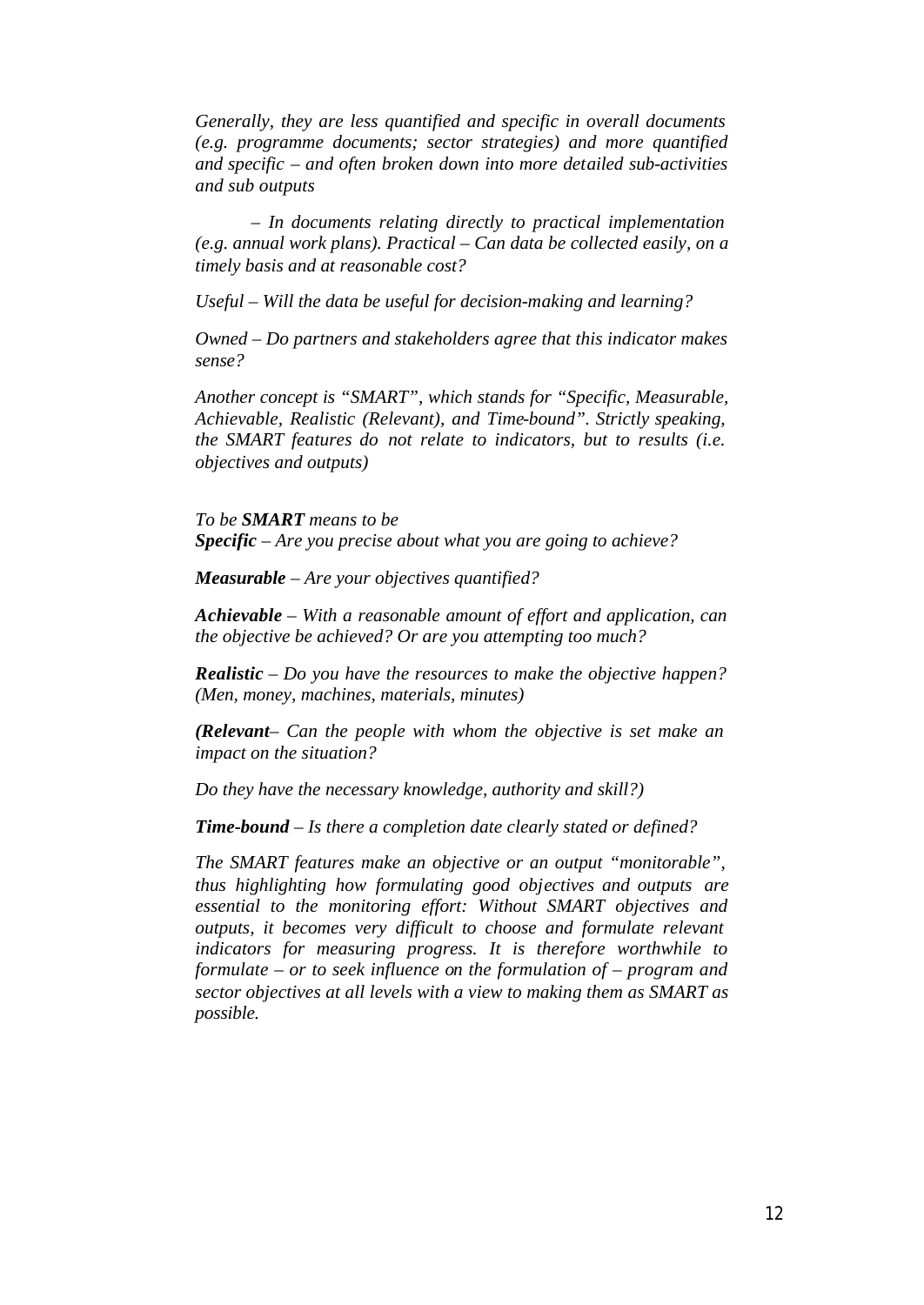*Again, depending on the formulation of the objectives or outputs. Objectives and outputs are sometimes unspecific ("Improved levels of income among farmers") and sometimes quite specific ("The income of 1 million farmers increased by 10% after 10 years"). In the second case, the objective itself is SMART, while in the first case, it only becomes SMART by having an indicator ("Farmers' level of income") and a target ("10% increase with 1 million farmers in year 10") attached to it. Both ways are frequent, but the Smartness is always needed to enable monitoring.*

*There are several types of indicators. The most important are presented below:*

### *Direct and proxy indicators*

*Direct indicators measure features or aspects of the expected results in a direct manner: The objective of having the road network properly maintained may be monitored directly by the indicator "number of kilometers of roads maintained".*

*Proxy indicators measure something (slightly or very) different from the result itself, nevertheless thought to paint a reasonably good picture of the degree to which the result has been achieved. Proxy indicators are used when the result itself is difficult, expensive or impossible to monitor directly. A well-known (although very rough) proxy indicator of rural poverty, used by some micro-finance institutions, is the roofing quality of village houses. If combined with a few other proxy indicators that are equally easy and inexpensive to observe, e.g. the frequency of bicycles and the quality of clothing, this may actually be a rather reliable measure of poverty in many settings. It is, however, always essential to make explicit the assumptions under which a proxy indicator may be expected to serve its purpose.*

*Proxy indicators may be particularly useful when monitoring qualitative results. Thus, the road maintenance indicator above could possibly serve as proxy indicator of an objective like "improved maintenance capacity of the Ministry of Public Works". This is an example of a qualitative result being monitored by a quantitative indicator, a very important aspect of monitoring, as most objectives, especially at higher levels, are qualitative by nature.*

#### *Quantitative and qualitative indicators*

*At times, qualitative results can hardly be measured by way of quantitative indicators – or it may be exceedingly costly to do so. In such cases, it is necessary to resort to qualitative indicators. While the monitoring of a quantitative indicator ("Number of kilometers maintained") gives rise to a quantitative response ("36 kilometers"), a qualitative indicator ("Degree of staff satisfaction with the leadership") gives rise to a narrative response ("General satisfaction with work planning and distribution of tasks, but widespread sense of job insecurity. Some expression of discontent with arbitrary promotions.").*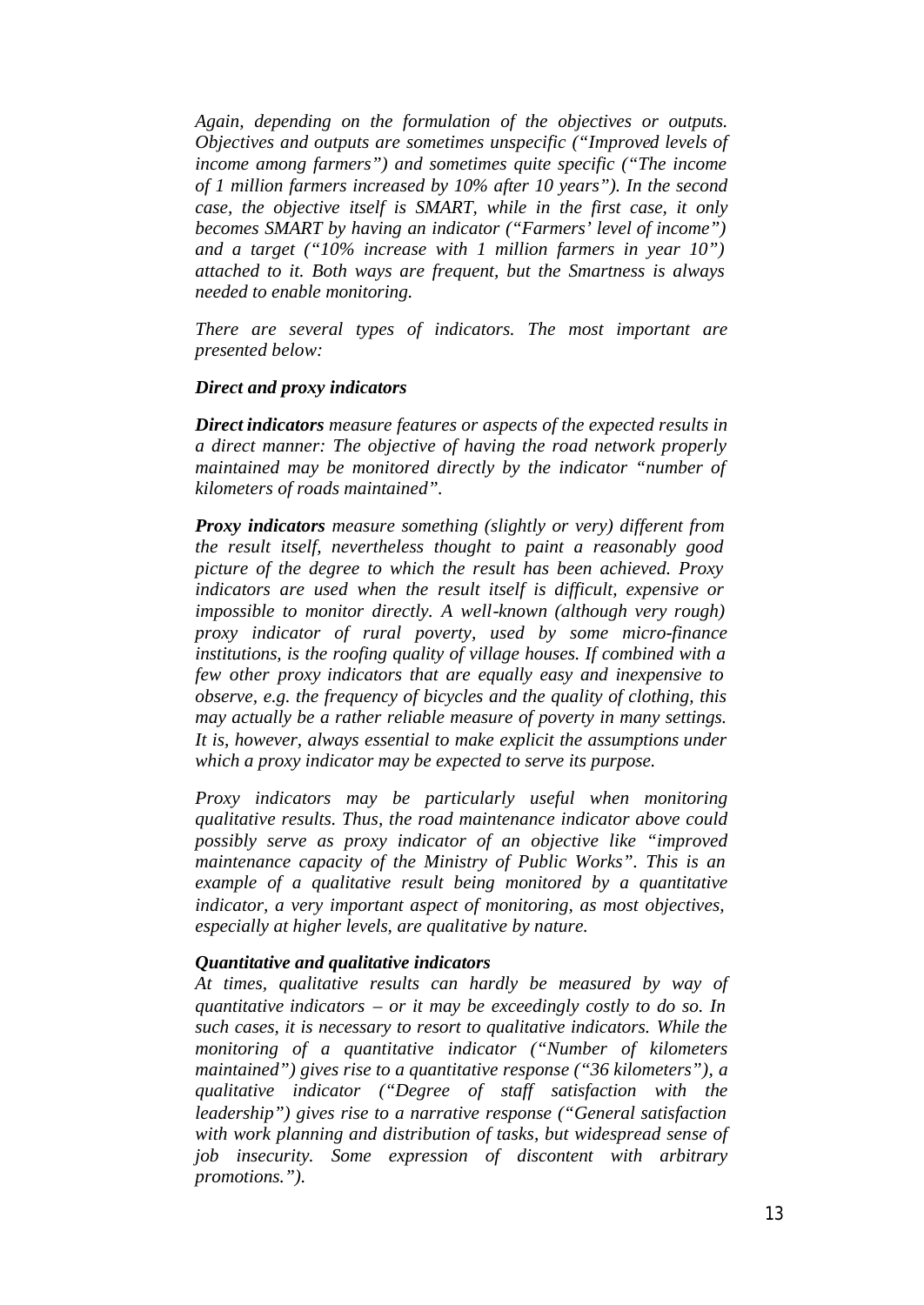*Qualitative statements like this one may be useful for some purposes. However, they cannot be aggregated (e.g. across departments in a ministry), and they may be difficult to act on: is the achievement good or less good? And of course, they are not useful if the targets are quantitative ("(Staff satisfaction increased by) 15% by end of 2005").*

*Generally, therefore, one should strive to quantify even qualitative aspects. In the above example, the assumed objective ("Increased staff satisfaction with the leadership") could, instead of the qualitative indicator, be broken down into quantifiable aspects by way of a number of quantitative indicators, i.e. "Percentages of staff satisfied/less satisfied/not satisfied with work planning", "…with distribution of tasks", "…with promotion practices", etc. This would allow aggregation, and quantitative targets could be specified.*

*Indeed, the exercise of breaking down and quantifying qualitative objectives is often a highly useful process, serving to clarify and flesh out the exact meaning and most central elements of an objective.*

*Process indicators "Process indicator" does not feature in the DAC Glossary, (OECD, 2002 is appended) but is frequently used. A process indicator relates to the implementation process rather than to its results. Therefore, it primarily concerns the input and the activity levels, sometimes also the output level of the LFA. Often, however, process indicators are formulated in order to monitor processes which are not specified as programme inputs/activities/outputs, but which rather relate to routine activities and processes in an organization, a sector, etc. Such activities and processes may well be essential for the efficiency and effectiveness of organizations (and programmes), but they tend to be merely assumed to function.*

*Examples might be the time needed to process an application, the regularity of staff meetings, the timeliness of internal information flows, the actual compliance with laid-down financial procedures, etc. An organization (and/or its donors) may wish to focus attention on a number of such routines – considered as bottlenecks in the workings of the organization – and to formulate indicators and set targets in order to monitor improvement. Setting of targets based on the assigned resource allocations would aid in dedicated effort to achieve the slated objectives.* 

*Source: Diamond, 2006*

• **Setting of targets and trend values**: It is important to drive the performance improvements by setting achievable targets as stated in the RFD guidelines. Nonetheless, it is very important to realize that targets and trend values cannot be meaningfully set in the absence of information/ assurance on the financial resources that would be available for the departmental programs in the medium term**.**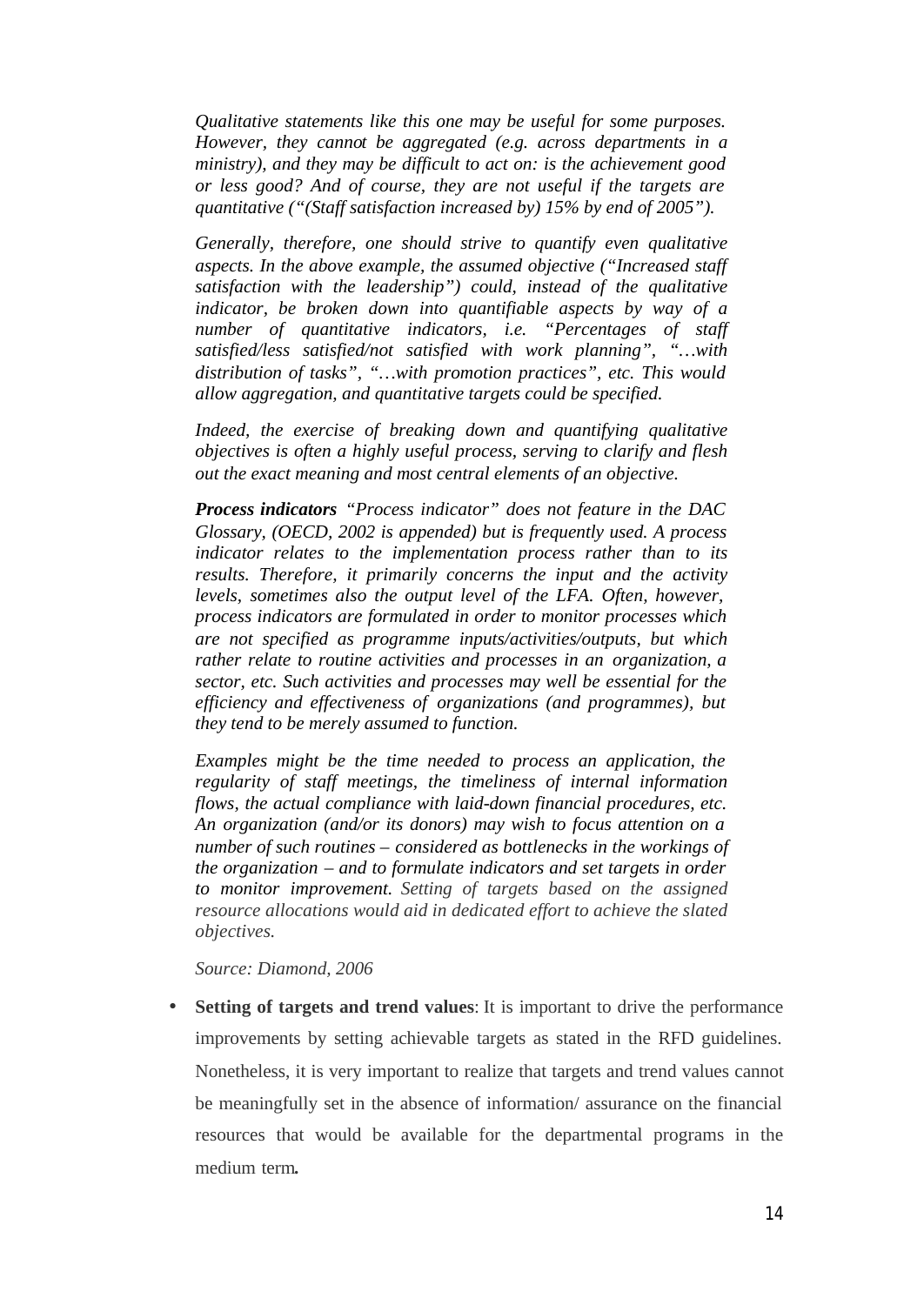- RFD guidelines make provision for describing the success indicators and the proposed methodology in section 4. This information is very essential to understand the methodology used and this documentation also helps the officers who develop these indicators in the subsequent years.
- Achievement of the professed departmental objectives often depends to a large extent on the coordinated effort of more than a single department. An important piece of information sought in the RFD is with regards to the specific performance requirements from other departments; this may also help in improving the effectiveness of program intervention.
- **Evaluation:** RFD makes provision for evaluation of the departmental performance by deriving the overall score of departmental program performance. This aspect needs to be pursued with great amount of caution, as very often this can lead to considerable amount of subjective bias in the assessment of performance. The weight distribution used by the departments for each of the objectives and the success indicators has to be thoroughly cross checked and reviewed by the ATF to make the exercise meaningful. In addition, as mentioned earlier, a meaningful evaluation is possible when the departments are endowed with relevant results related performance data. The Performance Assessment Rating Tool (PART) introduced by USA provides some useful lessons. Prior to the launching of PART, the performance assessment initiatives in the USA posed similar problems that have been faced in Indian context. 'Government performance and Results Act' of 1993, required the federal agencies to identify long-term and annual goals, collect performance data, and justify budget requests based on the performance. Each federal program was required for the first time to explicitly identify measures and collect data to testify to the success or the achievement levels of the programs. However, this effort flawed as there were numerous measures with poor focus developed and thus could not serve the purpose of helping in the budget decisions.

PART was designed with a view to overcome these flaws. PART is basically a performance evaluation tool (questionnaire with 30 questions approximately included – the number varies depending on the type of program being evaluated) rating the program/scheme performance in four critical areas. These are Purpose and design of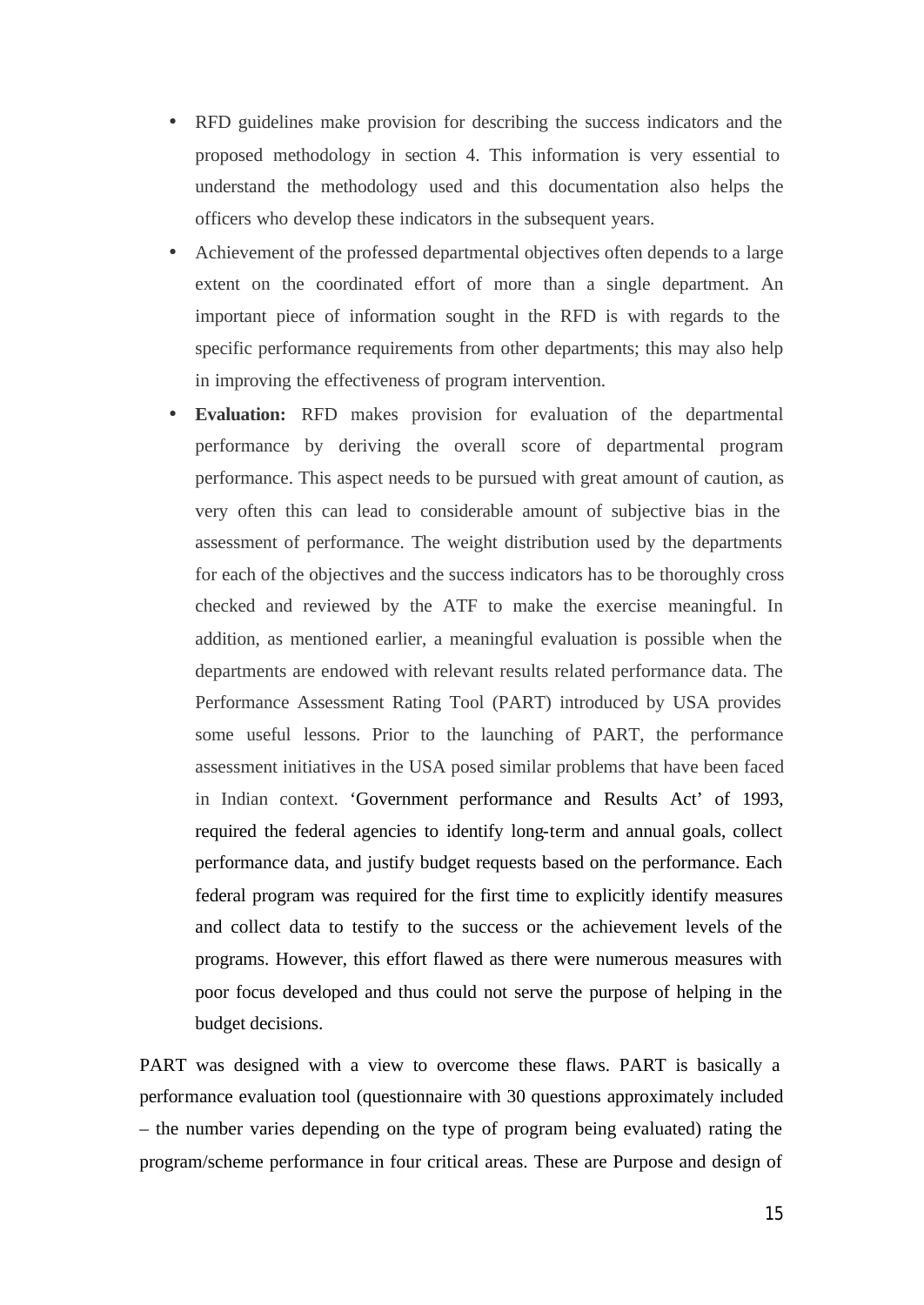scheme, strategic planning, management and results and accountability. A set of questions ascertaining whether the program design and purpose are clear and defensible answers the first criteria. Whether the agencies set valid annual and longterm goals is ascertained from a set of questions to answer the second criteria. The third set relates to the financial and program oversight and performance improvement efforts. The last set of questions address the issue of program results which need to be reported with accuracy and consistency.

Performance assessment of each program is based on the responses for the set of questions pertaining to the four criteria and they are rated using a scale ranging from 0-100, where in a score of 100 represents the best performance and the converse is zero. Each of these scores for an agency is combined to rate an agency and the qualitative rating are categorized as 'effective', 'moderately effective', 'adequate', and 'ineffective'. The programs that do not have acceptable performance measures or have not collected the performance data are categorized as 'results not demonstrated'. PART serves as a useful tool for the budget allocation dialogue.

While PART is a systematic and objective assessment rating tool, however, its adaptation is subject to certain prerequisites- such as appropriate performance measures being identified and objective and accurate reporting of the performance data. In Karnataka's context, appropriate measures are identified and data also are being collected for certain programs, there are many others for which no such database is available. Hence, the first and foremost requirement is to initiate a dialogue on the identification of performance measures and put in place institutional mechanism to regularly track the program performance data.

These kind of initial problems were faced even in the context of the USA and the measures adopted to resolve some of these are discussed below. Some of these provide direction to the current performance assessment initiatives planned by Government of Karnataka.

The innate difficulties in attempting to review all the government run programs on these lines were realized and a decision taken to review one-fifth of all programs every year.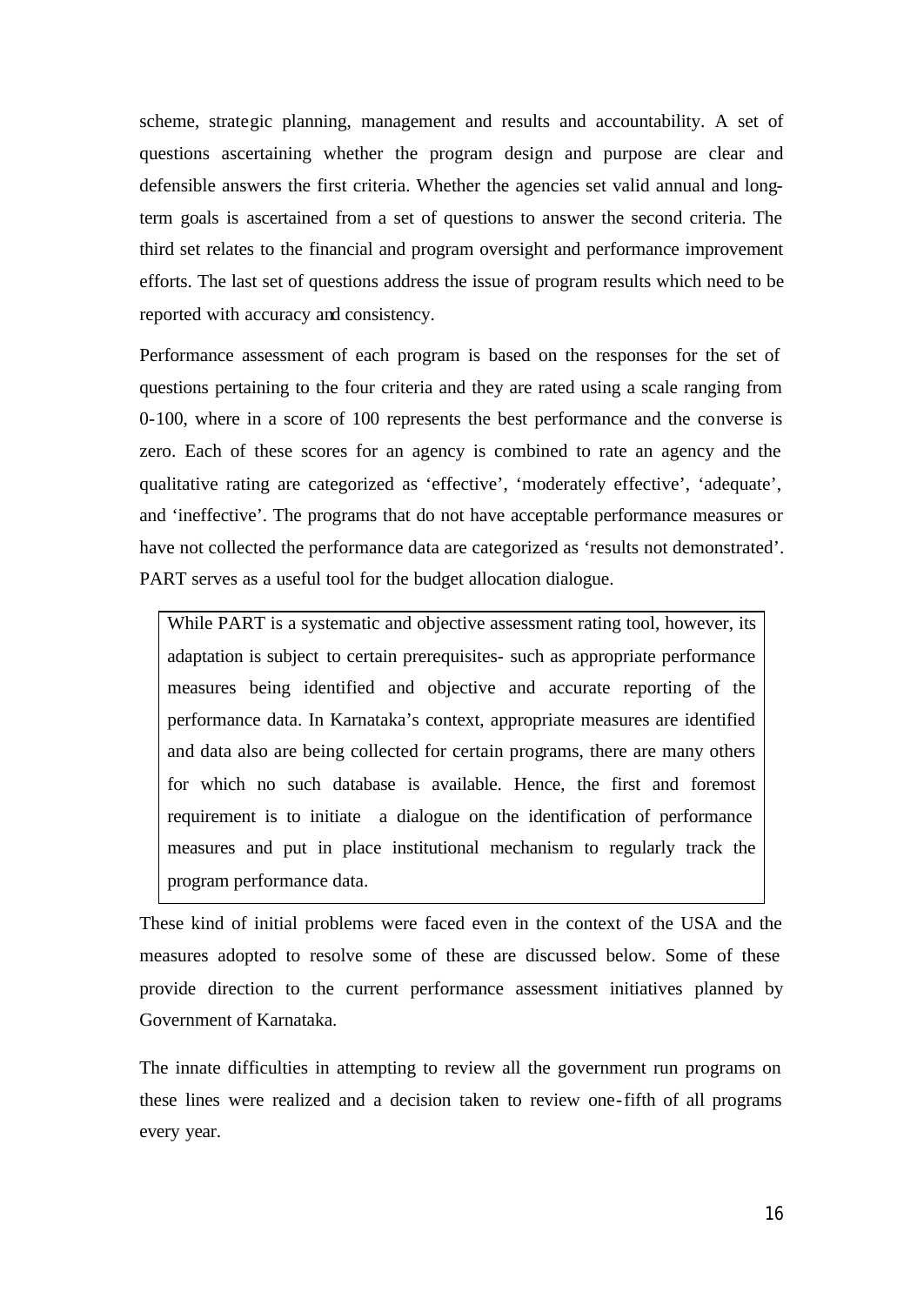Initially, more than half of the USA programs received the rating 'results not fully demonstrated' due to the lack of either performance measures and/or performance data. The situation was very similar to that of any Indian state, where in the vast majority of the programs had measures that emphasized inputs (such as the amount spent, number of people a program served etc) rather than the outcomes. It was recognized that development of good performance measures is critical for making sure that the program is generating the intended outcome. PART has now alerted the agencies to identify performance measures for the programs that currently lack them and also generated performance data required before their next cycle of performance assessment.

**Timelines:** RFD timelines for the ensuing financial year are to be based on the proposed budgetary allocations for the year in question and the drafts to be completed by 15 April. These are to be finalized by 30 April after being reviewed and the final version to be put up on the website by 30 May and to be submitted by 15 June. This appears to be a meaningful procedure, as it is very important to be aware of the financial allocations before setting targets for the results. However, it is not clear from the guidelines as to whom the RFD should be submitted by 15 June. Guidelines also state that outcome oriented forward looking documents MTFP and MTEF should also be taken into account while formulating RFD as well as MPIC. Here too it is not clear as to which of the departments of Government of Karnataka are preparing MTEF documents. It has to be noted that MTFP is prepared by the Finance department and largely relates to fiscal plan in a medium term.

The end of the year report, wherein the departments will review and prepare a report listing the achievements of their report against the agreed results in the prescribed format should according to the RFD guidelines be finalized by 1 May every year. These results after scrutiny by the Chief Secretary will be placed before the Cabinet for information by 1 June each year. While this procedure may help in ensuring accountability, the timing does not aid in formulating informed public expenditure decisions. Ideally, the results of the previous year's programs should be available with the departments before they plan for ensuing year's program intervention plans and financial requirements. Such a practice would help the departments take stock of their achievements and the impending needs, and eventually would aid in enhancing allocative efficiency of public spending.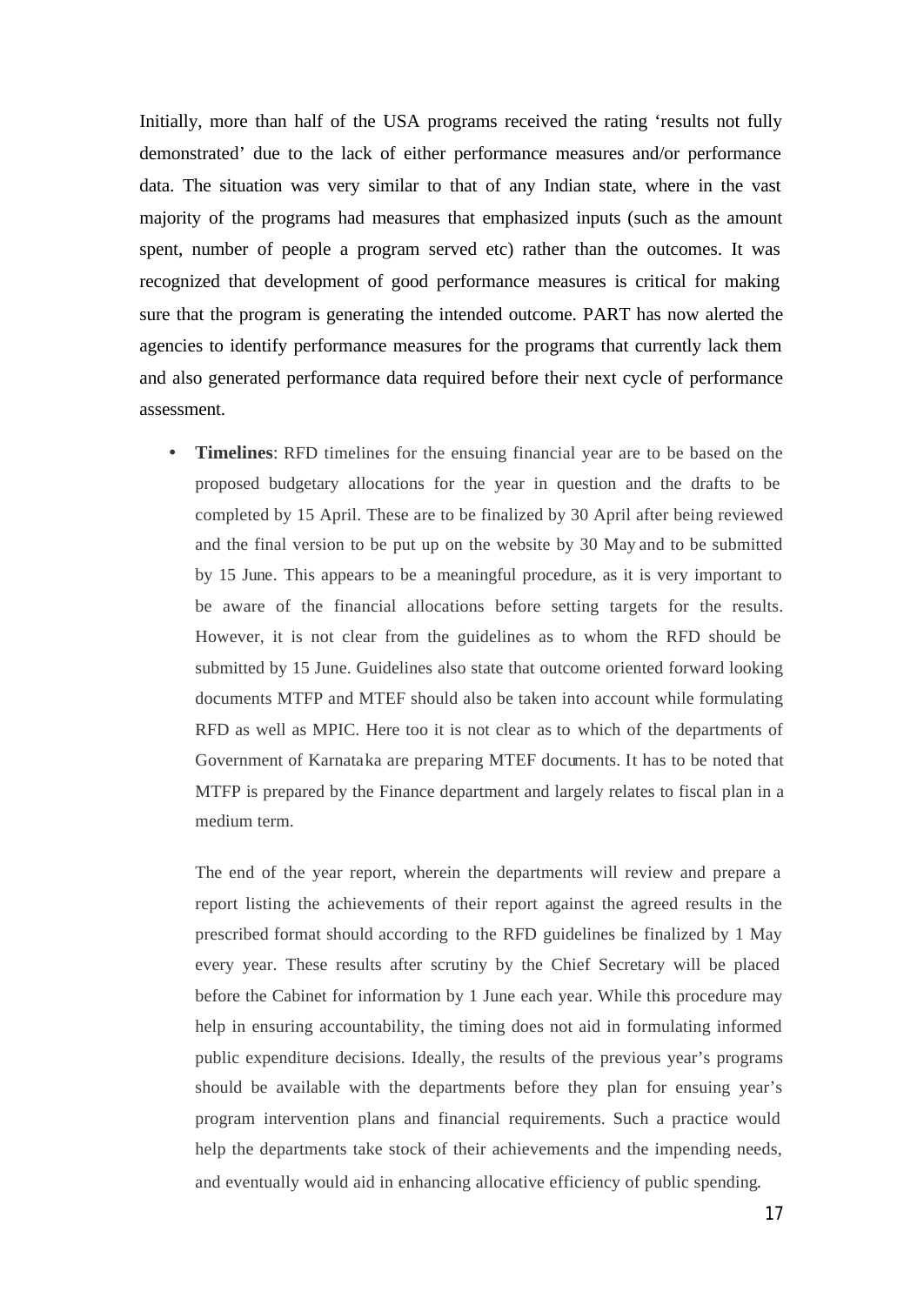### **Section III**

# **Review of the Process of RFD Rollout, Capacity Building Initiatives and its Impact**

Government of Karnataka initiated the process of RFD in September/ October 2011 with an initial two day training program (16-17 September 2011) by the officers from Government of India. These were hand holding sessions wherein the department officers were guided through the process of RFD preparation. The departmental officers were also provided with a set of guidelines, largely used in the context of GOI RFD, for their consultation in the process of developing the RFD. About 40 departments have prepared the RFDs during 2011-12. During the course of preparation, the departmental officers were provided with technical support by the officers of the Fiscal Policy Institute (FPI). The Government of India too sent a team of experts to examine the draft RFDs for possible corrections, which were largely incorporated by all the departments.

The introduction of RFD with a two day formal training and a couple of follow up sessions certainly does not aid in a proper understanding of a complex format involving *meaningful* and *appropriate* development of vision, Mission, interse priorities among key objectives, success indicators and targets, trend values of success indicators, description and definition of success indicators and measurement methodology, *specific* performance requirements from other departments and outcome/ impact of activities of departments. A particularly tough task is one of *assignment of weights* by each of the activities undertaken by the department and also to *score the performance* of the schemes being implemented by the department.

 A thorough capacity building of the officers actually involved in the preparation of the RFD documents and the heads of departments to place the importance of the document in the overall performance assessment, is very essential to have meaningful and appropriate RFDs in place, failing which while the RFDs would be available, but would not be of great value to serve the objectives with which the RFDs are prepared. There is also a need for a manual with detailed guidelines that can be consulted by the officers while framing the departmental RFDs.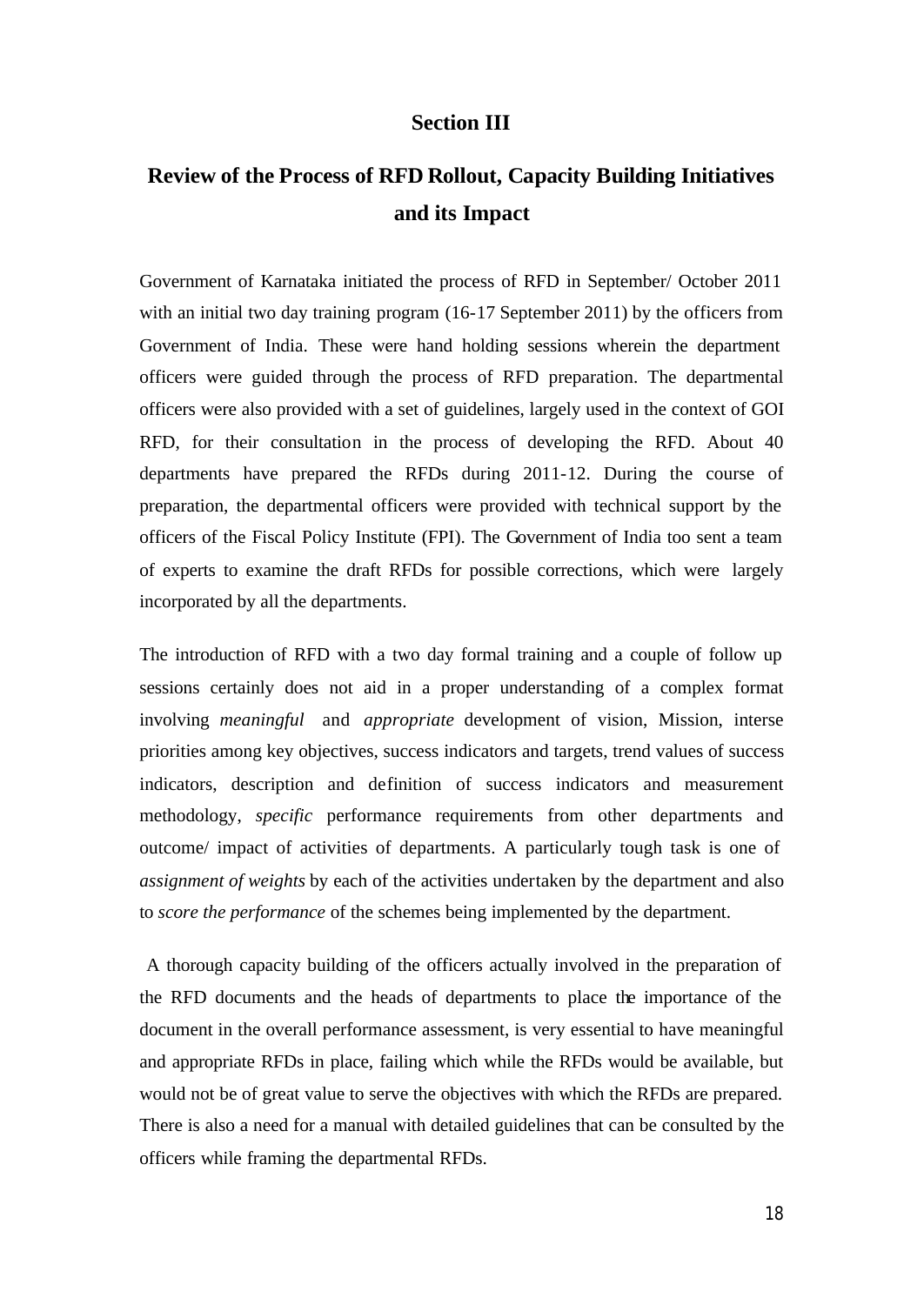The research team had detailed interactions with the officers from the six select departments in reviewing the process of RFD roll out in the state of Karnataka. Majority of the officers felt the need for more in-depth training. Major constraint according to the officers was one of assigning weights, especially the mandatory indicators. While there has been a lot more flexibility brought into the mandatory indicators in the current RFD, i.e. 2012-13, the manner in which the weights are assigned for the departmental activities for the purpose of assessing the performance of the departments can be very misleading. This has been discussed in section V in an elaborate manner with instances from the departmental RFDs. There is inadequate understanding of the sections IV and V wherein, the description of variables and methodology, and specific performance requirements are required from the other departments. The former has been, in a majority of the cases, a description of scheme and the latter has been a very general one, although the guidelines clearly seek, specific performance requirements.

The observed deficiencies in the RFDs of certain departments are by and large due to an inadequate preparation time and capacity. The effort of the state government in setting up the ATFs to verify the RFD documents is a welcome measure. However, it is important to have meaningful RFDs in the first place to have further improvements.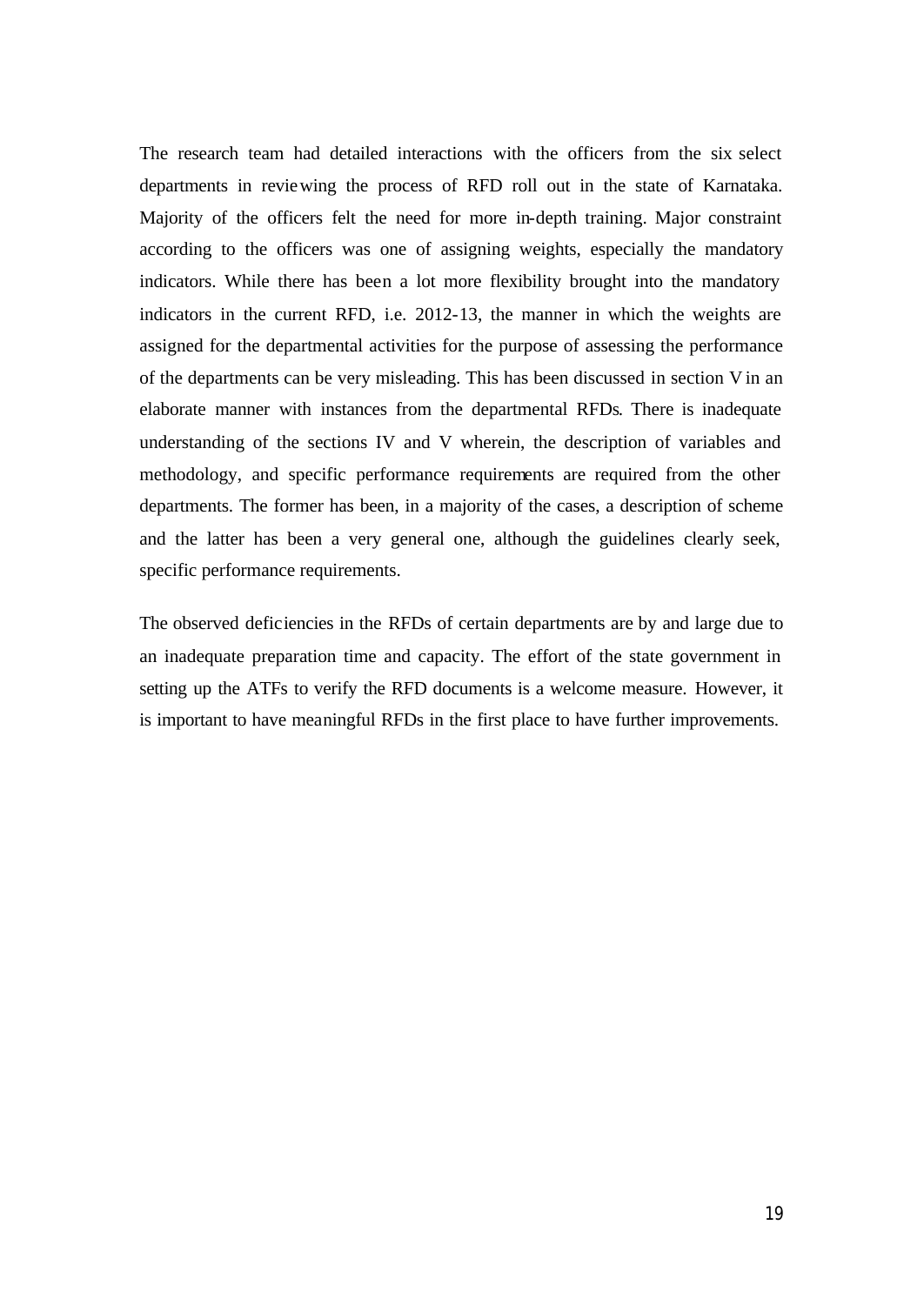### **Section IV**

## **Usefulness of the Document in Present Context**

Usefulness of the RFD in the present context is very much dependent on the value addition that the RFD makes to the departmental effort to assess the results of its programs.In this context, an attempt is made to delineate the strengths, weaknesses, opportunities and the threats posed by the RFD effort of the Government of Karnataka.

*Strengths:* The shift in the performance focus of the government from 'inputs' to 'outcomes' or 'results' which is the essence of RFD, is very essential, as performance assessment based on input assessment can distort the allocative efficiency of public expenditure in a big way. This can happen on account of the two basic erroneous underlying implicit assumptions that the input based budgeting makes, a) Financial allocations are tantamount to governmental performance and b) the priorities remain largely the same year on year as financial allocations of the previous year guide the ensuing allocations, typically resulting in incremental budgeting and in the absence of results information, financial performance becomes the default measure of performance. The incremental budgeting can also lead to bloating of budgets and fiscal indiscipline in the medium to long-term. Hence, moving away from inputs and outputs to outcomes/results is a very welcome measure. This approach is also very much in line with the global thinking. The results focus as very aptly described in the RFD guidelines serves two main purposes a) shift in focus of the department from process-orientation to results orientation and b) provide an objective and fair basis to evaluate departmental overall performance at the end of the year. In addition, yet another important purpose that the results focus can serve is to enhance allocative efficiency of public spending , as the results can guide in an informed decision making by the departments, thus reducing the wastage of scant public resources.

*Weaknesses:* There are two kinds of weaknesses that are associated with the current RFD effort. First one relates to the design of the RFD itself and the second relates to the translation of RFD guidelines into departmental RFDs. Regarding the design of RFD- the departmental performance is ultimately summed up by scores wherein the performance gets rated. This is a typical form of advance performance assessment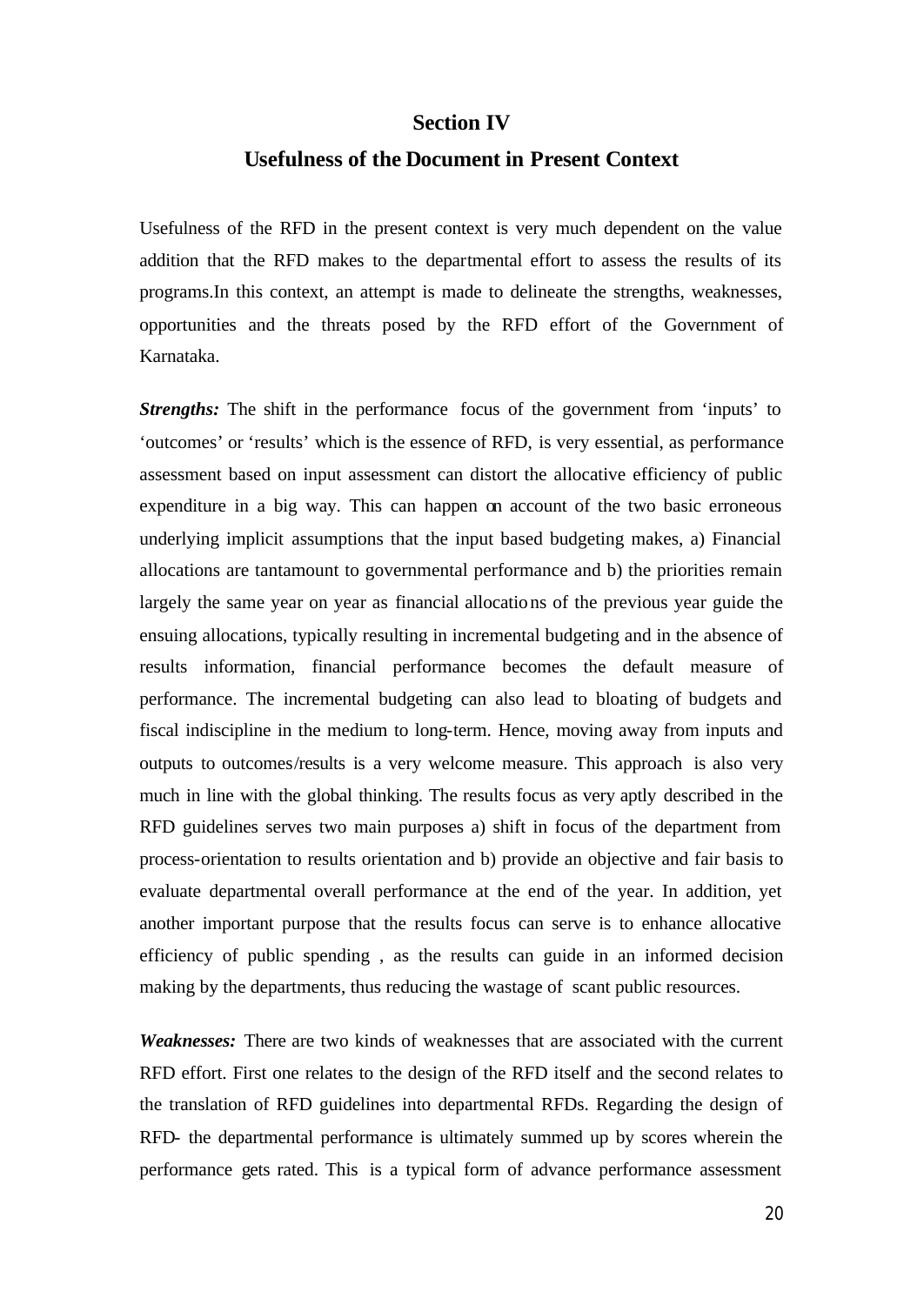practice used by countries such as USA and UK and its success is largely dependent on the availability of appropriate performance information. Countries such as USA and UK have spent decades generating performance information. Marc Robinson states, "The most successful example of such a system is the US 'Program assessment Rating Tool' under which the performance of each and every federal program was rated (as 'effective', moderately effective', 'adequate', 'ineffective' or 'results not demonstrated') over a five year period. While this system appears to work very well in the US, this is only because the summary program performance ratings draw on a mass of established performance indicators and program evaluations. There are very few countries in the world that have, or could expect to develop in the short or medium terms, a sufficiently strong performance information system to make this approach work." (Rabinson, Marc, 2009, 9)

Another weakness of the RFD effort lies in poor translation of RFD guidelines in to meaningful and appropriate documents by certain departments This has been largely on account of the inadequate capacity in developing the RFD document. The results focus being a new concept, the officers, who are otherwise involved in reporting performance in conventional methods need to be adequately trained in the new methods, failing which, RFD reports get generated, albeit without much utility. Slating of departmental objectives that normally should be on the expected outcomes of the department has been on the inputs in certain departments. The sections two and three which basically report the interse priorities among key objectives success indicators and targets, and the trend values of success indicators, there has been listing of very many input and output/activity indicators that the departments can get bogged down with loads of information that may not serve the utility that the RFD is expected to serve. Description of variables in section 4 has turned out to be one of the schemes and the measurement methodology is hardly described, largely on account of the fact that most of the variables included in the list of success indicators relate to inputs and outputs which may not require any specific methodologies for measurement. Section 5, although the RFD guidelines expect the departments to make 'specific' performance requirements, the departments have filled in general information. Section six, which is the most important section describing the outcomes should capture all the departmental activities and list the achievements of the relevant indicators and also set targets for the medium term.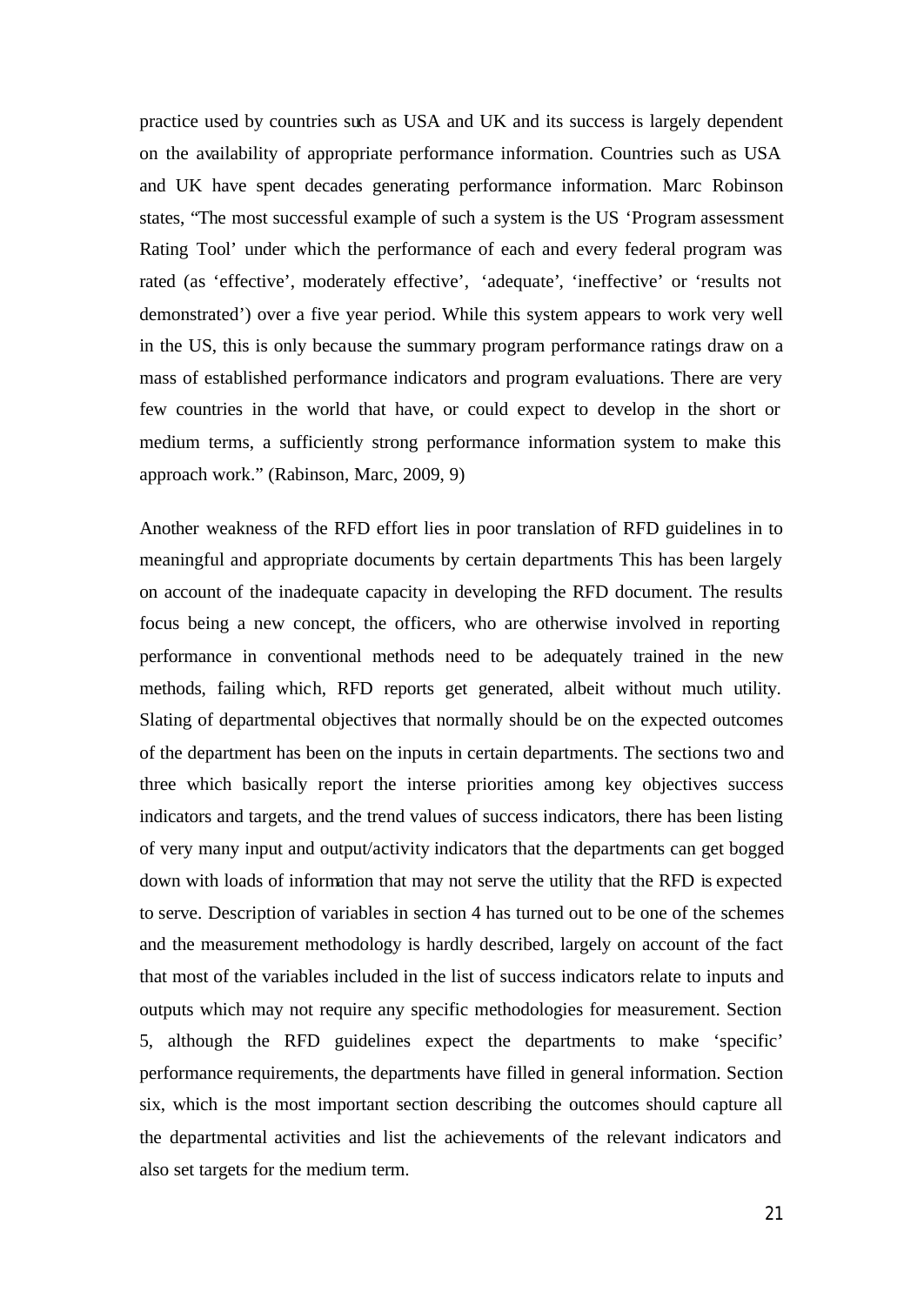*Opportunities:* RFD approach provides a unique opportunity to enhance the much required 'fiscal space' on the public expenditure front, as the framework is a tool that aids in informed decision making. RFD will, if and when developed in the true spirit of results framework, can certainly help the departments weed out the expenditure programs that have served their purpose and outlived their utility and thus help utilization of resources for impending needs and priorities. Resource driven fiscal space alone, cannot sustain the fiscal health of the governments in the long run if the public expenditure is allowed to grow unchecked. Government of Karnataka's fiscal recovery of the last decade is largely on account of the revenue reform initiatives, and sustaining this recovery in the long-run is largely dependent on the containment of unproductive public expenditure.

*Threats:* There is a potential threat of subjective bias creeping into the performance assessment which is based on assignment of weights, as there is an element of rating involved. The tendency to include too many indicators (very often more of input and output indicators than the outcome indicators) has often resulted in massive amount of data collected involving huge manpower and financial resources. In addition, the authenticity of the performance data provided becomes questionable, when not adequately backed by proper checks and balances. Countries like Canada and Australia have a third party evaluation of the performance reported. The federal Office of the Auditor General audits the quality of a sample of departmental performance reports, generally every two years.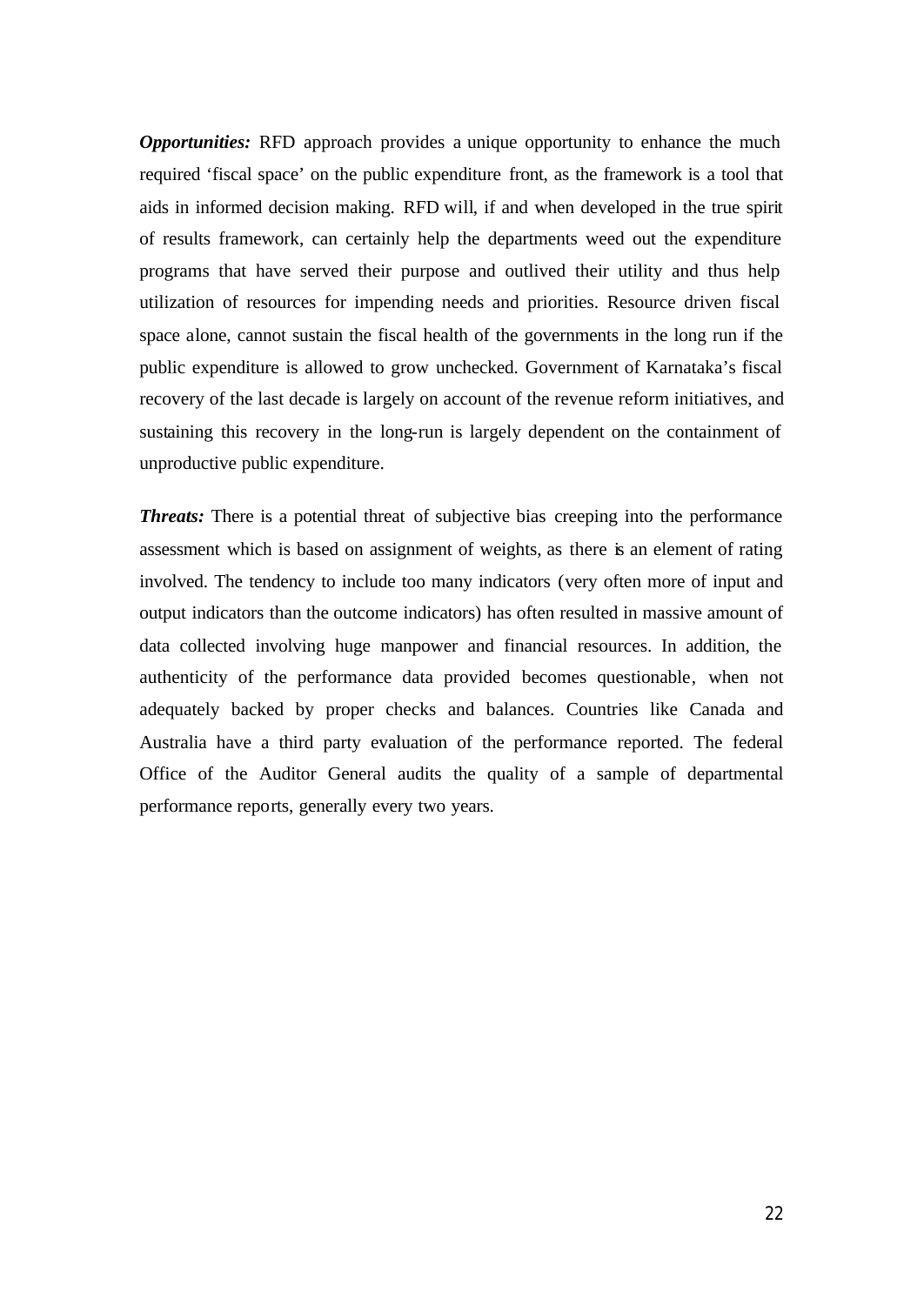# **Section V**

# **Review of RFD 2011-12 Documents for Five Departments for the Contents and Timelines**

## **Review of the departmental RFDs:**

The present appraisal is expected to review the RFDs prepared by five departments-Department of Public Instruction, Health and Family Welfare, Department of Agriculture, Rural development and Panchayatraj, Public Works Department and Horticulture.

The present review has made use of the RFDs prepared by the select departments for 2011-12 and also held detailed discussions with the officers concerned (list of the officers is appended) for the purpose of the appraisal.

### **Structure of RFD:**

The structure of RFD with six sections:

*Vision*: RFD defines 'vision' as an idealized state for the department....should never carry the 'how' part of the vision…vision is a long-term statement and typically generic and grand (3, RFD guidelines) the vision statements of the select departments are listed below and seem to be well developed.

| <b>Department</b>                   | <b>Vision</b>                                                                                                                                                                                                                                                                    |
|-------------------------------------|----------------------------------------------------------------------------------------------------------------------------------------------------------------------------------------------------------------------------------------------------------------------------------|
| <b>Public Instruction</b>           | Quality education to all children in the age of 6-18 years;<br>providing functional literacy to non-literates belonging to $15+$<br>age-group in establishing a fully literate society; to provide<br>quality library across the state for promoting acquisition of<br>knowledge |
| <b>Health and Family</b><br>Welfare | Improve access and availability of healthcare for all                                                                                                                                                                                                                            |
| Agriculture                         | Ensure food security and also to make agriculture a sustainable<br>and viable vocation for livelihood support by 2020                                                                                                                                                            |
| Horticulture                        | Improving socio-economic conditions and livelihood standards<br>of horticulture producers and to promote the sector as horti-<br>business industry                                                                                                                               |
| Rural                               | Sustainable and inclusive growth of rural Karnataka along with                                                                                                                                                                                                                   |
| Development and                     | empowerment of Panchayat Raj institutions                                                                                                                                                                                                                                        |
| Panchayatraj                        |                                                                                                                                                                                                                                                                                  |
| <b>Public Works</b>                 | An excellent road network for socio economic growth, functional                                                                                                                                                                                                                  |
|                                     | government buildings and efficient and well functioning minor                                                                                                                                                                                                                    |
|                                     | ports and need based inland water transport                                                                                                                                                                                                                                      |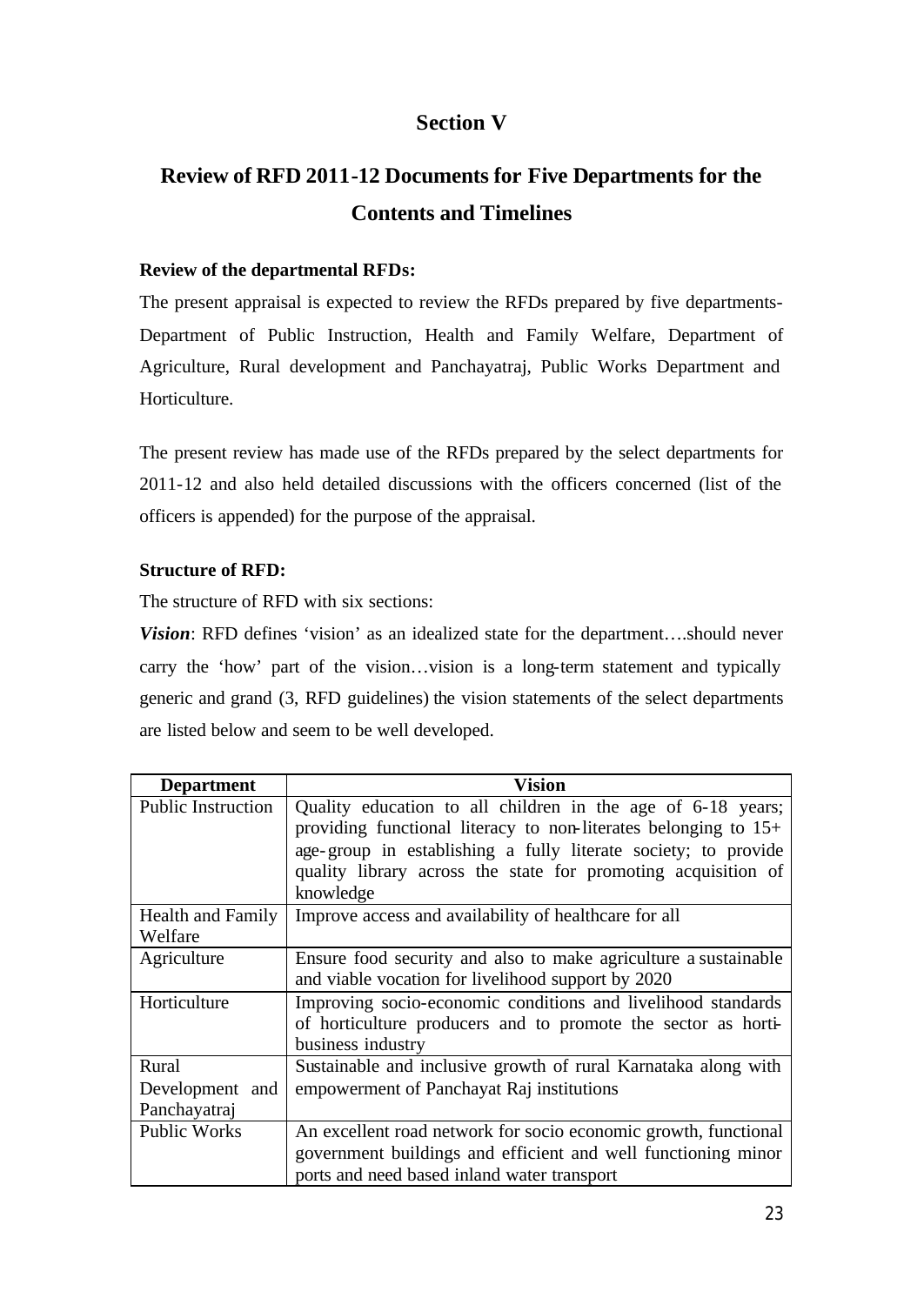*Mission*: RFD defines mission as the nuts and bolts of the vision. Mission is the who, what and why of the department's existence.  $(3, RFD$  guidelines).

*Objectives:* RFD guidelines very aptly state that "objectives represent the developmental requirements to be achieved by the department in a particular sector by the department in a particular sector by a selected set of policies and programs over a specified period of time…objectives could be of two types a) outcome objectives address ends to be achieved, and b) process objectives specify the means to achieve the objectives. As far as possible, the department should focus on outcome objectives." RFD, 2011-12, 4).

Examining the objectives laid down by the select departments based on the above criteria we find from the following table (Table1) that objectives that relate to the process are predominant in all the select departments other than that of Horticulture. The objectives listed are also very complex and difficult to be measured. The percentage of process indicators listed on the RFD is as high as 71.43 percent in RDPR, 66.67 percent in Public Instruction, 47 percent in Public Works, 57.14 percent in Agriculture and 50 percent in Health and Family Welfare. Horticulture department has a large percentage of the objectives (83.33 percent) that relate to outcomes.

| <b>Department</b>                  |              |                | <b>Objectives Relating to</b> |              |
|------------------------------------|--------------|----------------|-------------------------------|--------------|
|                                    | <b>Input</b> | <b>Process</b> | <b>Outcome</b>                | <b>Total</b> |
| <b>Public Instruction</b>          |              | 8(66.67)       | 4(33.33)                      | 12           |
| Health and Family Welfare          |              | 3(50)          | 3(50)                         | 6            |
| Agriculture                        |              | 4(57.14)       | 3(42.86)                      |              |
| Horticulture                       |              | 1(16.67)       | 5(83.33)                      | 6            |
| Rural Development and Panchayatraj |              | 5(71.43)       | 228.57)                       |              |
| <b>Public Works</b>                |              | 7(47)          | 8(53)                         | 15           |

**Table 1: Nature of objectives from the select departments**

It is important that the slated objectives are measurable using appropriate indicators. Following are certain complex objectives that pose difficulties for measurement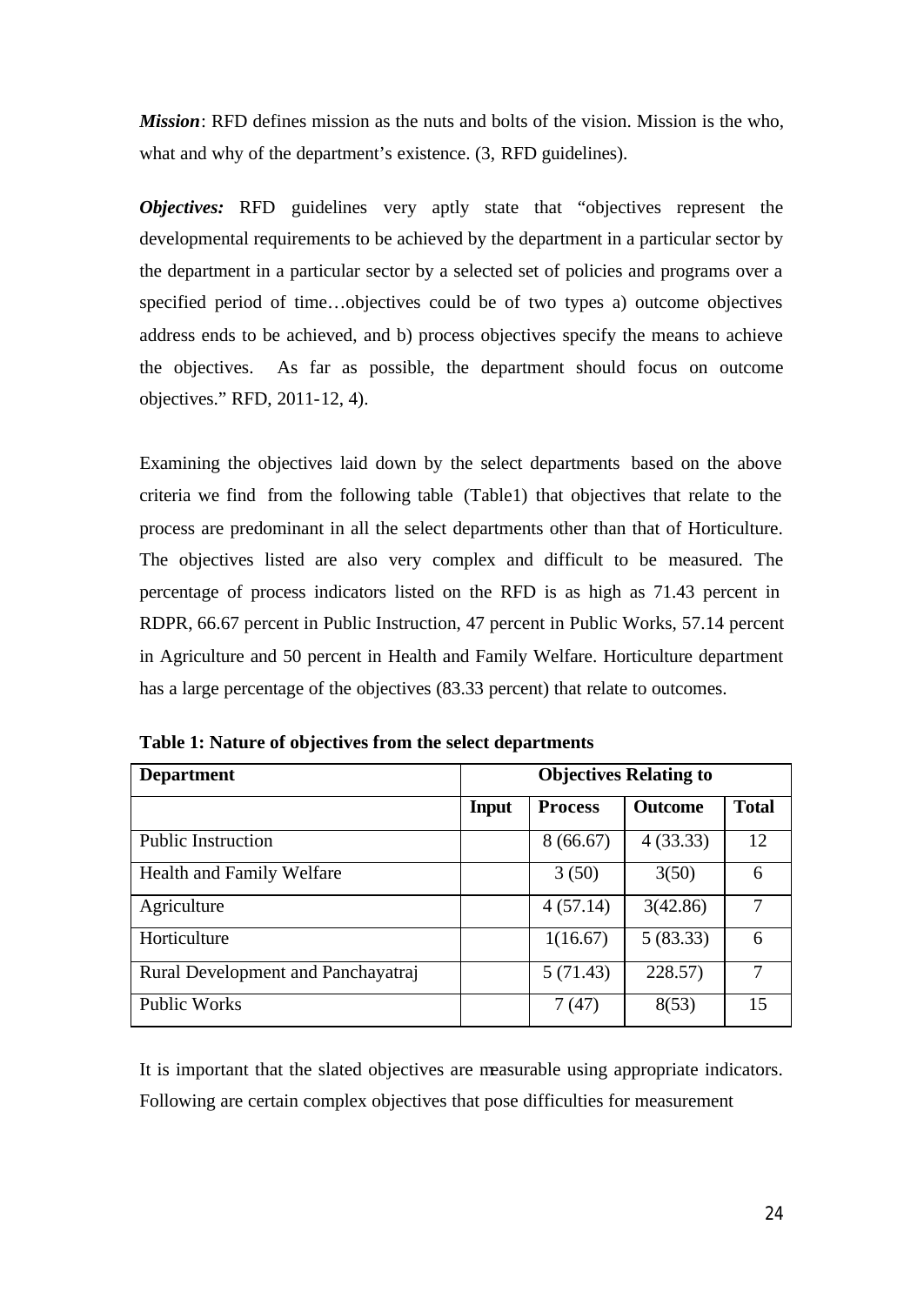- Formation of SHGs through social mobilization and to provide generating asset through a mix of bank credit and subsidy, providing economic activity, placement activity, and achievement from BPL to APL (RDPR)- Measurement Issue
- To enable PRIs to function more efficiently with accountability (RDPR)- Measurement issue
- Upgradation of the physical environment of the selected villages for improving of quality of life (RDPR) Measurement issue
- To promote environmental sustainability, resource conservation, food safety and to ensure nutritional security (Horticulture) - Complex and measurement problems.

### **Inter se priorities among key objectives, success indicators and targets:**

A very important section in the RFD pertains to setting of the priorities among the objectives, identifying the success indicators and setting of targets for the same.

Summary tables (2-8) for the select departments presented below provide details regarding the actions, indicators and weights for the respective departmental objectives.

The manner in which information is filled by the departments does not comply with the guidelines. For instance in section 2, the guidelines clearly states that "from the list of all objectives, select those key objectives that would be the focus for the current RFD, it is important to be selective and focus on the most important and relevant objectives only". Departments seem to include all the listed objectives in the section 2 that forms the basis for performance assessment.

In yet another instance, the RFD guidelines clearly state that "Objectives in the RFD should be ranked in a descending order of priority according to the degree of significance weights should be attached to the objectives" (RFD, 2011-12, 5). It can be noted from the tables presented below that with the exception of the department of Horticulture and Public Works (to a large extent); the other departments do not strictly follow this. The listing of objectives is not in the order of importance as indicated by their respective weights.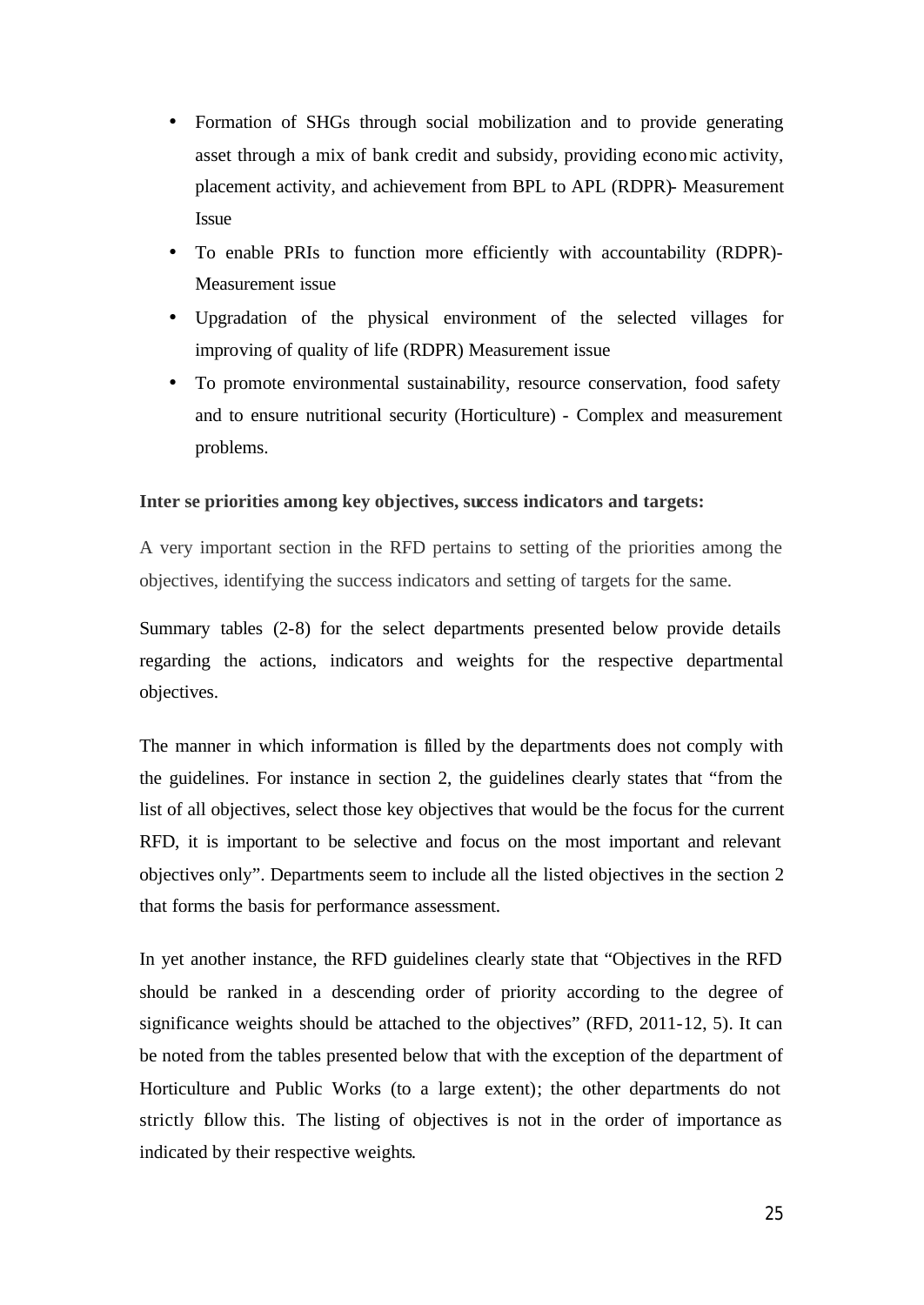The departments are expected to specify one or more "success indicators." for each of the actions listed. These are termed as "Key Performance Indicators (KPIs)" or "Key Result Indicators (KRIs)" RFD aptly recognizes the importance of success indicators (either individual or several) as the means to evaluate progress of the schemes. RFD states "Success indicators are important management tools for driving improvements in departmental performance." A major problem in the context of the select departments is with the listing of actions and the success indicators and their weights. The departments have tended to make an exhaustive list of the actions, which is highly justified, especially in the context of performance assessment. The departments also have tended to list at least one indicator for each of the actions, which is largely in accordance with the RFD guidelines that states, " for each of the actions specified in column 3, the department must specify one or more "success indicators". This has resulted in the listing of too many actions and indicators. They range from as many as 76 in the case of Public Instruction to 37 in the case of Horticulture. The only department that has included more than one indicator for each of the actions is the Department of Health and Family Welfare which has 29 actions and 50 indicators.

Ironically, majority of these success indicators listed in section 2 largely relate to various activities related to the department and thus either relate to inputs or outputs. Although there are some in the nature of outcomes/ results, they are very few in number. (Table 2)

| <b>Department</b>           | <b>Objectives</b> | Success indicators* |        |         |              |
|-----------------------------|-------------------|---------------------|--------|---------|--------------|
|                             |                   | <b>Input</b>        | Output | Outcome | <b>Total</b> |
| <b>Public Instruction</b>   | 12                |                     |        |         | 76           |
| Health and Family Welfare   | 6                 |                     | 36     |         | 50           |
| Agriculture                 |                   | 12                  | 19     |         |              |
| Horticulture                | h                 |                     | 19     |         |              |
| Development<br>Rural<br>and |                   |                     |        |         |              |
| Panchayatraj                |                   |                     |        |         |              |
| <b>Public Works</b>         |                   | 19                  | 19     |         |              |

#### **Table 2: Success Indicators**

\*Note: This classification is provided by the departments themselves.

This is completely in contradiction with the RFD guidelines that state, "Ideally, one should have success indicators that measure Outcomes and Impacts. However, sometimes due to lack of data one is able to only measure activities or output."(RFD,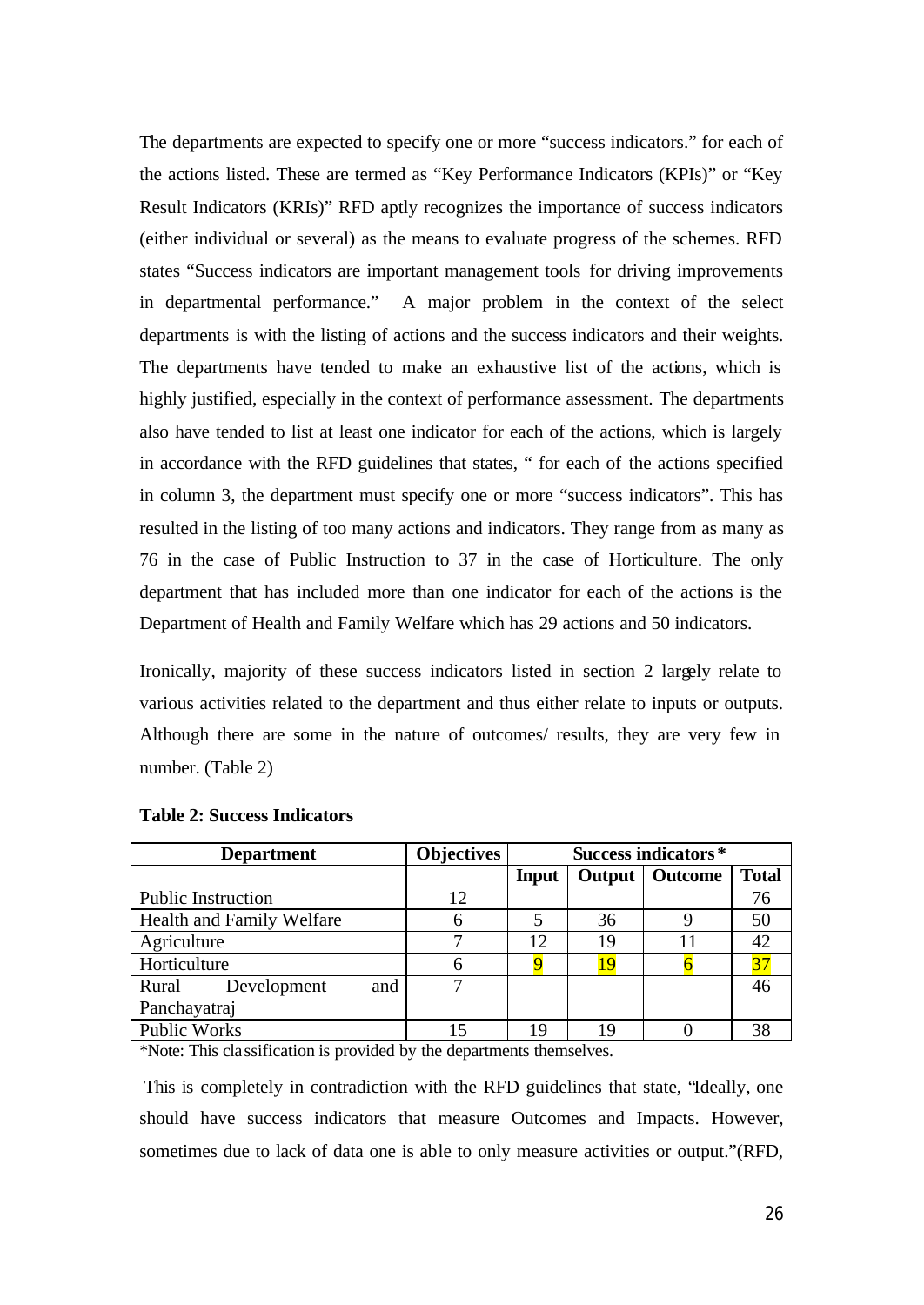GOK, 6) Here, the RFD guidelines are not tune with the international best practices when it states, "If we use Outcome (increased literacy) as a success indicator, then it would be duplicative to also use inputs and activities as additional success indicator". International best practices use "family of performance measures" comprising of Inputs, outputs, outcomes and efficiency in the assessment of performance of government programs, with a view to understand the technical efficiency with which the resources are used in the generation of slated outcomes.

Yet another major problem relates to the manner in which weight distribution has occurred, albeit unintended. While the departments have taken care in ascribing appropriate weightage to the objectives and the related action based indicators, its distribution by each of the indicators appears to be problematic. There are instances such as "Appointment of medical and paramedical staff" which is an important indicator under the overall objective of "provide integrated and comprehensive Healthcare" (with weightage of 35 points) is assigned 0.99 as the weightage. On the contrary indicator like Female/ Male sterilization/ "IUD insertion" get 3 point weightage in the overall weightage of 9 assigned to the objective of "Ensuring reduction in the growth rate of population with a view to achieve population stabilization". Incidentally, it has to be noted that manpower requirement is very essential in carrying out any of the se operations.

There are also instances where "amount spent" becomes an important indicator with larger weight as compared to outputs achieved. "Total amounts spent towards construction of ACRs" (1.38 weight) and "Fund Utilization" (1.38 weight) are both meant to achieve the most important objective ( with 17 points as the weightage ) of the department of Public Instruction "to update curriculum and syllabus along with proper learning environment to achieve the learning objectives". An indicator such as "Number of Schools covered" for providing teaching learning equipments and learning of learning enhancement program" under the above objective gets a weightage of 0.69. These kinds of anomalies are plenty among the departments and can considerably distort the performance assessment of the departments as the performance is not judged using the most important indicators. An important contributing factor for these anomalies could be the listing of too many activities as success indicators. It should be understood that the departments may have to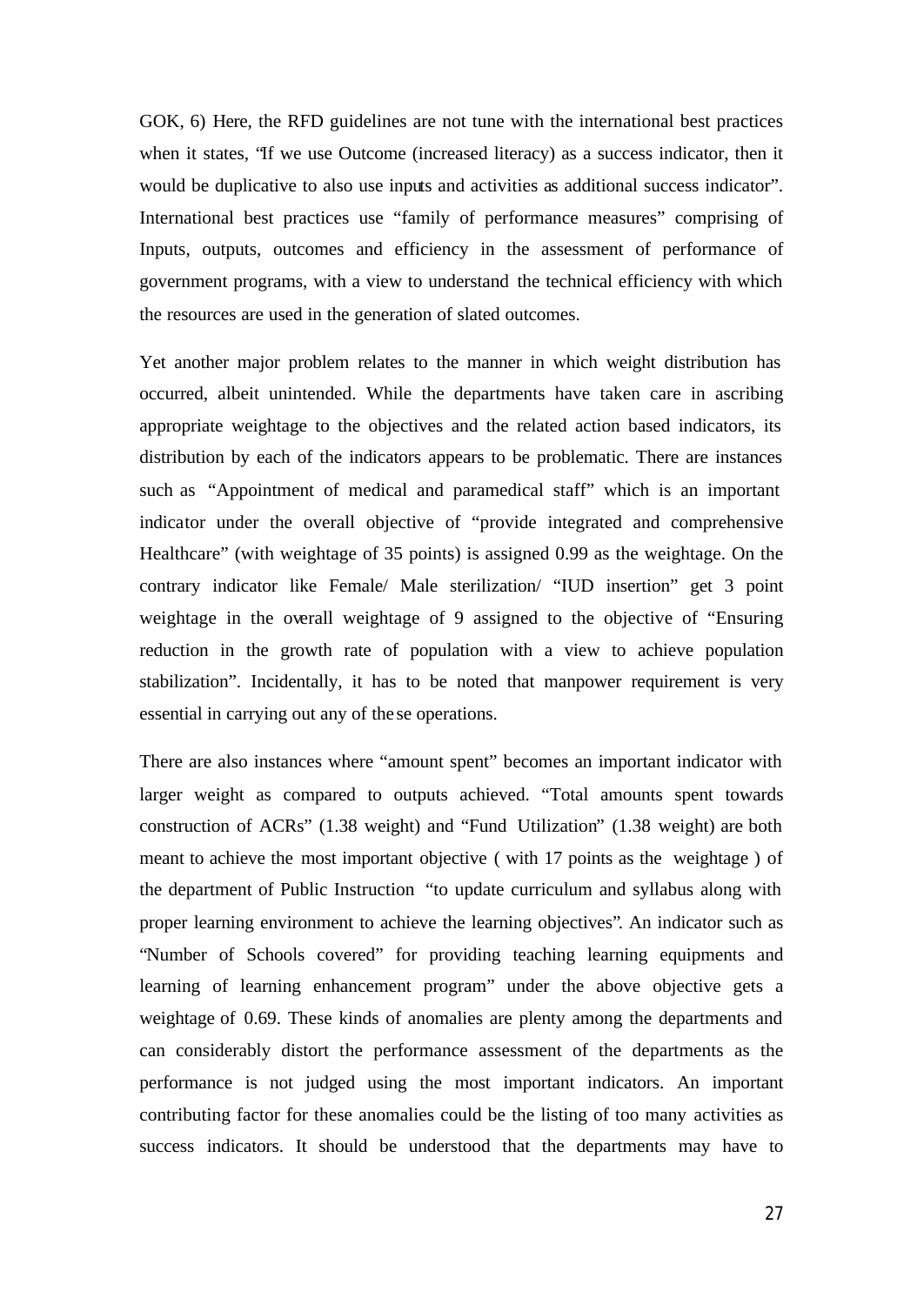undertake a number of activities which together contribute to the achievement of the professed goal, which in turn can be measured using appropriate indicators.

It needs to be reiterated in this context that performance assessment of this order is not very helpful; hence there is an urgent need to address these problems by adequately building the capacity of the departmental officers.

There are also other issues such as:

- *Measurability of the Indicators:* An important characteristic of a success indicator is its measurability. It is disappointing to note that a number of indicators listed in the select departments cannot be measured. Examples include indicators such as "attract public towards libraries" (Public Instruction): Good reading material available to public (Public Instruction) It is important to measure the progress for two reasons- a) To assess whether the achievement is worth the money spent for the work, in other words measure accountability, b) to know the current levels of progress in order to make informed planning for the impending needs.
- *Financial allocations are not known for the objectives and the success indicators:* **A**n important purpose of the RFD is to "provide an objective and fair basis to evaluate departmental overall performance at the end of the year". RFD format does not seek information on the financial resources. How does one assess the performance without linking to the financial resources used in the production of the departmental services is an important question that needs to be addressed in the current RFD context?
- There are also issues of inadequate coverage of all the departmental functions in the listed outcomes in section 6.Outcomes listed in the health department largely relate to NRHM interventions. (previously under National programs for control of communicable diseases and RCH) Here too there is no data provided for the achievements and targets. The huge expenditure that is incurred on secondary and tertiary hospital related programs does not find a place at all. It is unfortunate that there is no identification of appropriate outcome indicators for many of these programs.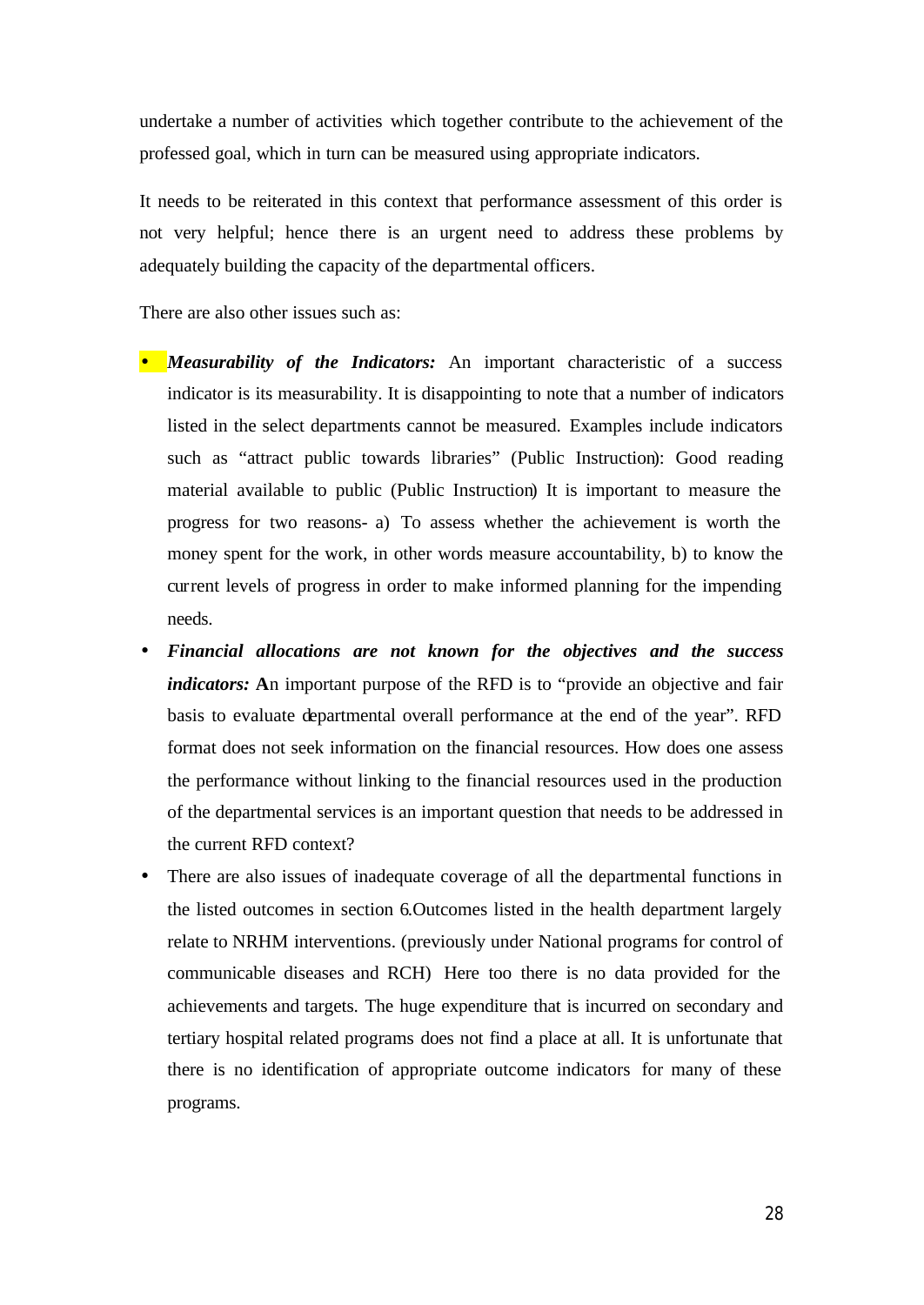| <b>Objectives</b>               | Weight | <b>Actions</b> | <b>Success</b>    | Weights      | Average |
|---------------------------------|--------|----------------|-------------------|--------------|---------|
|                                 |        | (Number)       | <b>Indicators</b> | (Range)      | weight  |
|                                 |        |                | (Number)          |              |         |
| 1. Provide access to school     | 6.00   | $\overline{7}$ | 7                 | $0.6 - 1.2$  | 0.86    |
| 2. Equity in access             | 11     | 13             | 13                | $0.66 -$     | 0.87    |
|                                 |        |                |                   | 1.98         |         |
| 3. Recruit teachers             | 3.8    | 3              | 3                 | $0.8 - 1.8$  | 1.27    |
| 4. Train teachers               | 6.6    | $\overline{4}$ | $\overline{4}$    | $0.6 - 3.6$  | 1.65    |
| 5. Benchmarking of learning     | 2.4    | 3              | 3                 | $0.8 - 0.8$  | 0.80    |
| levels                          |        |                |                   |              |         |
| 6. Design appropriate modules   | 1.8    | $\overline{4}$ | $\overline{4}$    | $0.45 -$     | 0.45    |
| for training                    |        |                |                   | 0.45         |         |
| 7. Update suitable curriculum   | 17.00  | 12             | 12                | $0.69 -$     | 1.42    |
| and syllabus                    |        |                |                   | 2.76         |         |
| 8. Prevent drop out             | 9.00   | 5              | 5                 | $1.2 - 2.4$  | 1.8     |
| 9.Promote<br>community          | 2.4    | 5              | 5                 | $0.3 - 0.6$  | 0.48    |
| ownership                       |        |                |                   |              |         |
| 10. Provide adequate college    | 4.00   | 4              | 4                 | $0.8 - 1.2$  | 1.00    |
| infrastructure                  |        |                |                   |              |         |
| functional<br>Provide<br>11.    | 9.6    | 10             | 10                | $0.10 - 2.2$ | 0.96    |
| literacy to non-literates       |        |                |                   |              |         |
| 12. Provide<br>good<br>building | 6.4    | 6              | 6                 | $0.4 - 1.5$  | 1.07    |
| stacked with useful reading     |        |                |                   |              |         |
| material                        |        |                |                   |              |         |
| Total                           | 80     | 76             | 76                |              |         |

**Table 3: Department of Public Instruction: Success Indicators and the weights**

# **Table 4: Department of Health and Family Welfare**

| <b>Objectives</b>                          | Weight | <b>Actions</b> | <b>Success</b>    | <b>Weights</b> |
|--------------------------------------------|--------|----------------|-------------------|----------------|
|                                            |        | (Number)       | <b>Indicators</b> | (Range)        |
|                                            |        |                | (Number)          |                |
| 1.Provide<br>and<br>integrated             | 35.00  | 13             | 31                | $0.25 - 5.6$   |
| comprehensive health care                  |        |                |                   |                |
| 2. Ensuring reduction in growth rate       | 9.00   | 3              | 3                 | $3.00 -$       |
| of population                              |        |                |                   | 3.00           |
| 3. Encourage greater Public Private        | 11.00  | $\overline{2}$ | 3                 | $3.67 -$       |
| Partnership                                |        |                |                   | 3.67           |
| 4. Control of Communicable diseases        | 16.00  | 5              | 6                 | $2.00-$        |
|                                            |        |                |                   | 3.00           |
| 5.Improving<br>Maternal<br>Child<br>and    | 8.00   | 5              | 5                 | $1.5 - 1.5$    |
| Health                                     |        |                |                   |                |
| cultivation<br>6.Conservation<br>of<br>and | 1.00   | $\overline{2}$ | $\overline{2}$    | $0.5 - 0.5$    |
| medical plants                             |        |                |                   |                |
| Total                                      | 80     | 29             | 50                |                |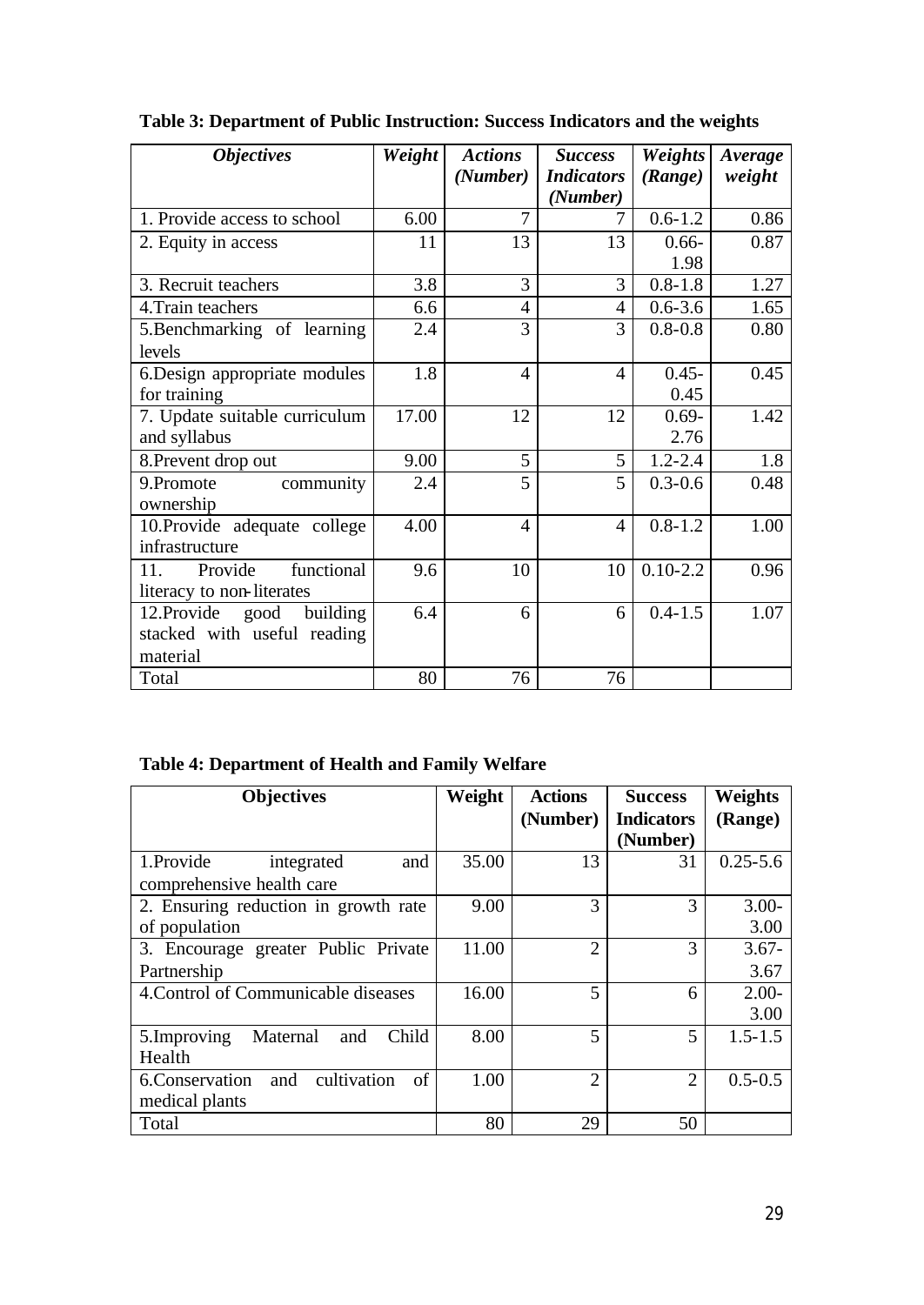# **Table 5: Department of Agriculture**

| <b>Objectives</b>                            | Weight | <b>Actions</b> | <b>Success</b>           | <b>Weights</b> |
|----------------------------------------------|--------|----------------|--------------------------|----------------|
|                                              |        | (Number)       | <b>Indicators</b>        | (Range)        |
|                                              |        |                | (Number)                 |                |
| 1. Promoting sustainable agriculture         | 22.00  | 8              | 8                        | $1 - 00 -$     |
|                                              |        |                |                          | 10.00          |
| 2.<br>nutritional<br>Ensuring<br>food<br>and | 16.00  | 9              | 9                        | 1.00-4.00      |
| security by increasing production and        |        |                |                          |                |
| productivity                                 |        |                |                          |                |
| 3. Input management                          | 10.00  | 8              | 8                        | $1.00 - 1.00$  |
| 4. Generation<br>of<br>transfer<br>and       | 12.00  | 8              | 8                        | $1.00 - 2.00$  |
| technology                                   |        |                |                          |                |
| in<br>5.Promoting<br>investment              | 10.00  | 5              | $\overline{\phantom{0}}$ | 1.00-3.00      |
| Agriculture                                  |        |                |                          |                |
| 6.Risk Management                            | 5.00   | 3              | 3                        | $1.0 - 3.0$    |
| of<br>7. Monitoring<br>evaluation<br>and     | 5.00   | 1              |                          | 5.00           |
| schemes                                      |        |                |                          |                |
| Total                                        | 80     | 42             | 42                       |                |

# **Table 6: Department of Horticulture**

| <b>Objectives</b>                       | Weight | <b>Actions</b><br>(Number) | <b>Success</b><br><b>Indicators</b><br>(Number) | Weights<br>(Range) |
|-----------------------------------------|--------|----------------------------|-------------------------------------------------|--------------------|
| 1. Increase production and productivity | 20.00  | 12                         | 12                                              | $1.00 -$           |
| in Horticulture                         |        |                            |                                                 | 3.00               |
| 2.<br>Provide<br>environmental          | 15.00  | 5                          | 5                                               | $1.50-$            |
| sustainability                          |        |                            |                                                 | 6.00               |
| 3. To reduce post harvest losses and    | 15.00  | 4                          | 4                                               | $3.75 -$           |
| promote value addition                  |        |                            |                                                 | 3.75               |
| 4. To strengthen forward and backward   | 15.00  | 7                          |                                                 | $0.75 -$           |
| linkages                                |        |                            |                                                 | 3.00               |
| 5. Strenghthen Horticulture research    | 7.50   | 7                          | 7                                               | $0.75 - 1.5$       |
| productivity<br>6.Cocunut<br>crop       | 7.50   | $\overline{2}$             | $\mathcal{D}_{\mathcal{A}}$                     | $3.75 -$           |
| improvement                             |        |                            |                                                 | 3.75               |
| Total                                   | 80     | 37                         | 37                                              |                    |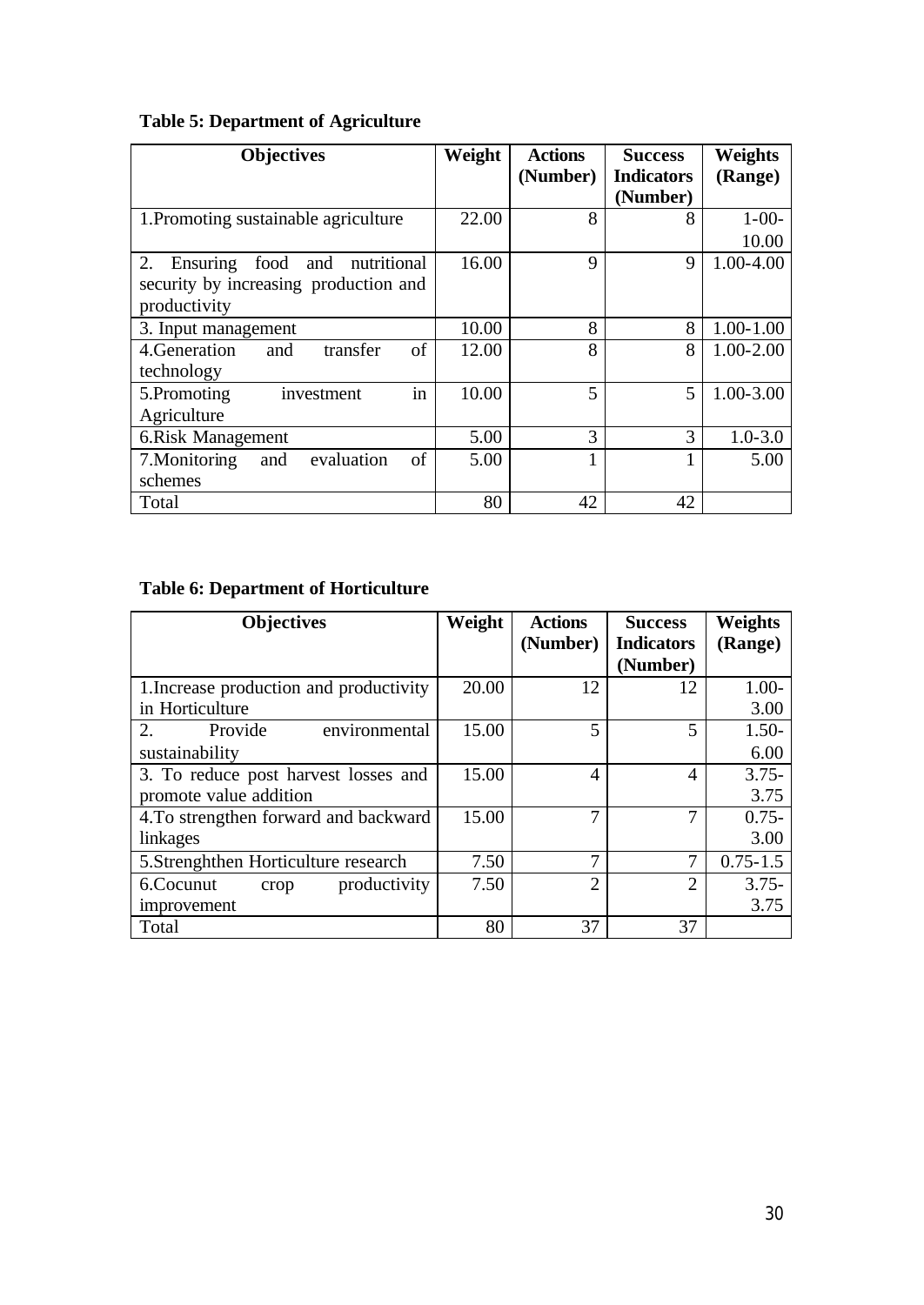| <b>Objectives</b>                          | Weight | <b>Actions</b><br>(Number) | <b>Success</b><br><b>Indicators</b> | Weights<br>(Range) |
|--------------------------------------------|--------|----------------------------|-------------------------------------|--------------------|
|                                            |        |                            | (Number)                            |                    |
| 1. Creating<br>infrastructure<br>for       | 16.00  | 6                          | 6                                   | $2 - 00 - 3.00$    |
| providing safe drinking water              |        |                            |                                     |                    |
| sanitation<br>Infrastructure for<br>2.     | 10.00  | 6                          | 6                                   | 1.00-2.00          |
| facilities                                 |        |                            |                                     |                    |
| infrastructure<br>all<br>for<br>Rural<br>3 | 12.00  | 3                          | 3                                   | 4.00-4.00          |
| weather roads                              |        |                            |                                     |                    |
| of<br>4.100<br>days<br>guaranteed          | 17.00  | 9                          | 9                                   | 1.00-2.04          |
| employment                                 |        |                            |                                     |                    |
| 5. Formation of SHGs                       | 3.00   | 3                          | 3                                   | 1.00-1.00          |
| 6. PRI s to function more efficiently      | 14.00  | 11                         | 11                                  | $1.0 - 2.0$        |
| 7. Upgradation of<br>physical              | 8.00   | 4                          | $\overline{4}$                      | 2.00               |
| environment of select villages             |        |                            |                                     |                    |
| Total                                      | 80     | 46                         | 46                                  |                    |

**Table 7: Department of Rural Development and Panchayatraj**

# **Table 8: Public Works Department**

| <b>Objectives</b>                                                 | Weight | <b>Actions</b><br>(Number) | <b>Success</b><br><b>Indicators</b> | <b>Weights</b><br>(Range) |
|-------------------------------------------------------------------|--------|----------------------------|-------------------------------------|---------------------------|
|                                                                   |        |                            | (Number)                            |                           |
| 1. Upgrade state highways                                         | 16.00  | $\overline{4}$             | 4                                   | $2.0 - 5.0$               |
| efficient<br>2.<br>Envisage<br>and<br>safe<br>transportation      | 12     | $\overline{4}$             | $\overline{4}$                      | $1.0 - 5.0$               |
| 3. Strengthen existing state highways<br>and major district roads | 12.00  | 6                          | 6                                   | $2.0 - 2.0$               |
| 4. Address road deficiency in backward<br>taluks                  | 10.00  | 3                          | 3                                   | 3.00-4.00                 |
| functional<br>5.Construct<br>government<br>buildings              | 8.00   | $\overline{\mathcal{A}}$   | 4                                   | 1.00-4.00                 |
| 6.Construct concrete roads with drains<br>in SC/ST colonies       | 7.0    | $\overline{3}$             | 3                                   | 1.00-4.00                 |
| 7. Provide infrastructure to villages                             | 4.00   | 3                          | 3                                   | $1.00 - 2.00$             |
| 8. Strengthen bridges                                             | 1.00   | 1                          | 1                                   | 1.00                      |
| 9. Build the capacity of departmental<br>engineers                | 1.00   | 1                          | 1                                   | 1.00                      |
| 10. Augment capacity of minor ports                               | 2.00   | $\overline{2}$             | $\overline{2}$                      | $1.00 - 1.00$             |
| 11. Provide protection to coast line from<br>Sea erosion          | 2.00   | $\overline{2}$             | $\overline{2}$                      | $1.00 - 1.00$             |
| 12. Strengthen maritime administration                            | 2.00   | $\overline{2}$             | $\overline{2}$                      | $1.00 - 1.00$             |
| 13. Implement sand mining policy                                  | 1.00   | 1                          |                                     | 1.00                      |
| 14.REorganise road sector schemes                                 | 1.00   | 1                          |                                     | 1.00                      |
| 15. Maintain safe and need based ferry<br>services                | 1.00   | 1                          | 1                                   | 1.00                      |
| Total                                                             | 80     | 38                         | 38                                  |                           |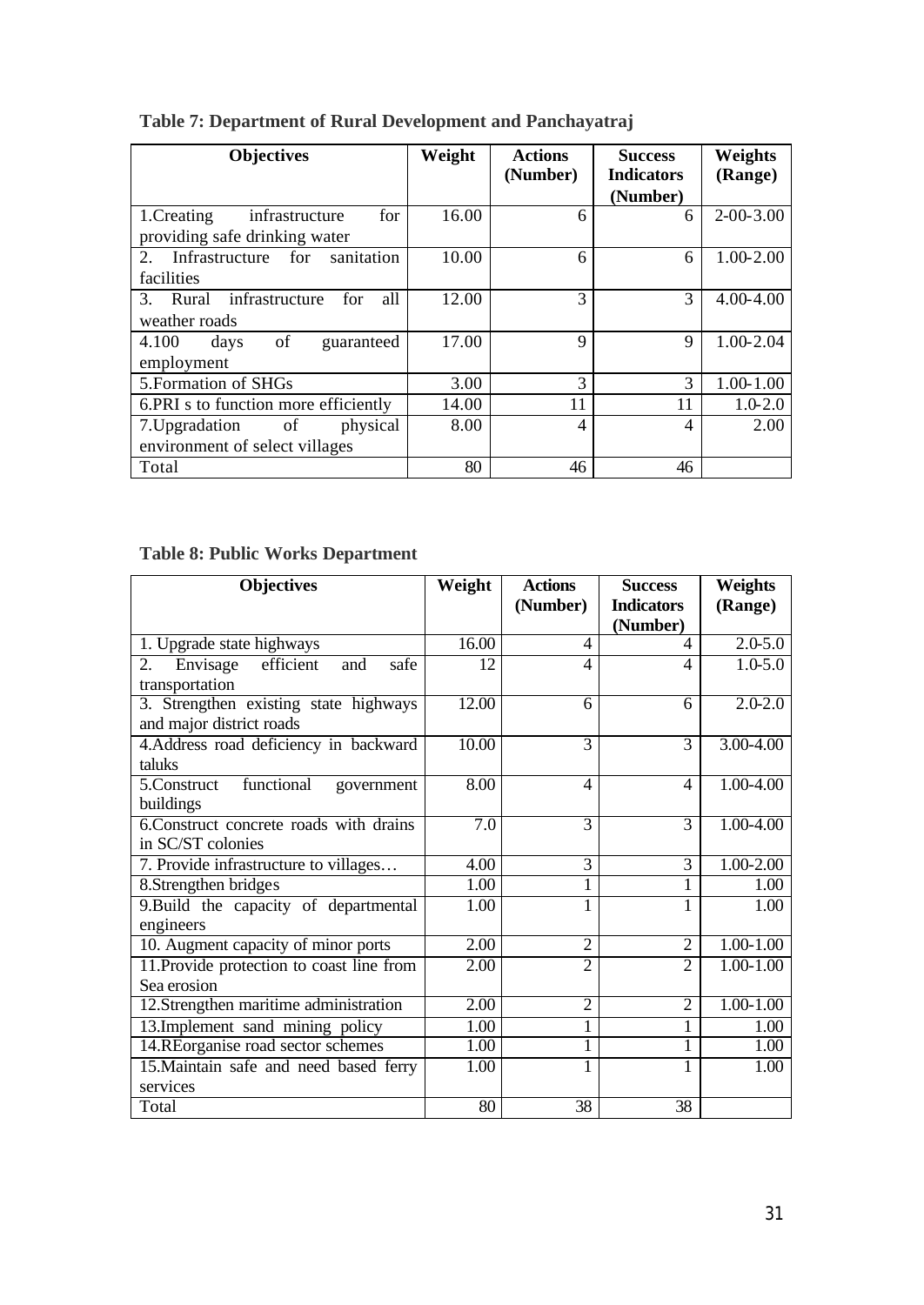### **Section VI**

### **ATF (GOI) Suggestions on the RFDs**

The draft departmental RFDs were reviewed by the GOI officers and suggestions made for recasting the RFDs. We have examined the RFDs of the select departments to check for the changes effected by the departments at the instance of the GOI team. All the departments have incorporated the changes suggested by the GOI team. However, the research team could not make one to one comparison of the previous drafts as the research team did not have access to the initial drafts.

The GOI team has made it very clear in its observations for certain departments that the suggestions made by them are only illustrative and not exhaustive. It also states that "there may be need for a more comprehensive revision of the draft RFD during final round of discussion". There are also other important suggestions that in general would help tone up the quality of RFDs. One such suggestion in the context of success indicators reads like this," These should rationalized/ reduced and outcome oriented success indicators included in place of activity/ process oriented ones presently included" (Syndicate, 1 Agriculture, 20 Oct, 2011, p1). The need to include outcomes is also highlighted in the RFD guidelines.

The current review has observed in the case of present study's select departments that the success indicators included in section 2 are largely the activity/ process indicators rather than outcome indicators. Hence, it appears there is a considerable amount of gap between the RFD guidelines, the ATF suggestions and the actual RFDs developed by departments. Yet another important suggestion made by the ATF in the context of Health and Family Welfare is with reference to the measurability of the indicators. It states, "In sec 2, the definitions of success indicators should be clear and measurable. The target/criteria values should be shown adequately" (Syndicate 2, Health and Family Welfare, p1) However, there are problems related to measurability in the context of a number of indicators in the select the departmental RFDs, some examples have already been provided in section 5 where the departmental RFDs were discussed.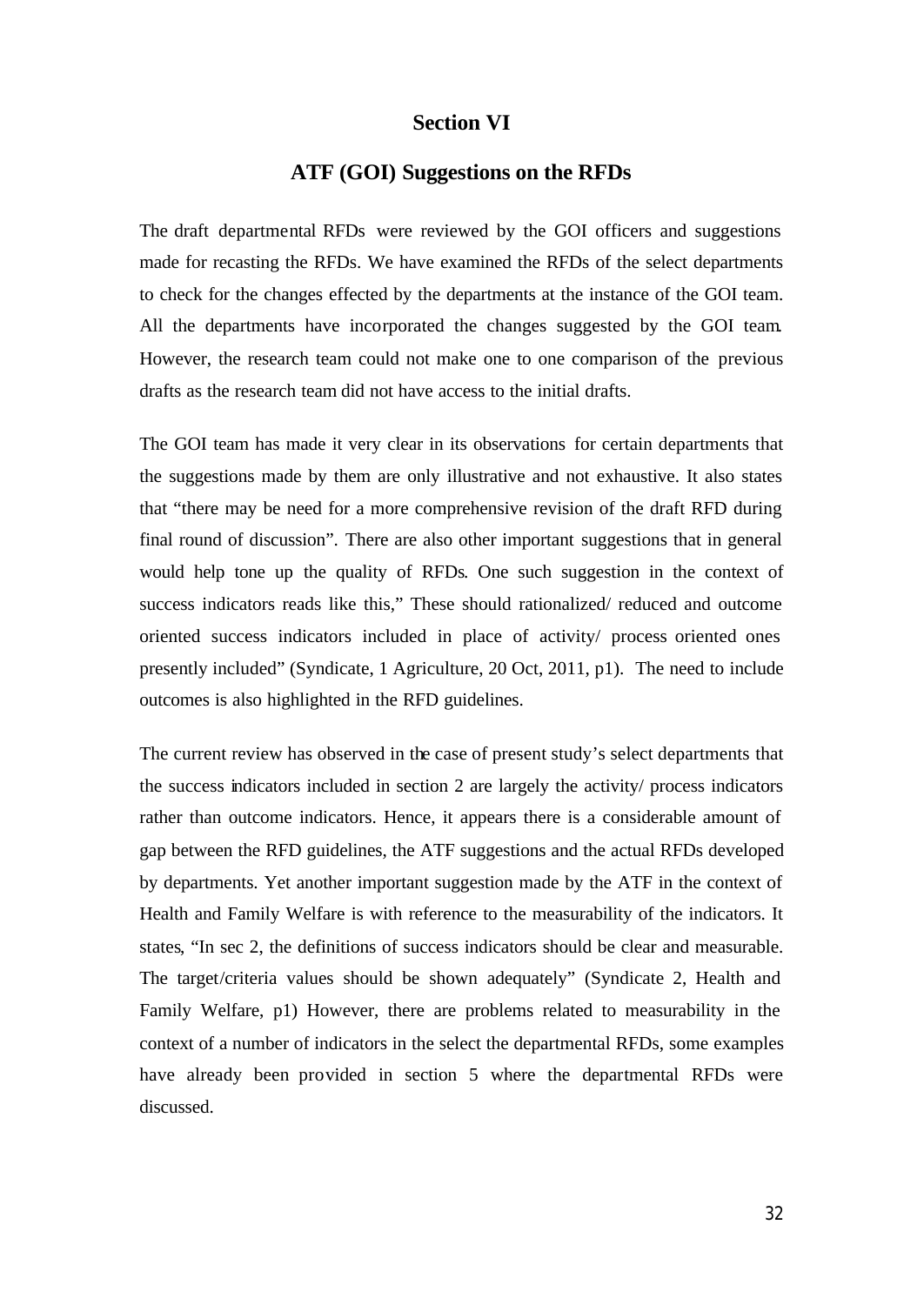## **Section VII**

### **Way forward**

Moving away from 'input' to 'results' focus for government programs is a very important and a timely measure adopted by Government of Karnataka. The eagerness to put in place a sound RFD is also visible from the government wide efforts in the conduct of meetings, training, preparation of RFD reports, and constitution of Action Task Force (ATF) to ensure quality control.

Two aspects of the current RFD need to be addressed. First one relates to the design of the RFD itself and to mould it to the requirements of Government of Karnataka and the second relates to the toning up of translation of RFD guidelines into departmental RFDs. Some key aspects pertaining to each of the above are discussed below.

#### **RFD design related issues:**

# **RFD to strengthen expenditure planning and management through Use of performance information:**

Introducing the RFD concept, the guidelines very appropriately lay down two important purposes of the document a) shift the focus of the department from process orientation to results orientation and b) provide an objective and fair basis to evaluate department's overall performance at the end of the year. In addition to these important objectives, yet another important objective with which the RFD effort is undertaken by a number of countries is to tone up the expenditure planning and management process. This is in view of the fact that public expenditure decision making is flawed under the conventional incremental budgeting process, as it never takes into consideration the results of past program intervention. The results framework is hoped to aid in informed public expenditure decision making, as it enables in an understanding of the progress made by the programs in achieving the expected results and the impending needs and requirements. Hence, an important purpose of introducing frameworks such as results framework is to enable the governments to enhance the allocative efficiency of public spending. This is too important a purpose of the results framework to be left out in the process of initiating results focus.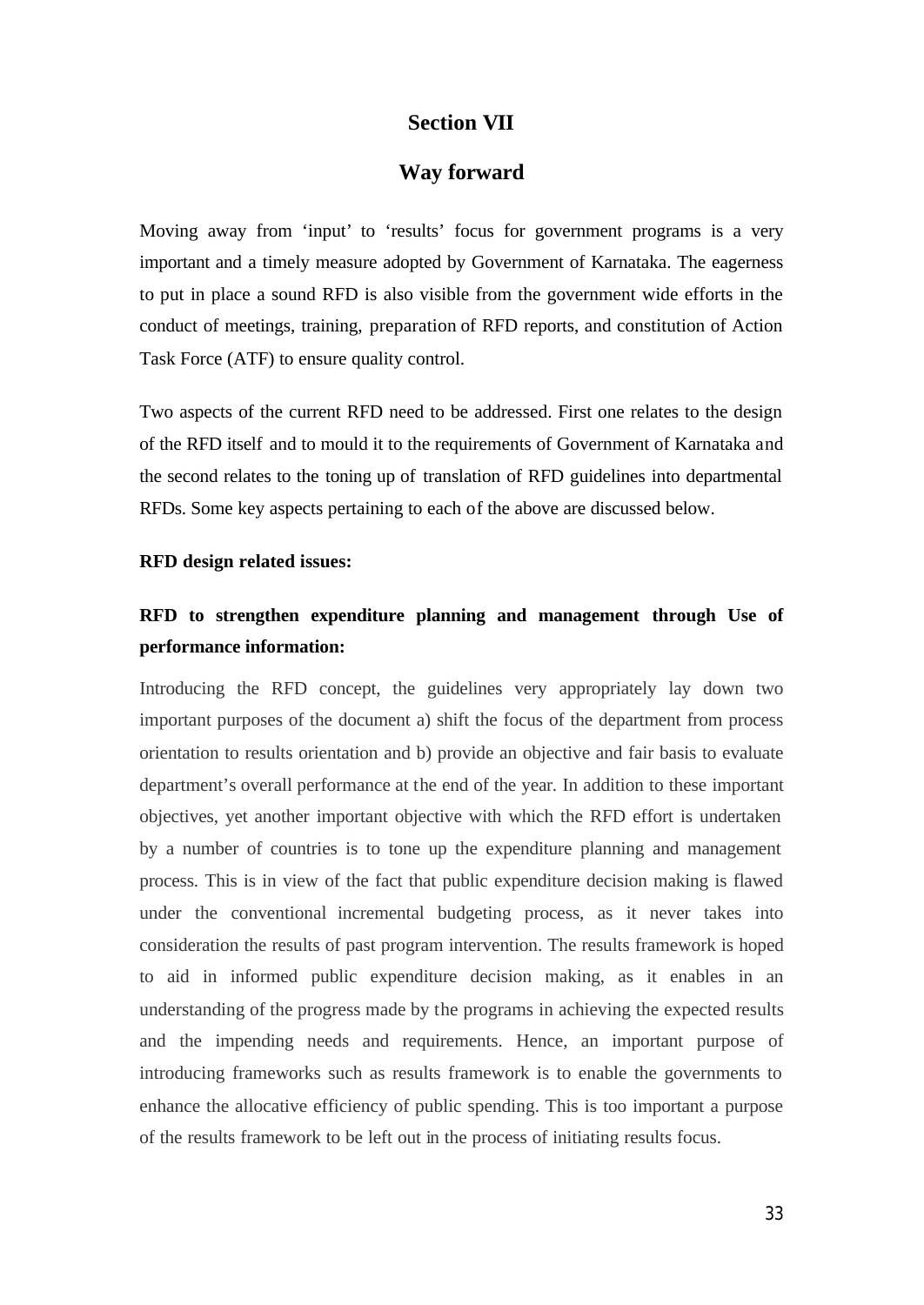This gains added importance in Karnataka's case wherein the state's overall fiscal performance is commendable in terms of the tax effort and Per capita development expenditure (Karnataka is one among the lead Indian states on both counts), the state's human and infrastructure development have been a cause for concern. Global experience reveals that, a number of countries aim at strengthening public expenditure planning and management, by resorting to results framework. Toning up allocative efficiency of public spending and also creation of fiscal space is largely dependent on informed public expenditure planning. This helps in weeding out the programs that have outlived their utility and become redundant. The multiplicity and the overlap that is prevailing in program intervention can be effectively addressed.

The RFD's excessive concern about rating the performance of the departments has completely missed out on this important element of use of performance data in the expenditure planning process. This aspect gains considerable importance for Karnataka's fiscal sustainability in the long run, in view of the fact that, the state's maneuverability on tax front is very limited and the much required creation of fiscal space to sustain state's fiscal health in the medium to long run is possible largely on the expenditure front. Hence, while the results focus is a move in the right direction, the right kind of results data should be used to make informed decisions to optimally use the scarce resources. Australia and UK provide a good example of country cases that have used performance information in the budget process.

The RFD design has the departmental performance ultimately evaluated by composite scores obtained by adding up all the weighted raw scores for achievement. This aspect needs to be pursued with great amount of caution, as there is considerable likelihood of assignment of weights being laden with an element of subjective bias. Departments have to be encouraged to frame the weights in a more rational and scientific basis. The weight distribution used by the departments for each of the objectives and the success indicators have to be thoroughly cross checked and reviewed by the ATF to make the exercise meaningful.

It is also to be noted that an essential prerequisite for the success of RFD frameworks is a sound performance measurements system. In the absence of such information, departments tend to excessively rely on the process indicators, as in the present case. This is far from results assessment and needs to be toned up. It is time, for the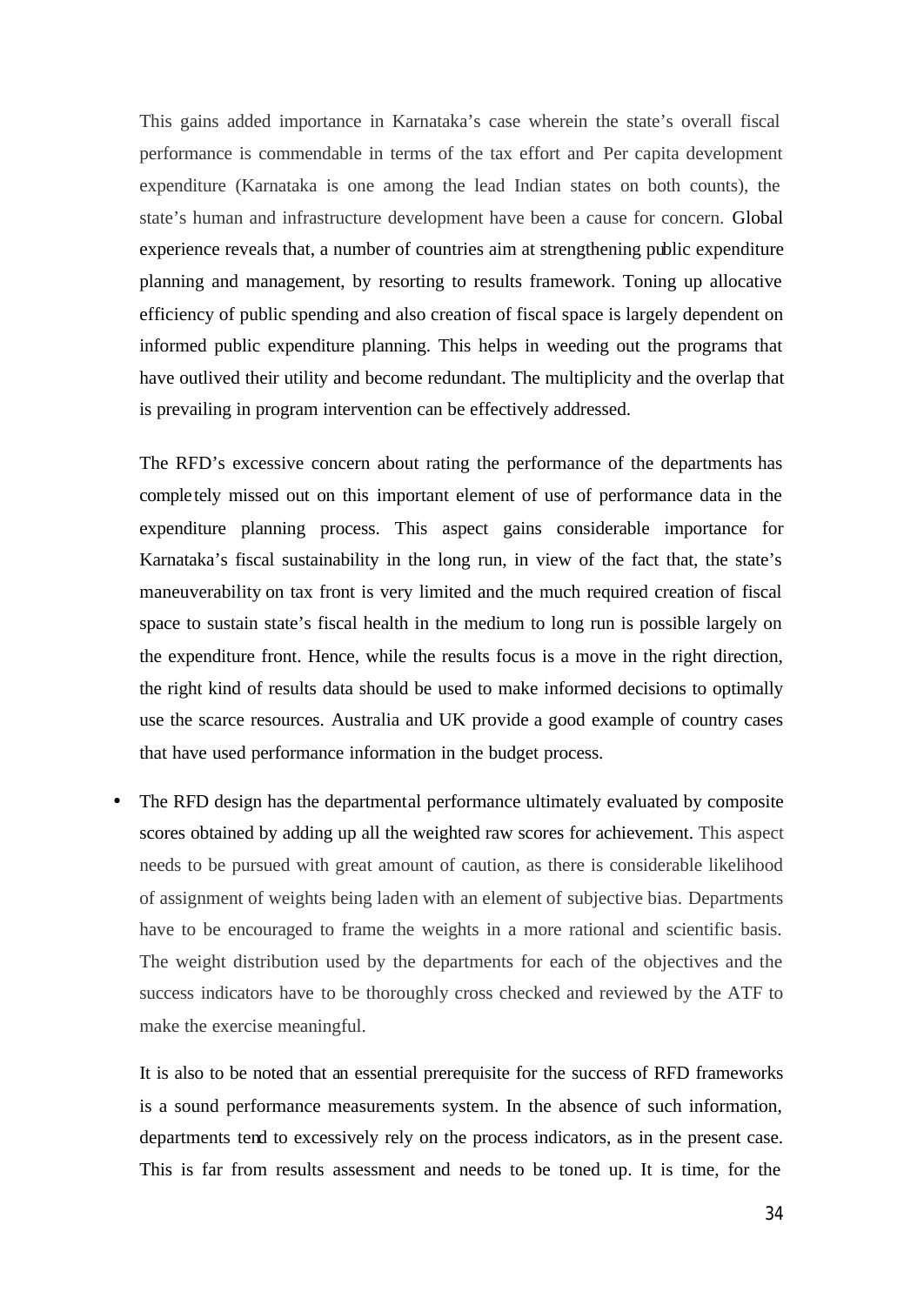government to put in place robust performance data collection plan. This will in the long run help strengthen the RFD effort.

Survey of international experience in this context reveals that, performance rating is a typical form of advance performance assessment practice used by countries such as USA and UK and its success is largely dependent on the ava ilability of appropriate performance information. Countries such as USA and UK have spent decades generating performance information. Marc Robinson observes that the most successful example of such a system is the US 'Program assessment Rating Tool' under which the performance of each and every federal program was rated (as 'effective', moderately effective', 'adequate', 'ineffective' or 'results not demonstrated') over a five year period. The results framework used in the context of USA typically described lack of performance data situation as "Results not demonstrated" and it was observed that in the initial years, there were a number of results not demonstrated programs. (Dirk-Jan-Kraan, 2007). It is observed that this system appears to work very well in the US, because the summary program performance ratings draw on a mass of established performance indicators and program evaluations. There are very few countries in the world that have, or could expect to develop in the short or medium terms, a sufficiently strong performance information system to make this approach work. (Marc Robinson)

Measurement and benchmarking of performance of governmental programs is adopted by almost all the countries that have introduced reforms. In Australia, departments at the federal as well as the state level paid a great deal of attention to develop measurement systems. The measures included qualitative and quantitative covering inputs, outputs and outcomes with a large scale emphasis on outcomes. Managing for outcomes model of Queen's land and output based management of Western Australia are two good examples of performance measurements. As a part of the result oriented budgeting Finland insists up on development of performance indicators to be included in the annual reports in the process of financial devolution to the agencies. Countries like Sweden report performance results along with their financial statements in their annual reports.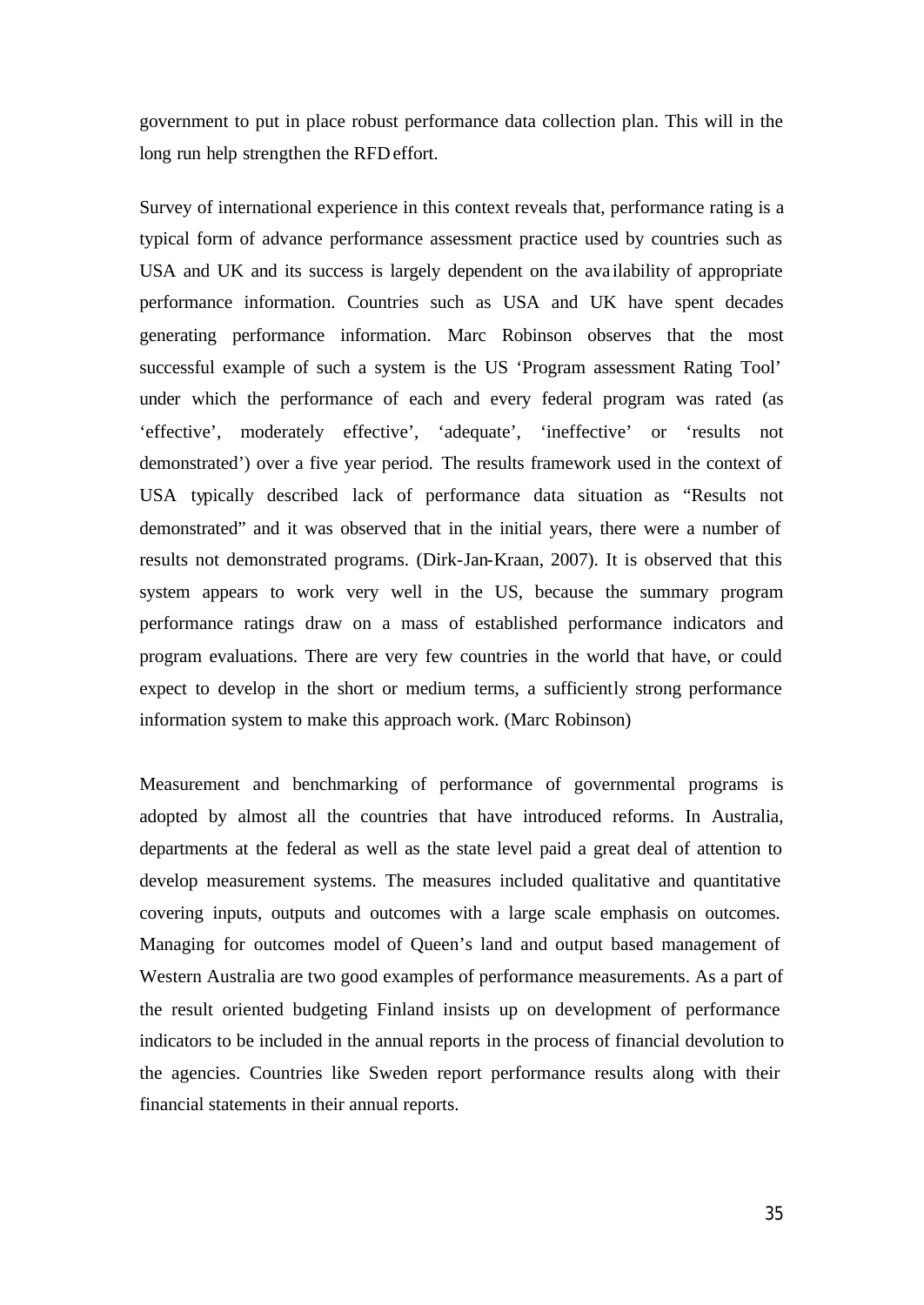However, while performance information is the key to improving allocative efficiency, it is feared that direct links between the government spending and outcomes is difficult to establish. There are also certain expenditures that typically would require long gestation period to generate the end outcomes, in such cases, the annual reviews would have to be restricted to outputs or intermediate outcomes. Despite such problems introduction of the performance budgeting practices have resulted in an improved focus on performance and service delivery. Allen Shick observes in the context of New Zealand that "Departments had a clearer idea than previously of what was expected of them, their output was specified and fully costed, chief executives had broad discretion to manage resources and operations, and ministers had choices in obtaining outputs including policy advice". (Shick, Allen, 2001, 2) However caution has to be exercised in identifying and using the right indicator in reprioritizing allocations.

• **A**n important purpose of the RFD is to "provide an objective and fair basis to evaluate departmental overall performance at the end of the year". RFD format does not seek information on the financial resources used in the production of the departmental services. It is important in the context of evaluation to examine the possibility of assessing the performance without linking to the financial resources. "Family of performance measures" comprising of Inputs, outputs, outcomes and efficiency in the assessment of performance of government programs, are the recommended methods, with a view to understand the technical efficiency with which the resources are used in the generation of slated outcomes.

*Program approach*: The current RFD makes provision for listing of all the departmental actions in the process of understanding the success achieved through such actions. Results of government intervention, in a strict sense largely occur on account of a group of related actions/ activities. Given this, RFD can be made much more meaningful by encouraging the departmental officers to cast their activities into meaningful programs and sub programs and identify the indicators that help track their performance. This will also help avoid the risk of generating huge and unwieldy information.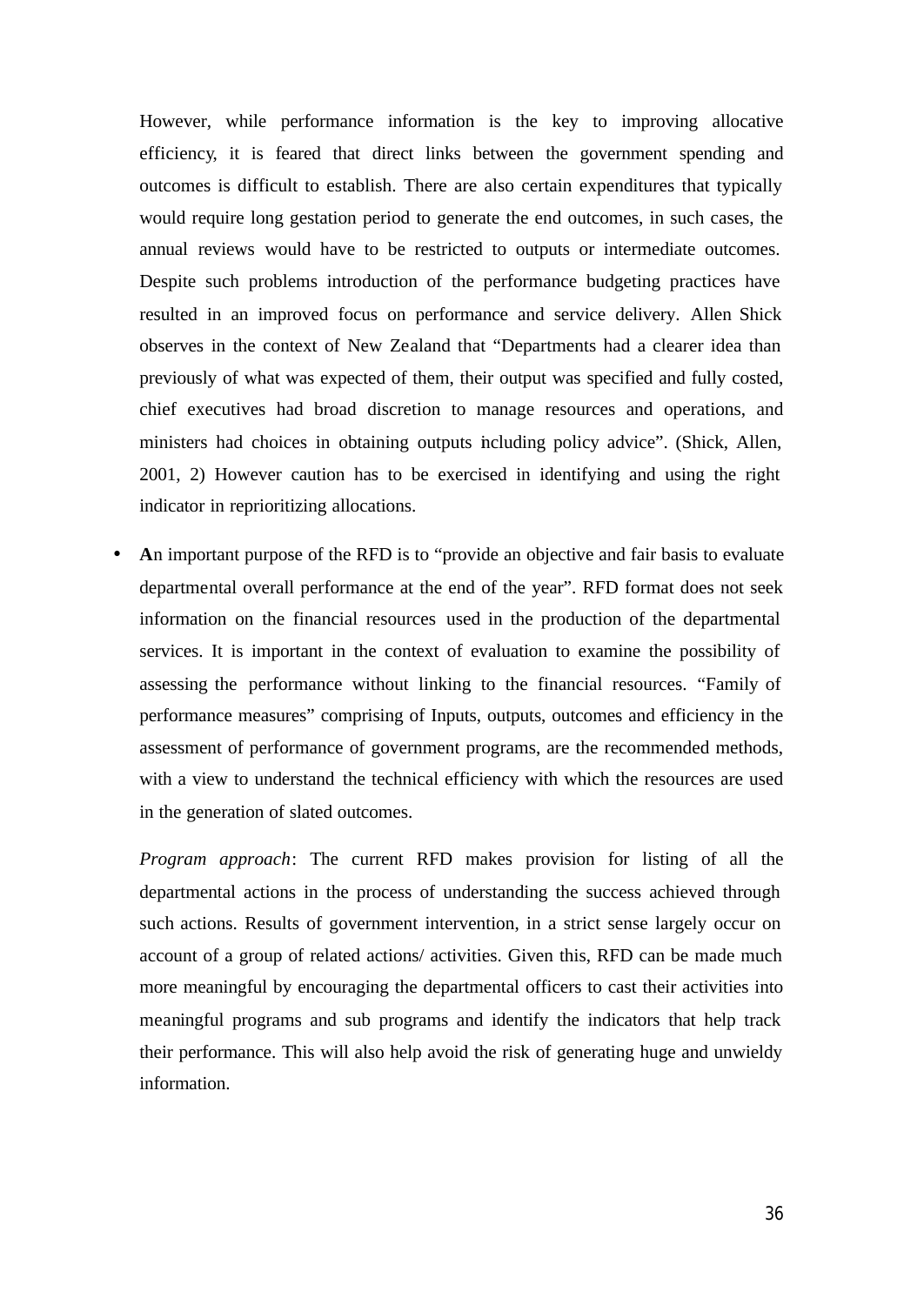A number of OECD countries have attempted programmatic reclassification of their central government budget line items. Australia, France, Netherlands, Sweden and the United Kingdom offer good examples of reclassified budgets based on program criteria.(Dirk-Jan Kraan, 2007) These reform initiatives shifted the focus from single line items which have for long served as the focal points of expenditure control to grouping of certain related line items that contribute to specified outputs and outcomes. The broad objective of a program focus is to enable result oriented public expenditure decision making<sup>ii</sup>.

In Australia, "under Program Management and Budgeting (PMB), expenditures were classified on the basis of a hierarchy of programs, sub-programs and activities, each related to purposes and objectives (as opposed to the line-item budgeting system previously in use).Management reporting systems to monitor and report on program achievement were based on this program structure. As well, the program format enhanced the alignment of the annual parliamentary appropriations with program management. Under PMB, performance information was seen as essential." Australian states like New South Wales, Queen's land, Western Australia introduced similar reforms. In making this possible, a required necessary condition is to factor in an element of discretion and flexibility for the line departments to reallocate resources among the line items. This may pose a threat to the conventional input control, however by making the line departments accountable for the outputs to be produced for the resources allocated, effective control can be exerted on the utilization of funds. This exercise involves a careful reclassification of the line items in to groups that collectively result in certain outputs and outcomes.

*Performance Evaluation system*: Performance evaluation system based on the results of government programs should be foolproof. This aspect needs to be pursued with great amount of caution, as very often this can lead to considerable amount of subjective bias in the assessment of performance. There is need to have an external agency performance audit to ensure that the results reported are correct and reliable. Many nations have a third party doing this and other countries have used the Comptroller and Auditor General to do this. The latter option may be good to adopt. It is important in the first place to encourage honest disclosure of information in the interest of promoting efficiency. Thomas aptly states, "Link Performance measurement and management and accountability to strategic planning, budgeting,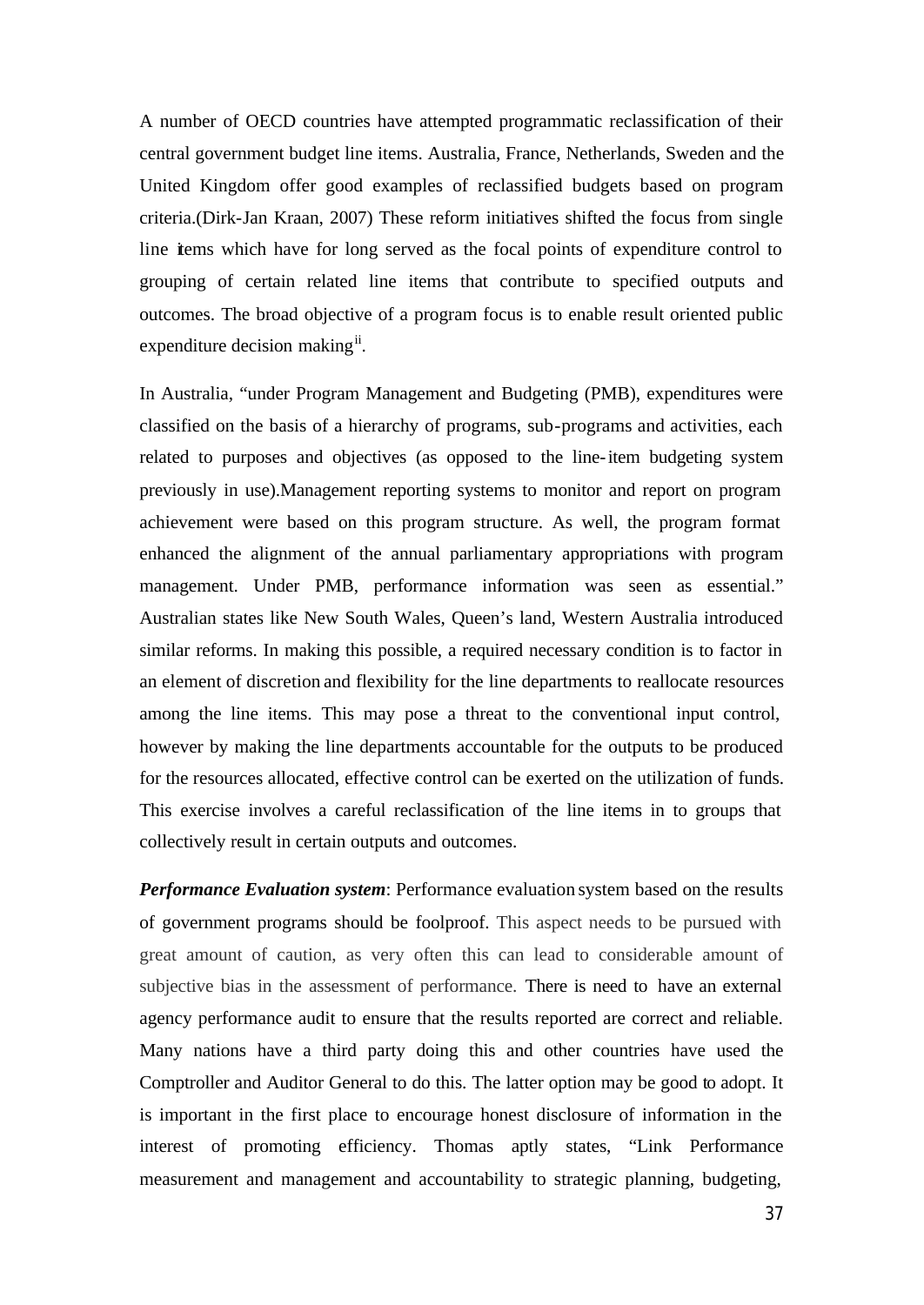evaluation and performance appraisal, but not to such a direct and immediate manner that it becomes threatening and stifles honest dialogues about the challenges facing the organization". (Thomas, 2008, 187)

*Legal framework:* Formal legislations forming the basis: Many nations have resorted to framing of legislations to guide the reform process and their provisions were binding on the government. The financial improvement program of Australia, one of the forerunners in the budget reforms to achieve better service delivery featured introduction of a white paper on budget reforms in 1984.This was followed by the framing of an Act entitled 'public service reform Act<sup>iii</sup> and by many related initiatives. These initiatives spanned over fifteen years<sup>iv</sup>. The Reid Review recommended that "changes be designed to increase public sector efficiency, devolve responsibility, make public servants more accountable for their actions, free up recruitment procedures for senior managers and increase ministerial control over departments." The Australian government's public service reform initiatives included government service charters, public performance agreements for agency heads, removal of hierarchical controls streamlining of administrative procedures. It is observed that legislative commitment played the role of a critical success factor of Australian public sector reforms.

New Zealand was yet another fore runner in budget reforms. It had a fairly standard budgeting system that was common with the OECD countries until the introduction of reforms. The country began its reform initiatives in 1985 followed by a fiscal crisis in the eighties. A complete change in the public financial management was attempted through a stream of legislative (The Fiscal Responsibility Act 1994) and administrative reforms pertaining to all aspects of service delivery. (Graham Scott, Ian Ball, Tony Dale, 1997) "The primary objective of the Act is to entrench sound fiscal policies and make it difficult for future governments to deviate from them" (The World Bank, 1998) Many other nations such as Canada (Federal Accountability Act, 2006), France (Organic Budget Law 2001) used the strategy of providing legal and administrative framework to the reforms introduced in their respective countries.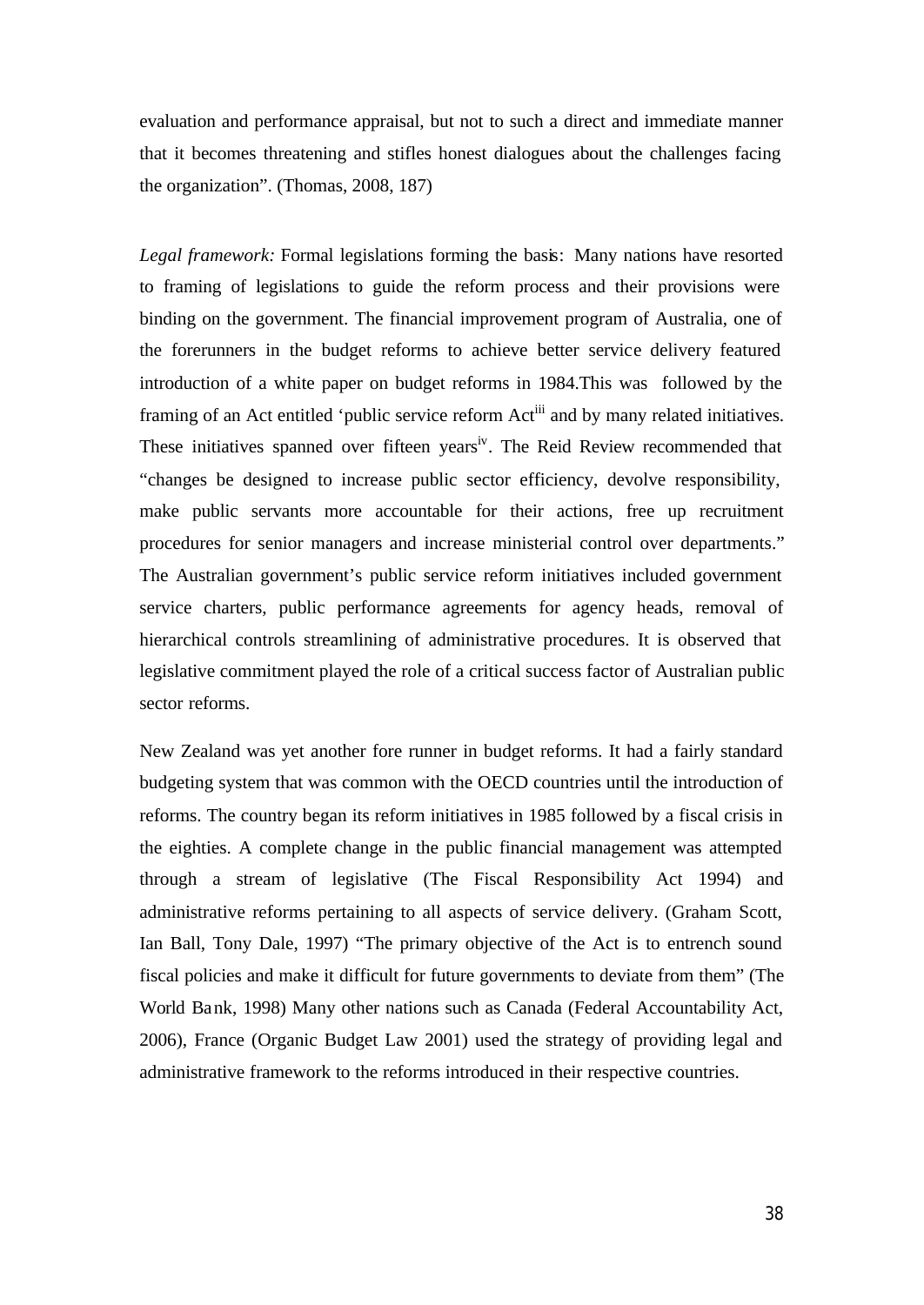*Timelines*: The end of the year report, wherein the departments will review and prepare a report listing the achievements of their report against the agreed results in the prescribed format should according to the RFD guidelines be finalized by 1 May every year. These results after scrutiny by the Chief Secretary will be placed before the Cabinet for information by 1 June each year. While this procedure may help in ensuring accountability, the timing does not aid in formulating informed public expenditure decisions. Ideally, the results of the previous year's programs should be available with the departments before they plan for ensuing year's program intervention plans and financial requirements. Such a practice would help the departments take stock of their achievements and the impending needs, and eventually would aid in enhancing allocative efficiency of public spending.

**Innumerable duplicative reporting formats**: There is an urgent need to review the current reporting formats and consolidate them into one meaningful performance report. Too many reporting formats can cause considerable amount of wastage of manpower and financial resources without commensurate gains.

Regarding translation of RFD guidelines in to meaningful departmental RFDs, the present study has observed many lapses, indicating the need to build the capacity of the officers to develop meaningful RFDs. Review of the select departmental RFDs reveals that the purpose of the RFD to shift the focus of the department from process orientation to results orientation has not been effectively achieved. There has been many a gap between the guidelines and the information provided in the RFDs of the departments. Problems relate to identification of success indicators that are largely in the nature of activities rather than outcomes, despite the emphasis laid in the guidelines to ideally focus on success indicators that measure outcomes or impacts. It has also been observed that the indicators listed are too many in some departments. Yet another problem relates to the manner in which weight distribution has occurred, albeit unintended. While the departments have taken care in ascribing appropriate weightage to the objectives and the related action based indicators, its distribution by each of the indicators appears to be problematic resulting in less important activities getting larger weightage and vice versa. These aspects need to be thoroughly cross checked by the ATF. The results focus being a new concept, the officers, who are otherwise involved in reporting performance in conventional methods need to be adequately trained in all the RFD concepts and the methodology in order to help them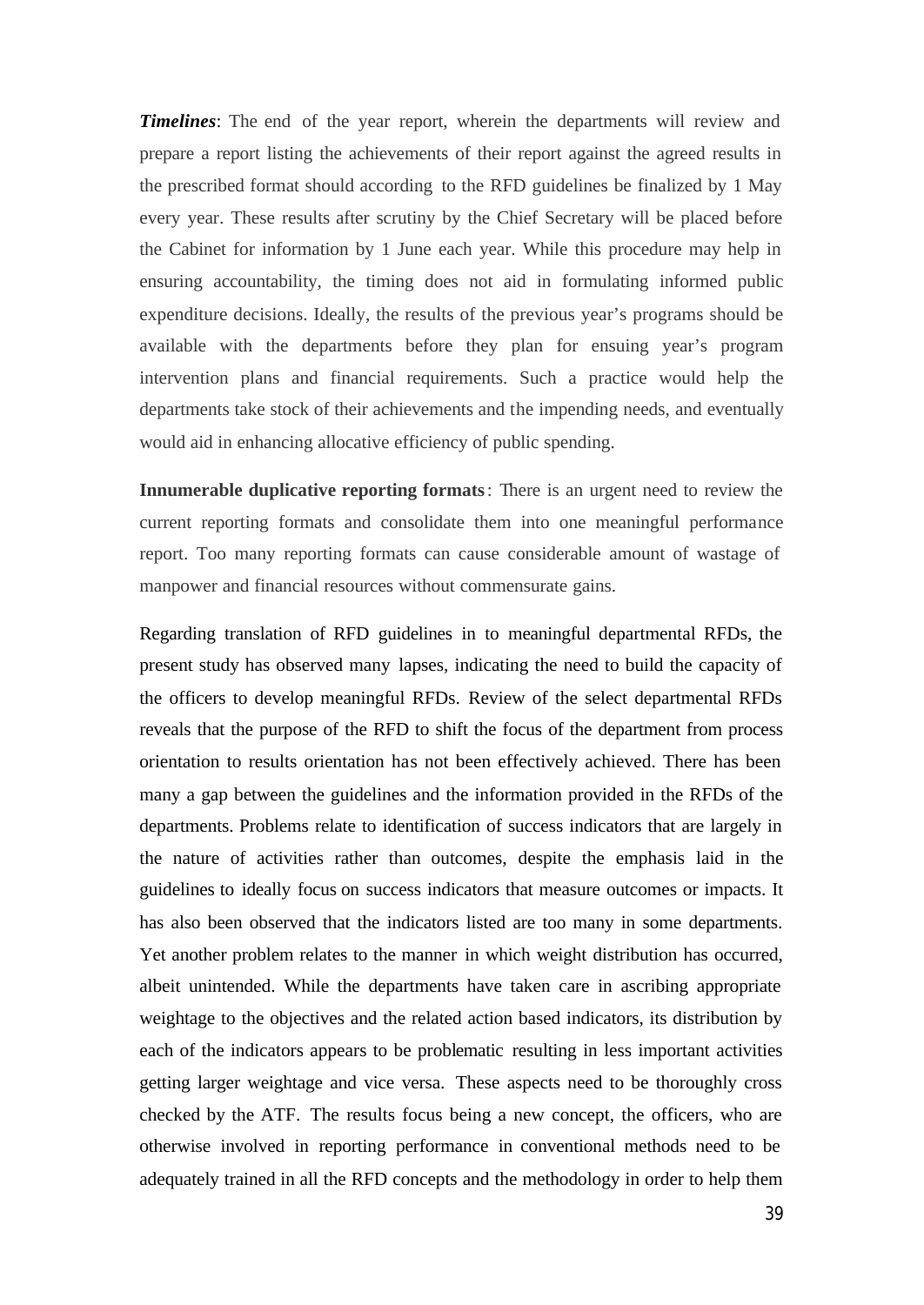frame good RFDs that are helpful in the departmental operations, failing which, RFD reports get generated, albeit without much utility.

*RFD Manual*: The guidelines prepared to help the departmental officers are the first step taken by the government. The RFD initiative being new in Indian context, a detailed manual to guide through the process of RFD preparation would serve as a ready reckoner in the preparation of a meaningful RFD by the departments.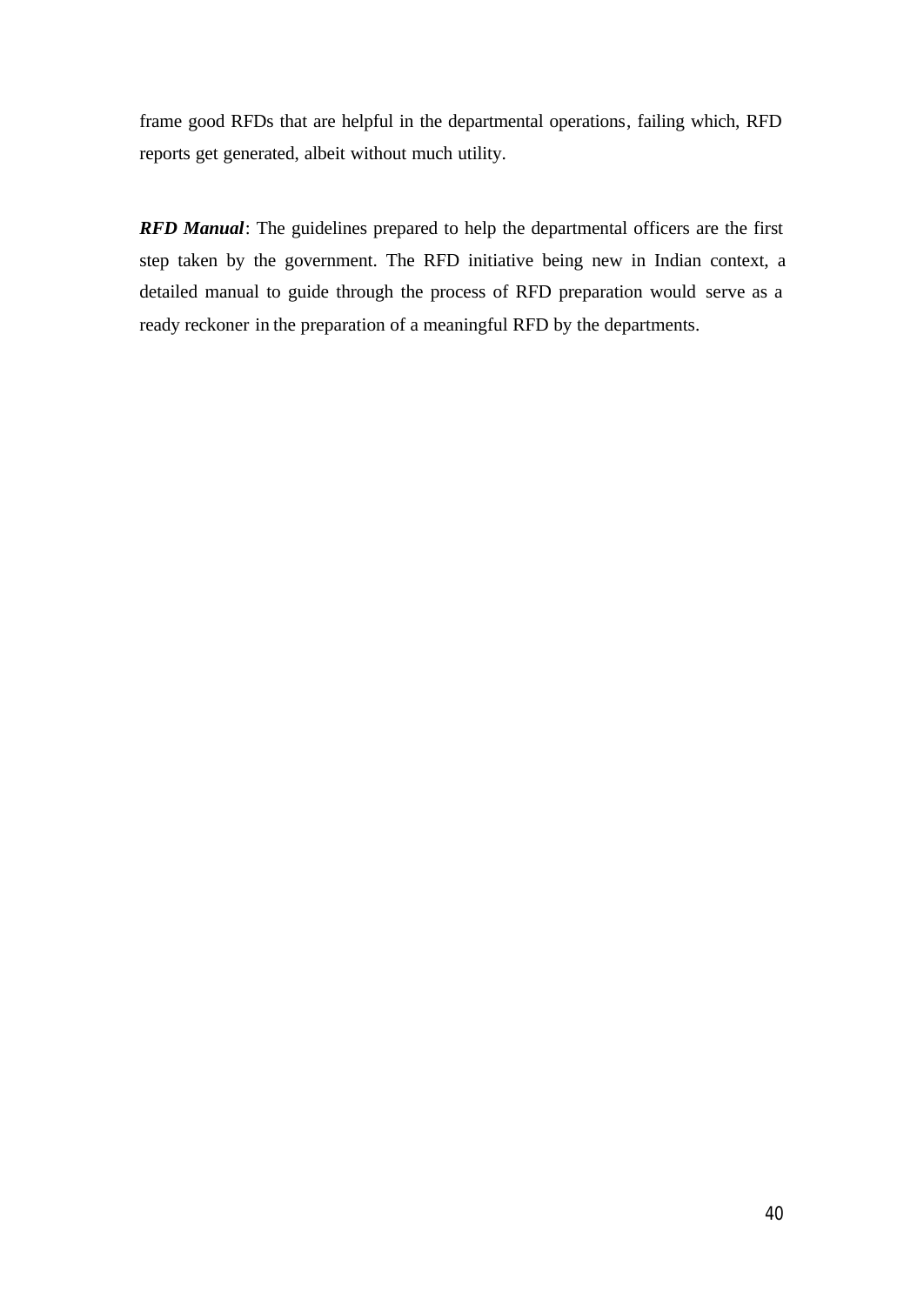### **References**

- Diamond, Jack, 2006, Establishing a Performance Management Framework for Government, IMF Working paper, WP/05/50,Washington,D.C.
- Dirk-Jan Kraan 2007 Programme Budgeting in OECD countries, OECD Journal of Public Budgeting, Vol 7- No 4 pp 7-46.
- Gill, Derik, Managing for performance in New Zealand, in KPMG ed Holy Grail or Achievable quest? International Perspectives on Public sector performance management, KPMG International, Canada.
- Government of Karnataka, 2011-12, Guidelines for Results Framework Document, Bangalore
- Government of India, 2011-12, Minutes of the Ad-hoc task force, meeting to discuss the Results Framework document for 2011-12.
- KPMG, 2008, Holy Grail or Achievable quest? International Perspectives on Public sector performance management, KPMG International, Canada.
- OECD, 2002, DAC Glossary of Key Terms in Evaluation and Results-Based Management 2002
- Scott. Graham, Ian Ball and Tony Dale, 1997, New Zealand's public sector management Reform: Implications for the United States, Journal of Policy Analysis and Management, Vol 16, No 3, 357-381.
- Shick, Allen, 2001, Reflections on the New Zealand model, Based on a lecture at the New Zealand Treasury. *http://www.treasury.govt.nz/publication/media:speeches/guest lectures/Schickaug01/schick-renzmo1.pdf*
- Shick, Allen,2010, Getting performance budgeting to perform, in The World Bank, ed, Results, Performance3 Budgeting and Trust in Government, The World Bank, Washington, D.C.
- The World Bank, 1998, The World Bank, 1998, Public Expenditure Management Handbook, The World Bank, Washington, D.C.
- The World Bank, 2004, Monitoring and Evaluation: Some tools, methods and approaches, The World Bank, Washington, D.C.
- The World Bank, 2010, Results, Performance3 Budgeting and Trust in Government, The World Bank, Washington, D.C.
- Thomas, Paul, G, 2008, Why is performance-based accountability so popular in theory and so difficult in Practice, in KPMG ed Holy Grail or Achievable quest? International Perspectives on Public sector performance management, KPMG International, Canada.
- Wildavsky, Aaron B and Naomi Caiden, 1997, New politics of the budgetary process, 3 Edition, Longman.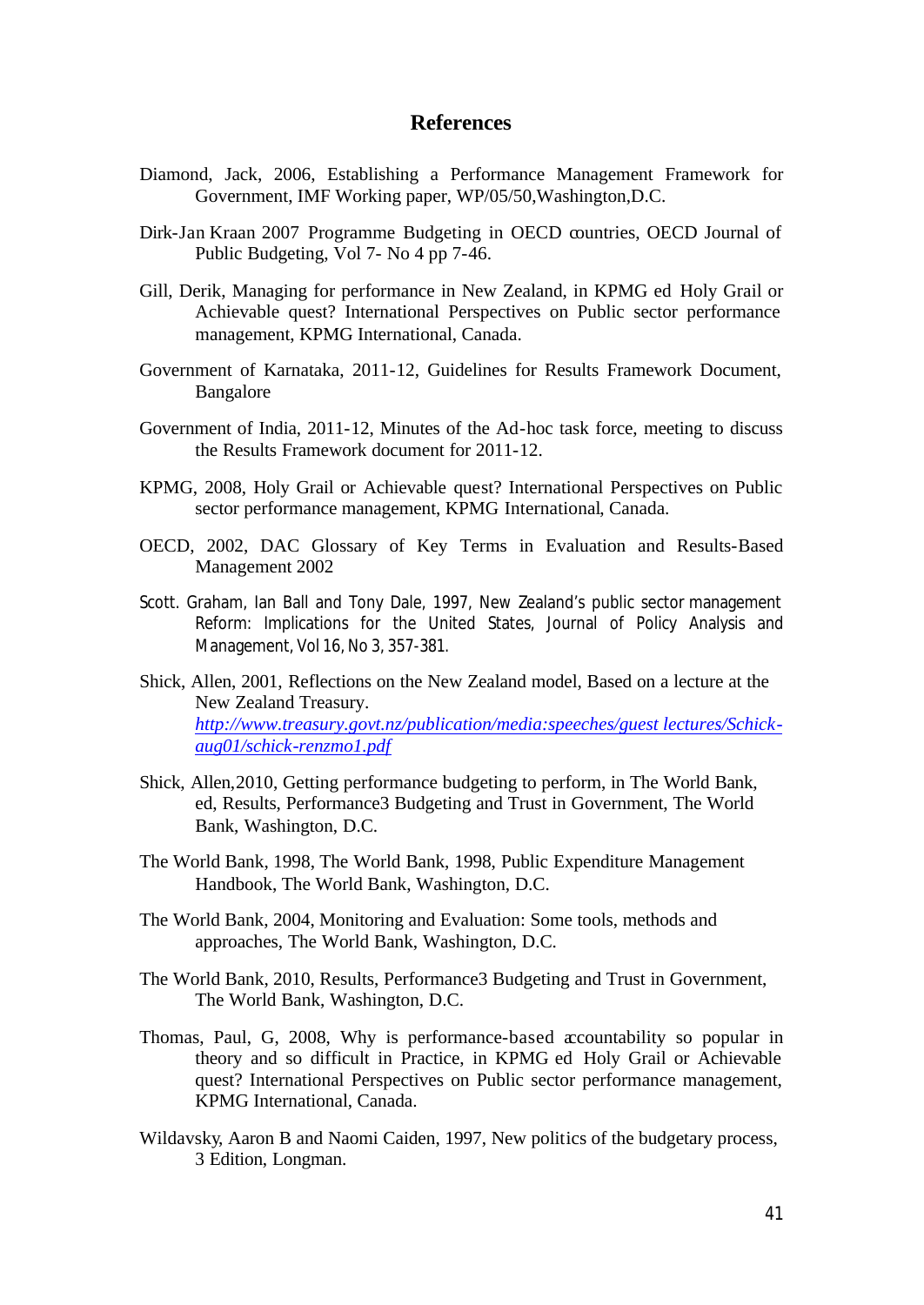# **A2: DAC Glossary**

| <b>OECD/DAC Glossary of Key Terms in</b><br><b>Evaluation and Results-Based Management</b><br>2002                                                                                            | <b>Proposed Harmonized Terminology</b>                                                                                                                                                                                                                                                                                          |
|-----------------------------------------------------------------------------------------------------------------------------------------------------------------------------------------------|---------------------------------------------------------------------------------------------------------------------------------------------------------------------------------------------------------------------------------------------------------------------------------------------------------------------------------|
| <b>Development Intervention</b><br>An instrument for partner (donor and non-<br>donor)<br>aimed<br>support<br>promote<br>to<br>development.                                                   | <b>Development Intervention</b><br>Ditto plus: A development intervention<br>usually refers to a country programme (CP),<br>programme/thematic component within a CP<br>or a project.                                                                                                                                           |
| <b>Results</b><br>The output, outcome or impact (intended or<br>unintended, positive and/or negative) of a<br>development intervention.                                                       | <b>Results</b><br>Results are changes in a state or condition<br>which derive from a cause-and- effect<br>relationship. There are three types of such<br>changes (intended or unintended, positive<br>and/or negative) which can be set in motion<br>by a development intervention $-$ its output,<br>outcome and impact.       |
| Goal<br>The<br>higher-order objective to which<br>a<br>development intervention is<br>intended<br>to<br>contribute.                                                                           | Goal<br>Ditto.                                                                                                                                                                                                                                                                                                                  |
| <b>Impact</b><br>Positive and negative, primary and secondary<br>long-term effects produced by a development<br>intervention, directly or indirectly, intended or<br>unintended.              | <b>Impact</b><br>Positive and negative long-term effects on<br>identifiable population groups produced by a<br>development intervention,<br>directly<br><b>or</b><br>indirectly, intended or unintended. These<br>effects can be economic, socio-cultural,<br>institutional, environmental, technological or<br>of other types. |
| <b>Outcome</b><br>The likely or<br>achieved short-term<br>and<br>medium-term effects of an intervention's<br>outputs.                                                                         | <b>Outcome</b><br>The intended or achieved short-term and<br>medium-term effects of an intervention's<br>outputs, usually requiring the collective effort<br>of partners. Outcomes represent changes in<br>development conditions which occur between<br>the completion of outputs and the<br>achievement of impact.            |
| <b>Inputs</b><br>The financial, human and material resources<br>used for the development intervention.                                                                                        | <b>Inputs</b><br>The financial, human, material, technological<br>and information resources used for the<br>development intervention.                                                                                                                                                                                           |
| <b>Activity</b><br>Actions taken or work performed through<br>which inputs, such as funds, technical<br>assistance and other types of resources are<br>mobilized to produce specific outputs. | <b>Activity</b><br>Ditto.                                                                                                                                                                                                                                                                                                       |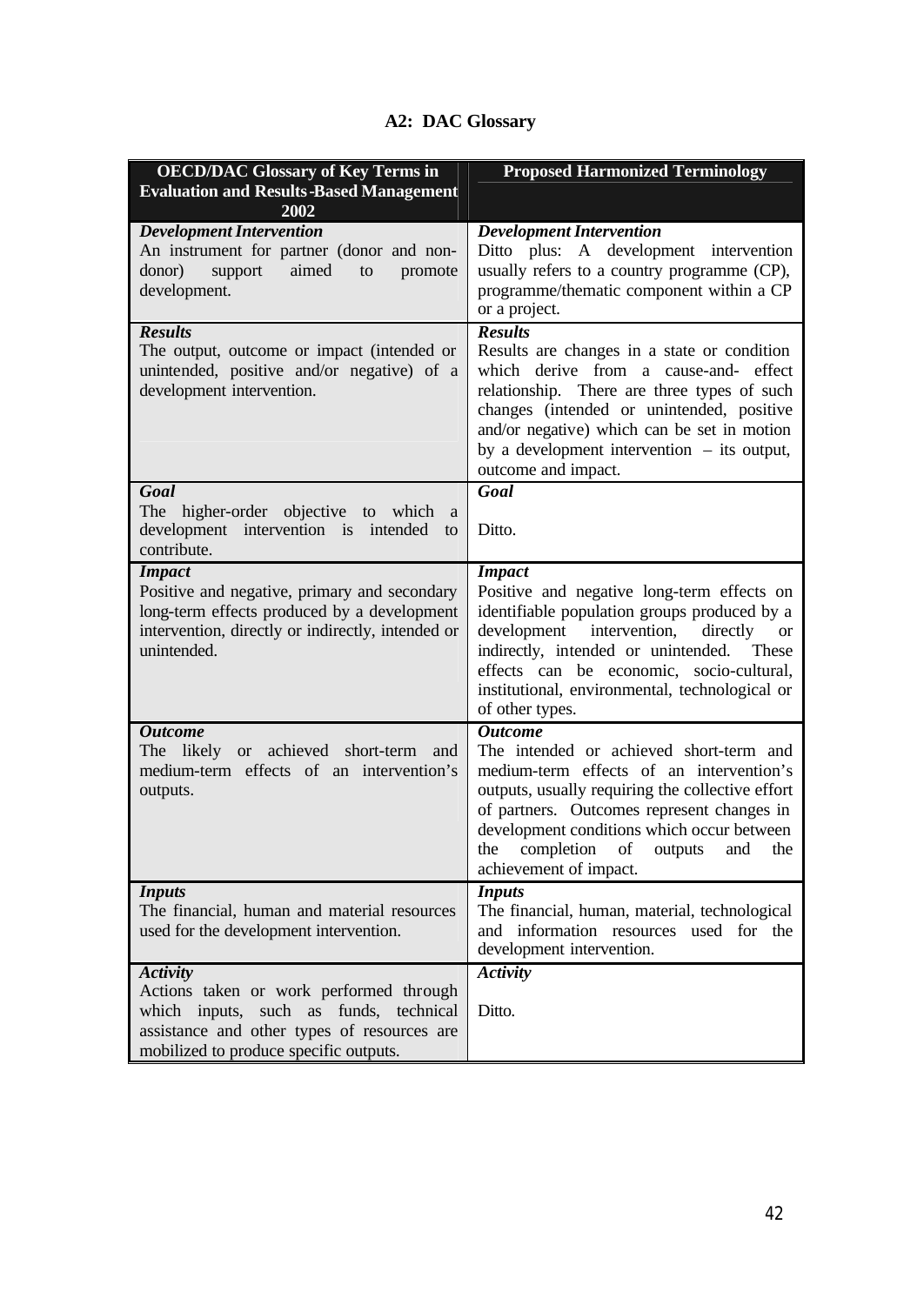| <b>ECD/DAC Glossary of Key Terms in</b><br><b>Evaluation and Results-Based</b><br><b>Management 2002</b>                                                                                                                                                                                                                                                                       | <b>Proposed Harmonized Terminology</b>                                                                                                                                                                                                                                                                                                                                                                                                                                     |
|--------------------------------------------------------------------------------------------------------------------------------------------------------------------------------------------------------------------------------------------------------------------------------------------------------------------------------------------------------------------------------|----------------------------------------------------------------------------------------------------------------------------------------------------------------------------------------------------------------------------------------------------------------------------------------------------------------------------------------------------------------------------------------------------------------------------------------------------------------------------|
| Performance<br>degree<br>to which a development<br>The<br>intervention or<br>a development partner<br>specific<br>according<br>to<br>operates<br>criteria/standard/guidelines<br>achieves<br><b>or</b><br>results in accordance with stated goals and<br>plans.                                                                                                                | Performance<br>The degree to which a development<br>intervention<br>a development partner<br><b>or</b><br>according<br>specific<br>operates<br>to<br>criteria/standard/guidelines or achieves results<br>in accordance with stated plans.                                                                                                                                                                                                                                  |
| Performance indicator<br>A variable that allows the verification of<br>changes in the development intervention or<br>shows results relative to what was planned.                                                                                                                                                                                                               | Performance indicator<br>A quantitative or qualitative variable that<br>allows the verification of changes produced<br>by a development intervention relative to<br>what was planned.                                                                                                                                                                                                                                                                                      |
| <b>Benchmark</b><br>Reference point or standard against which<br>achievements can<br>performance<br>or or<br>be<br>assessed.<br>Note:<br>benchmark refers<br>A<br>the<br>to<br>performance that has been achieved in the<br>other<br>by<br>past<br>comparable<br>recent<br>organizations, or what can be reasonably<br>inferred to have been achieved in the<br>circumstances. | <b>Benchmark</b><br>Reference point or standard against which<br>progress or achievements can be assessed. A<br>benchmark refers to the performance that has<br>been achieved in the recent past by other<br>comparable organizations, or what can be<br>reasonably inferred to have been achieved in<br>similar circumstances.                                                                                                                                            |
| Performance measurement<br>A system for assessing performance of<br>development interventions against stated<br>goals.                                                                                                                                                                                                                                                         | Performance measurement<br>A system for assessing the performance of<br>development interventions, partnerships or<br>policy reforms relative to what was planned,<br>in terms of the achievement of outputs and<br>outcomes. Performance measurement relies<br>upon the collection, analysis, interpretation<br>and reporting of data for performance<br>indicators.                                                                                                      |
| <b>Performance monitoring</b><br>A continuous process of collecting and<br>analyzing data to compare how well a<br>project, programme or policy is being<br>implemented against expected results.                                                                                                                                                                              | <b>Performance monitoring</b><br>A continuous process of collecting and<br>analyzing data for performance indicators, to<br>compare<br>how<br>well<br>development<br>$\rm{a}$<br>intervention, partnership or policy reform is<br>being implemented against expected results<br>(achievement of outputs and progress towards<br>outcomes).                                                                                                                                 |
| <b>Outcome Evaluation</b><br>None provided.                                                                                                                                                                                                                                                                                                                                    | <b>Outcome Evaluation</b><br>An in-depth examination of a related set of<br>programmes, projects and strategies intended<br>to achieve a specific outcome, to gauge the<br>extent of success in achieving the outcome;<br>assess the underlying reasons for achievement<br>non-achievement;<br>validate<br>the<br><b>or</b><br>contributions of a specific organization to the<br>outcome; and identify key lessons learned and<br>recommendations to improve performance. |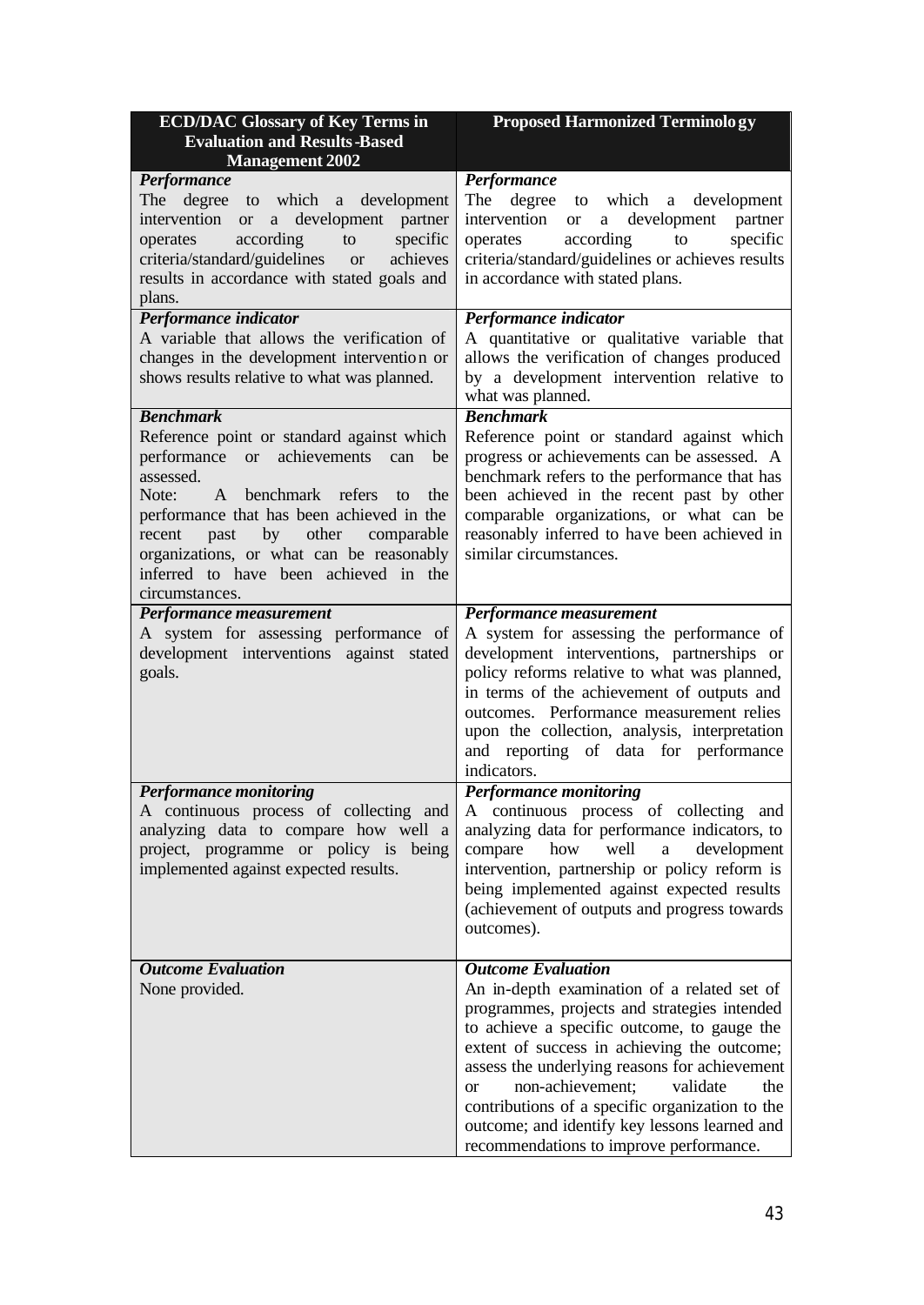| <b>OECD/DAC Glossary of Key Terms in</b>                                                                                                                                                                                                                                                                                                                                                                           | <b>Proposed Harmonized Terminology</b>                                                                                                                                                                                                                                                                                                                                                          |  |
|--------------------------------------------------------------------------------------------------------------------------------------------------------------------------------------------------------------------------------------------------------------------------------------------------------------------------------------------------------------------------------------------------------------------|-------------------------------------------------------------------------------------------------------------------------------------------------------------------------------------------------------------------------------------------------------------------------------------------------------------------------------------------------------------------------------------------------|--|
| <b>Evaluation and Results-Based</b>                                                                                                                                                                                                                                                                                                                                                                                |                                                                                                                                                                                                                                                                                                                                                                                                 |  |
| <b>Management 2002</b>                                                                                                                                                                                                                                                                                                                                                                                             |                                                                                                                                                                                                                                                                                                                                                                                                 |  |
| <b>Results Chain</b>                                                                                                                                                                                                                                                                                                                                                                                               | <b>Results Chain</b>                                                                                                                                                                                                                                                                                                                                                                            |  |
| The causal sequence for a development<br>intervention that stipulates the necessary<br>sequence to achieve desired objectives -<br>beginning with inputs, moving through<br>activities and outputs, and culminating in<br>outcomes, impacts and feedback. In some<br>agencies, reach is part of the results chain.                                                                                                 | Ditto plus: It is based on a theory of change,<br>including underlying assumptions.                                                                                                                                                                                                                                                                                                             |  |
| <b>Results Framework</b>                                                                                                                                                                                                                                                                                                                                                                                           | <b>Results Framework</b>                                                                                                                                                                                                                                                                                                                                                                        |  |
| The programme logic that explains how the<br>development objective is to be achieved,<br>causal<br>including<br>relationships<br>and<br>underlying assumptions.                                                                                                                                                                                                                                                    | The logic that explains how results are to be<br>achieved, including causal relationships and<br>underlying assumptions.<br>results<br>The<br>framework is the application of the logframe<br>approach at a more strategic level, across an<br>entire organization, for a country programme,<br>a programme component within a country<br>programme, or even a project.                         |  |
| <b>Logical Framework (Logframe)</b>                                                                                                                                                                                                                                                                                                                                                                                | <b>Logical Framework (Logframe)</b>                                                                                                                                                                                                                                                                                                                                                             |  |
| Management tool used to improve the design<br>of interventions, most often at the project<br>It involves identifying strategic<br>level.<br>elements (inputs, outputs, outcomes and<br>impact) and their causal relationships,<br>indicators, and the assumptions and risks<br>that may influence success and failure. It<br>thus facilitates planning, execution and<br>evaluation of a development intervention. | Ditto.                                                                                                                                                                                                                                                                                                                                                                                          |  |
| <b>Results Based Management (RBM)</b>                                                                                                                                                                                                                                                                                                                                                                              | <b>Results Based Management (RBM)</b>                                                                                                                                                                                                                                                                                                                                                           |  |
| management strategy focusing<br>A<br>on<br>performance and achievement of outputs,<br>outcomes and impacts.                                                                                                                                                                                                                                                                                                        | management strategy by<br>which<br>A<br>an<br>organization ensures that its processes,<br>products and services contribute to the<br>achievement of desired results (outputs,<br>outcomes and impacts). RBM rests on clearly<br>defined accountability for results, and requires<br>monitoring and self-assessment of progress<br>towards<br>results,<br>and<br>reporting<br>on<br>performance. |  |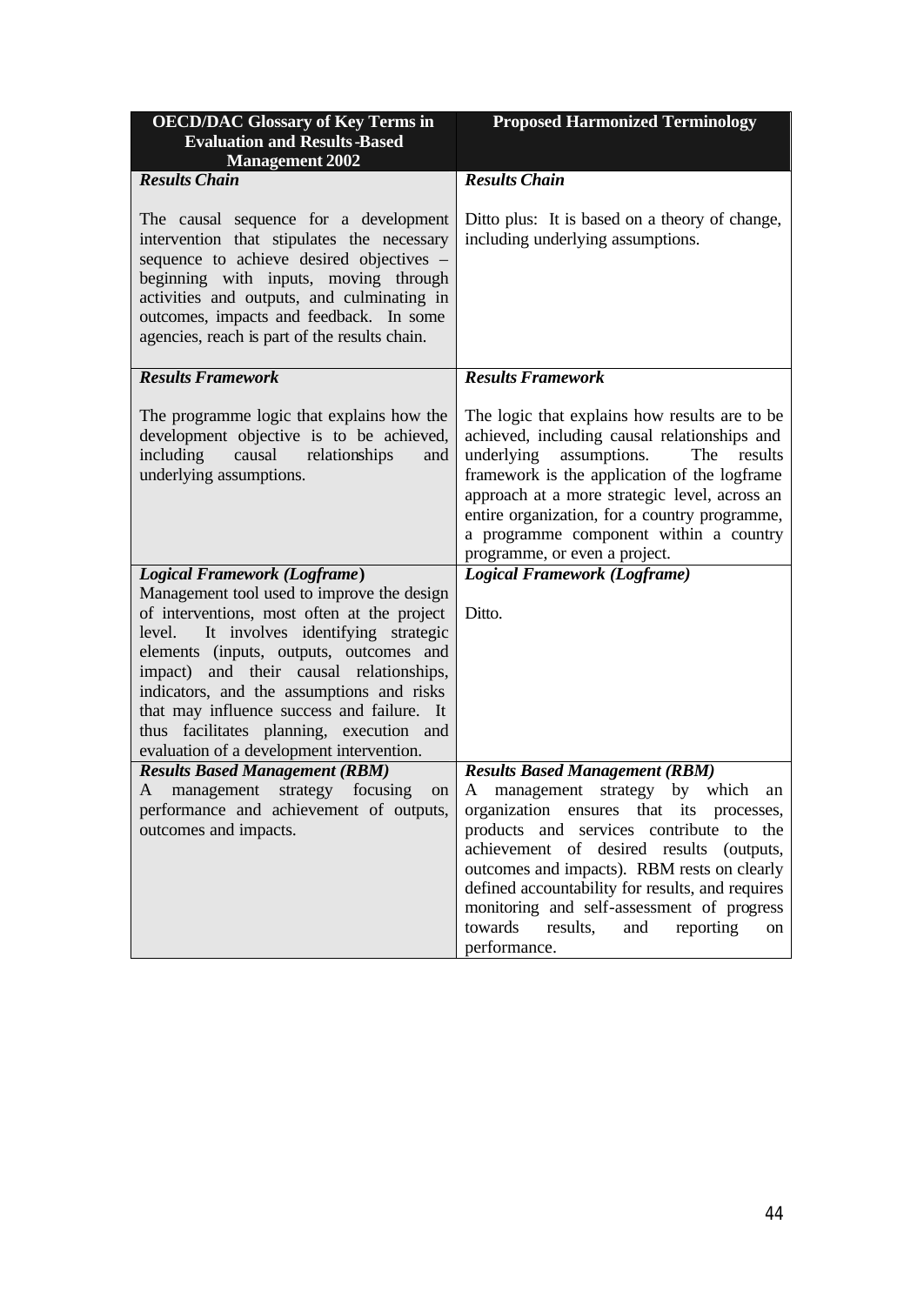| <b>Departments</b>                                    | <b>Contact person</b>          | <b>Designation</b>     |
|-------------------------------------------------------|--------------------------------|------------------------|
|                                                       | Shri. Laxmipathy               | Director               |
| PMI                                                   | Shri. Srinivas                 | <b>Deputy Director</b> |
| Department of Agriculture                             | Shri. Bharathlal Meena         | Principal<br>Secretary |
|                                                       | Shri. Anthony Maria            | Joint director         |
|                                                       | Ms. Sheela                     | Special officer        |
| Department of Horticulture                            | Dr. H Nagaraj,                 | Joint director         |
|                                                       | Shri. Mohammad Rafi            | Special officer        |
| Women and Child Development                           | Shri. Ramesh Zalki             | Principal<br>Secretary |
|                                                       | Smt. Saroja K Alva             | Deputy director        |
| Department of Rural Development and<br>Panchayati Raj | Shri. Sanjeev Kumar            | Principal<br>Secretary |
|                                                       | Shri. Nanjunda Rao             | <b>Joint Director</b>  |
| Department of Health and Family Welfare               | Shri. E V Ramana Reddy         | Principal<br>Secretary |
|                                                       | Dr. Shapeti                    | Planning               |
|                                                       | Dr. Hakeem                     | Ayush division         |
| Department of Education                               | Shri. G Kumar Naik             | Principal<br>Secretary |
|                                                       | Shri. Magi                     | <b>Under Secretary</b> |
|                                                       | Shri. Srinivasmurthy,          | <b>HOD</b>             |
| Department of Public Works                            | Dr. Subhash Chandra<br>Khuntia | Principal<br>Secretary |
|                                                       | Ms Manjula                     | <b>Special Officer</b> |
|                                                       | Shri. Harish                   | <b>Special Officer</b> |

# **Departments and Officers consulted by the Research Team**